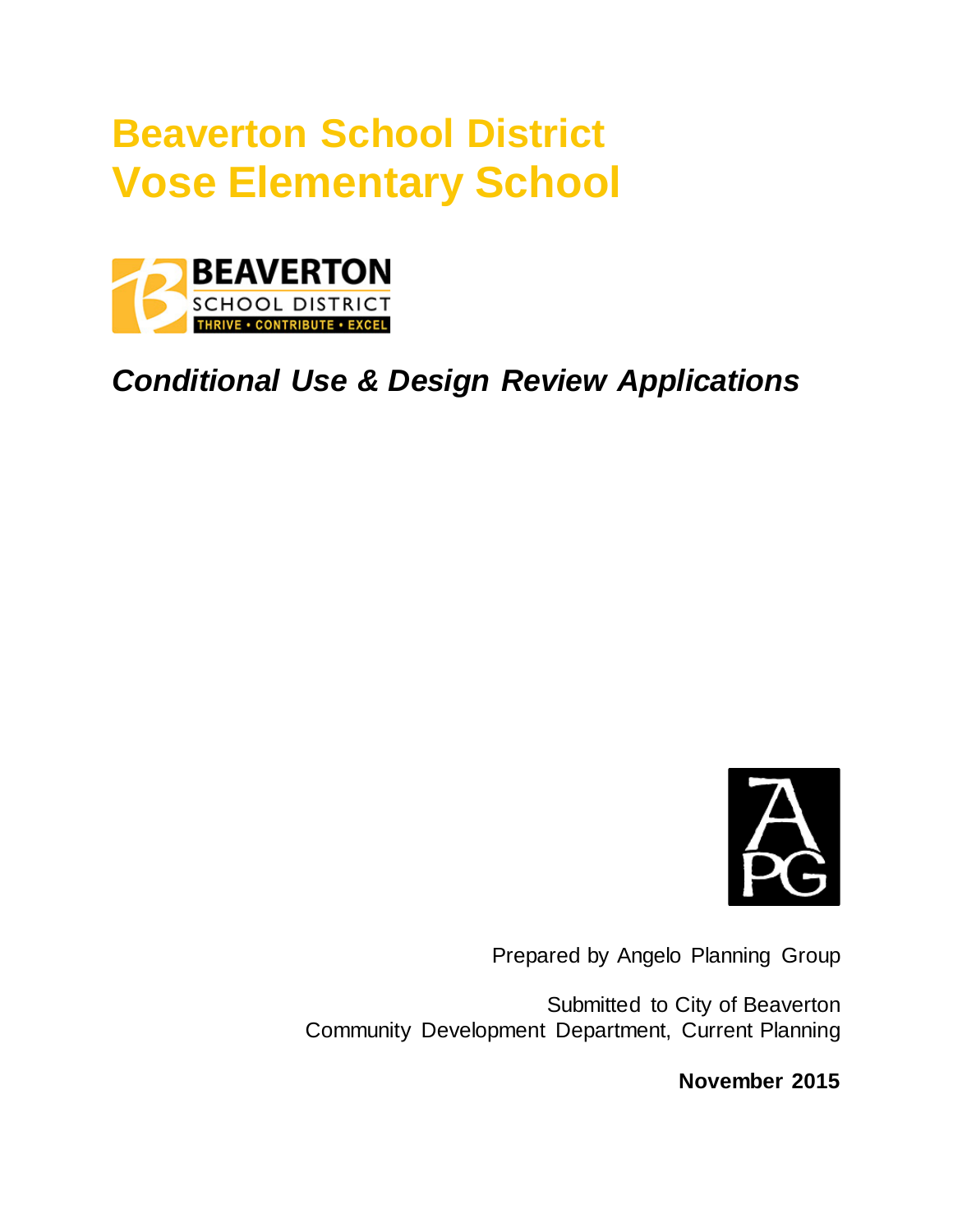# **TABLE OF CONTENTS**

| $\mathbf{I}$ . |                                                                         |
|----------------|-------------------------------------------------------------------------|
| II.            |                                                                         |
| III.           |                                                                         |
| IV.            | <b>CONFORMANCE WITH THE CITY OF BEAVERTON</b><br>DEVELOPMENT CODE (BDC) |
|                | <b>Chapter 40 Applications</b>                                          |
|                |                                                                         |
| V.             | <b>COMPLIANCE WITH THE CITY OF BEAVERTON COMPREHENSIVE PLAN 43</b>      |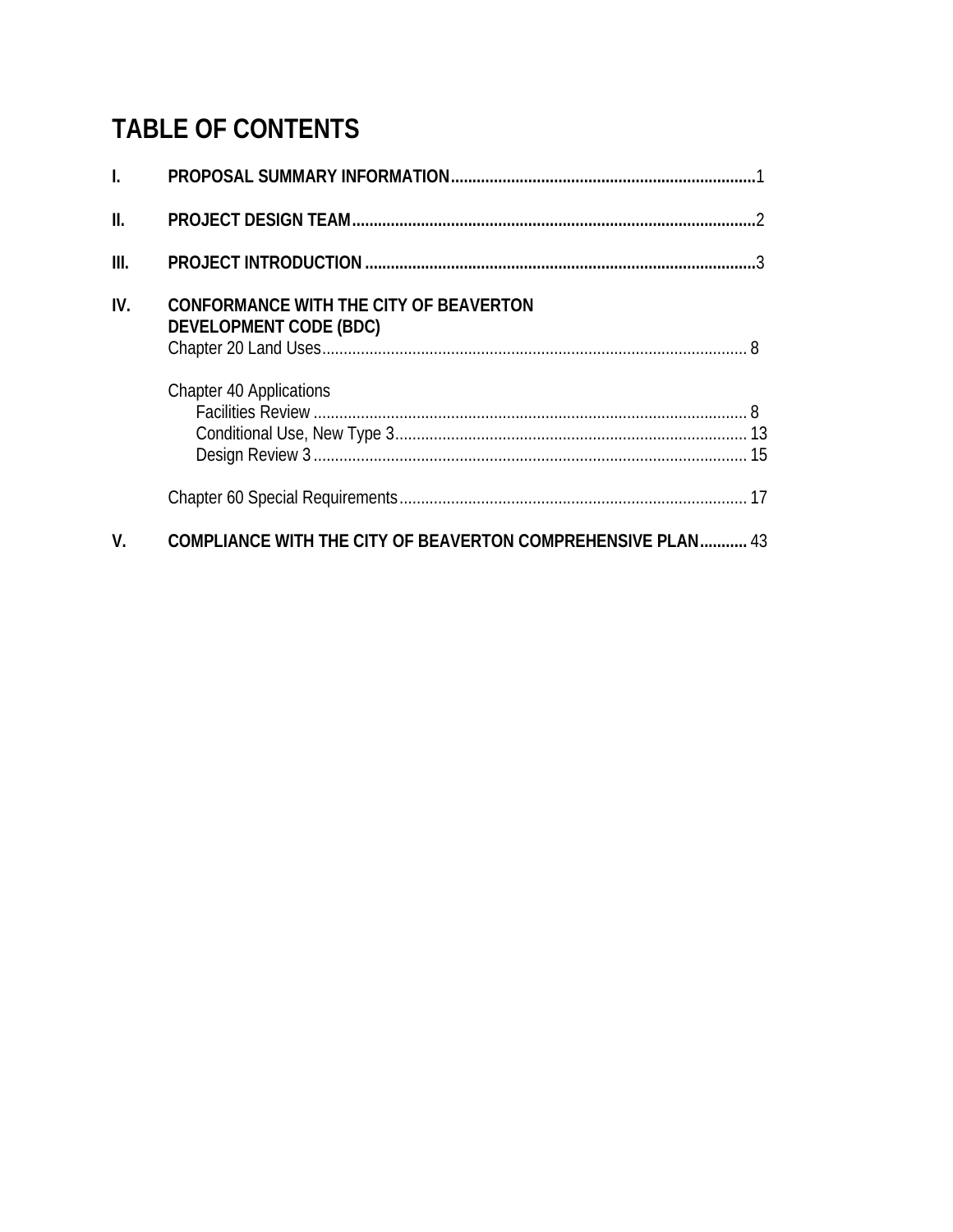#### **EXHIBITS**

- A. Plan Set (plan sets provided under separate cover)
- B. Pre-Application Summary Notes
- C. Clean Water Services Service Provider Letter
- D. Traffic Impact Analysis (provided under separate cover)
- E. Stormwater Management Plan
- F. Bicycle Parking Specifications
- G. Transportation Management Plan
- H. Lighting Details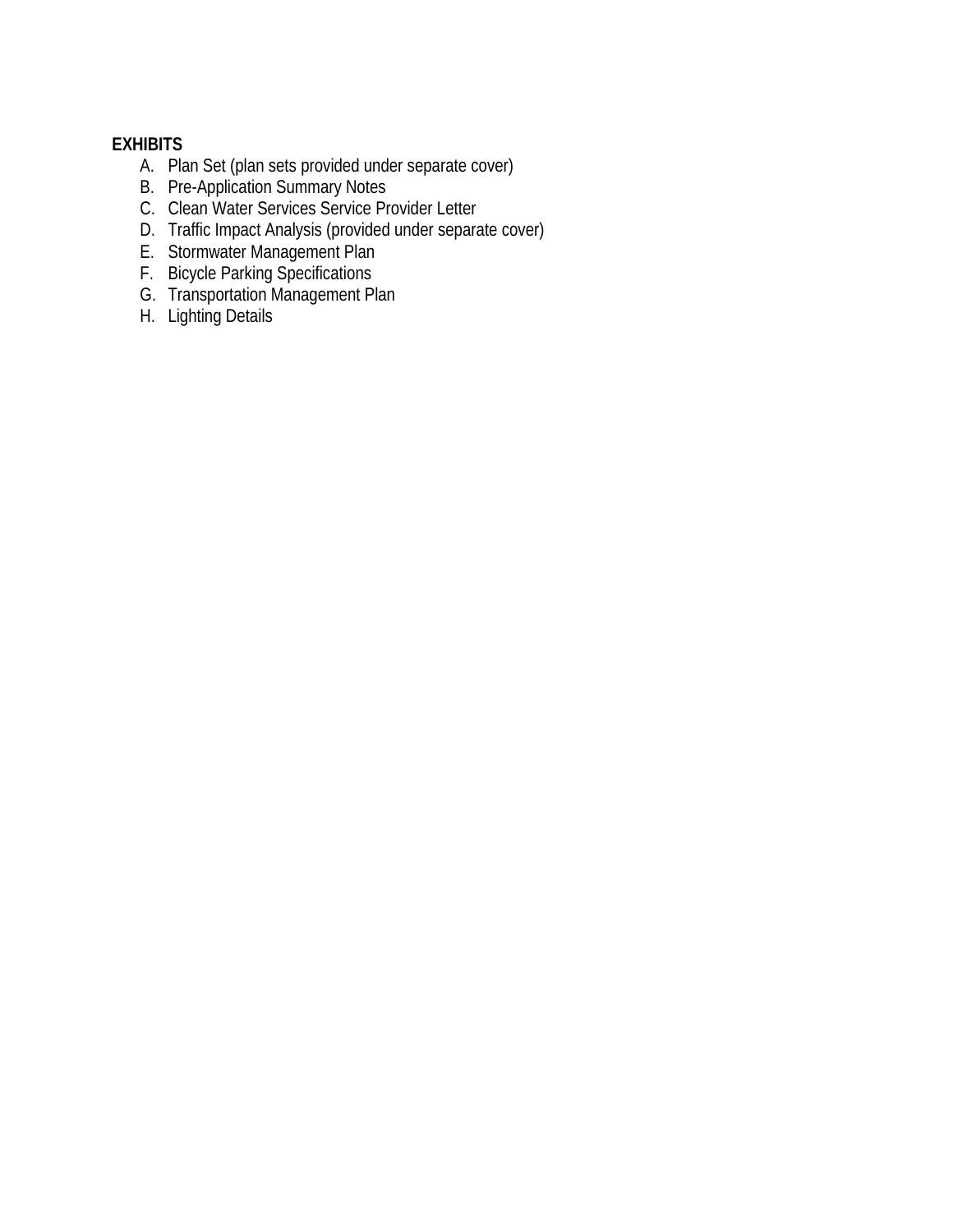# **I. PROPOSAL SUMMARY INFORMATION**

| File No:                       | 007-049.5                                                                                                                                                                |
|--------------------------------|--------------------------------------------------------------------------------------------------------------------------------------------------------------------------|
| Applicant:                     | <b>Beaverton School District</b><br>Aaron Boyle, Project Manager<br>16550 SW Merlo Road<br>Beaverton, OR 97003<br>Phone: 503.356.4381<br>Aaron_Boyle@beaverton.k12.or.us |
| Applicant's<br>Representative: | Serah Breakstone<br>Angelo Planning Group<br>921 SW Washington Street, Suite 468<br>Portland, Oregon 97205<br>Phone: (503) 227-3674<br>sbreakstone@angeloplanning.com    |
| Request:                       | Conditional Use, New Type 3<br>Design Review Type 3                                                                                                                      |
| Location:                      | 11350 SW Denney Road                                                                                                                                                     |
| <b>Legal Description:</b>      | Tax Map 1S1 22DB, Lot 2000                                                                                                                                               |
| <b>Zoning Designation:</b>     | Standard Density Residential (R7)                                                                                                                                        |
| <b>Site Size:</b>              | 8.83 acres                                                                                                                                                               |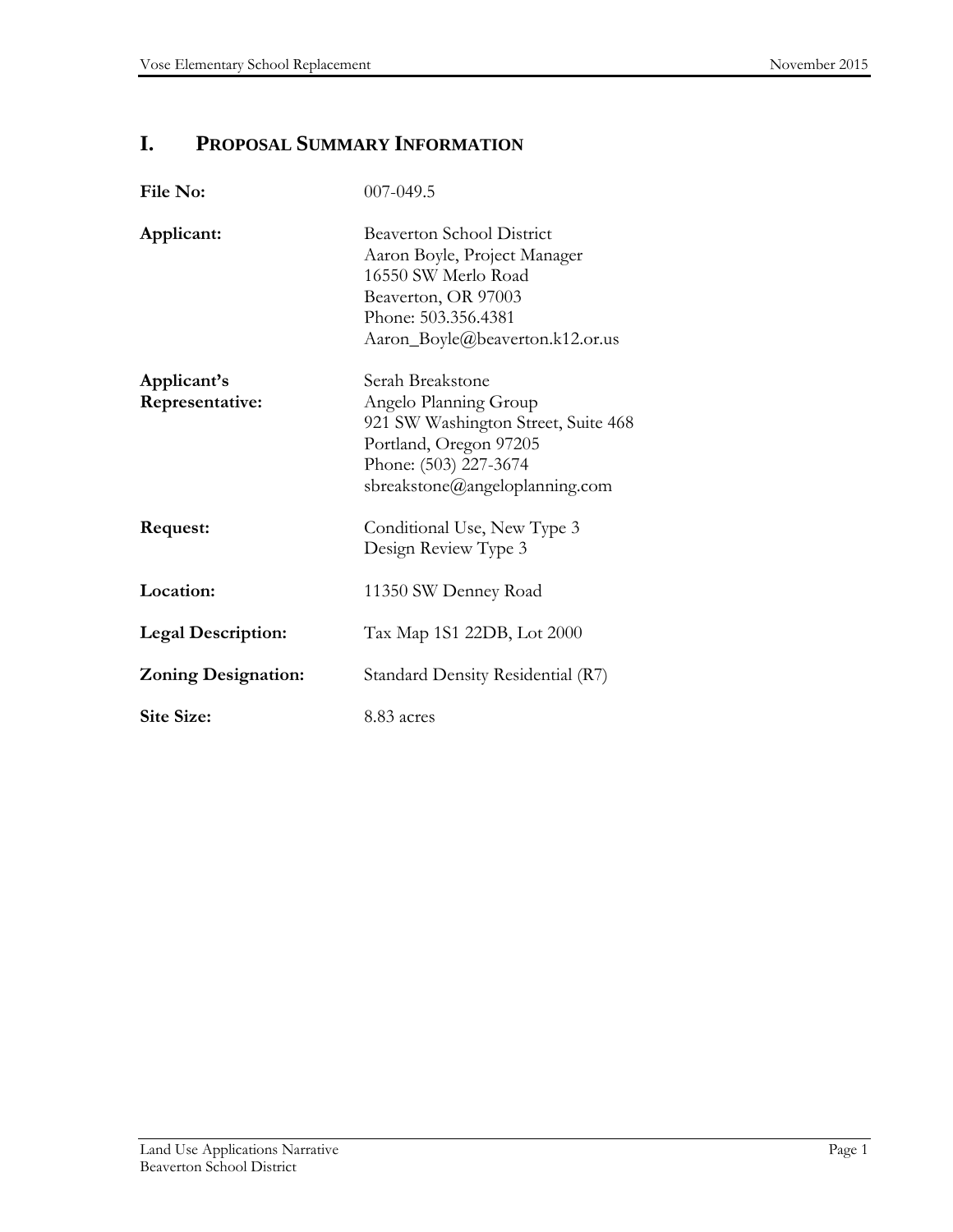# **II. PROJECT TEAM**

#### **Owner Representative**

Beaverton School District Aaron Boyle, Project Manager 16550 SW Merlo Road Beaverton, OR 97006 Phone: 503.356.4381 Aaron\_Boyle@beaverton.k12.or.us

#### **Architects**

DLR Group Levi Patterson, AIA, Senior Associate 421 SW Sixth Street, Suite 1212 Portland, OR 97204 Phone: 503.274.2675 lpatterson@dlrgroup.com

#### **Land Use Planners**

Angelo Planning Group Frank Angelo, Principal 921 SW Washington Street, Suite 468 Portland, OR 97205 Phone: 503.227.3664 fangelo@angeloplanning.com

Serah Breakstone, AICP, Planner Angelo Planning Group 921 SW Washington Street, Suite 468 Portland, OR 97205 Phone: 503.227.3674 sbreakstone@angeloplanning.com

#### **Transportation Engineers**

DKS Associates Julie Sosnovske, P.E. 720 SW Washington Street, Suite 500 Portland, Oregon 97205 Phone: 503.972.1288 jxs@dksassociates.com

#### **Civil Engineers**

Otak, Inc. Gary Alfson, Senior Project Manager 808 SW Third Avenue, Suite 300 Portland, OR 97204 Phone: 503.415.2319 gary.alfson@otak.com

#### **Landscape Architects**

Cameron McCarthy Matt Koehler, ASLA 160 East Broadway Eugene, OR 97401 Phone: 503.485.7385 koehler@cameronmccarthy.com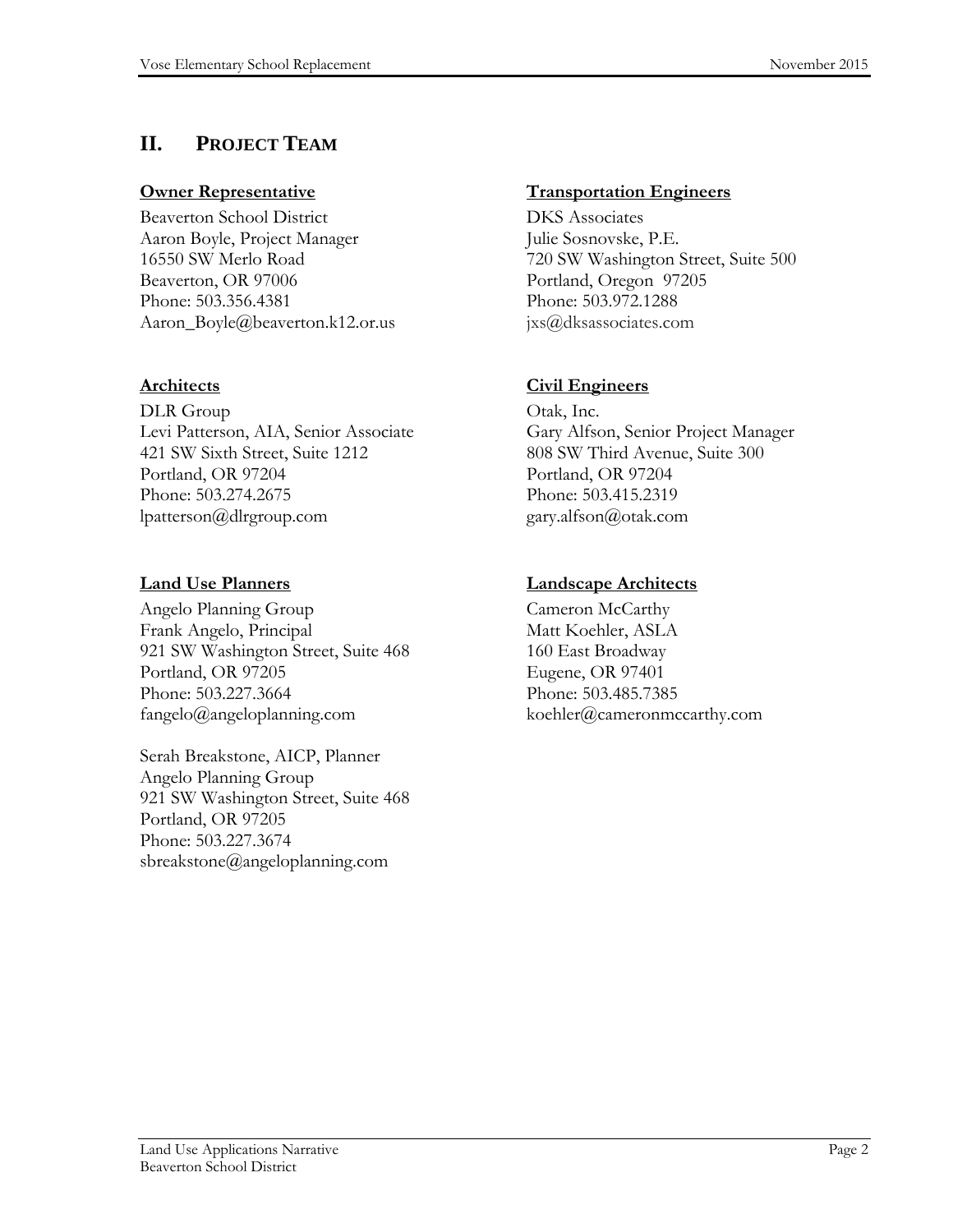# **III. PROJECT INTRODUCTION**

# **A. Project Description**

The Beaverton School District (District) is seeking approval from the City of Beaverton to replace Vose Elementary School, located at 11350 SW Denney Road in the Vose neighborhood. The proposed new school will be approximately 83,000 square feet and serve 750 students and 77 full time staff at full enrollment. The school program is based on the *Beaverton School District Educational Specifications for Elementary Schools* (2014) and will consist of the following areas:

- Kindergarten through 5th grade classrooms
- Media center/library
- **Music room**
- **Specialized program space**
- **Physical education including indoor and outdoor space**
- Administration offices
- Cafeteria and common space
- Custodial, restrooms and technologies space

The outdoor recreation facilities at the proposed school will include:

- One U12 soccer field
- Large, multi-purpose lawn area
- Covered play area
- Hard surface play area
- **Soft surface play area**

The school site will also include a staff parking area with 49 parking spaces and a visitor/staff parking area with 58 spaces. Primary access to the school for parent drop-off and pick-up will be taken from SW Denney Road at a new signalized intersection. Staff and bus access will also be taken from SW Denney Road from an existing access point near the western edge of the site. The Site Plan in Exhibit A, Sheet L2.0, shows the proposed site layout.

Funding for the proposed high school comes from a bond measure approved by voters in May 2014. The new Vose Elementary is anticipated to open in September 2017. See Section D below for detailed information about how the transition to the new Vose School will be conducted.

# **B. Background**

The original Vose Elementary was built in 1960 and has a permanent capacity of 499 students. Historically, Vose has had one of the highest occupancy rates in the District because of its central location with the District boundaries. Growth in Beaverton has increased demand for capacity at Vose, requiring the addition of portable classrooms on the school property to accommodate more students. Currently, there are six portable buildings in use at Vose, bringing the total capacity of the school to approximately 690 students. The use of portable buildings is not an ideal solution and is used by the District only when more permanent options are not readily available. Per the District's educational specifications, elementary schools should have a permanent capacity of 750 students; the existing building at Vose falls well short of this goal.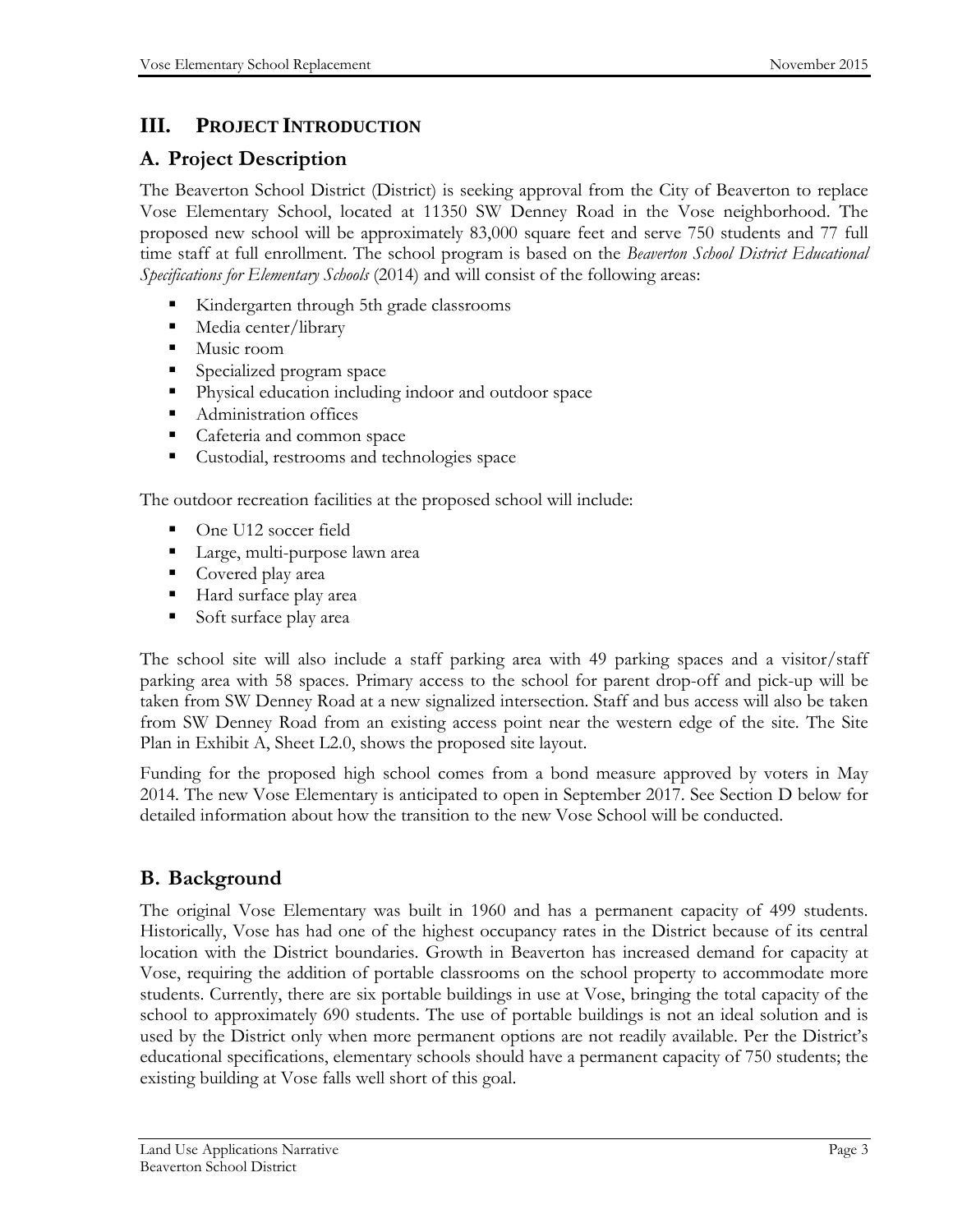Furthermore, the existing building at Vose is now over 50 years old; the facility is outdated and has a significant amount of physical deficiencies. The current layout of the site does not maximize efficiency of the property and results in traffic issues along SW Denney Road, particularly during the afternoon pick-up time. Furthermore, the layout of the school site does not allow adequate supervision of students, which has security implications.

For the above reasons, the District has determined that a complete tear-down and replacement of Vose Elementary is the most economical path to accomplish the following:

- Provide a contemporary school that meets the District's facility and programing standards.
- Accommodate existing and future students/staff in a permanent school building without the use of portables.
- Reconfigure the site layout and access points to maximize efficiency of land and address school-related traffic issues along SW Denney.

# **C. Existing Site Conditions**

The Vose Elementary site is located in an area that is mostly developed with single family homes and apartments at moderate densities. To the east of the site, there is a decorative rock business and to the west (directly adjacent) there is an apartment building. The two existing school buildings are situated toward the north end of the site, with parking areas between the school and SW Denney Road. The southern half of the site is comprised of portable classrooms and open field space. The site is generally sloping from west to east as well as from north to south. The lowest elevations on the site are at the southeast corner. See Figure 1 and the Existing Conditions Plan, L1.0 in Exhibit A for detailed views of current site conditions.

# **D.** Transition to September 2017: *Vose at 118th*

The replacement of Vose Elementary will be the first of four schools the Beaverton School District will be removing and replacing with a new facility as a result of the successful Bond Program approved by voters in 2014. In June 2016, existing Vose Elementary will be demolished and work will immediately begin on the replacement school facility. For the school year September 2016 through June 2017, the approximately 700 current students at Vose Elementary will attend school at the newly opened school in the Timberland area of Cedar Mill. This new school in the Timberland area will ultimately operate as a Middle School – it transitions to a Middle School in 2020. However, prior to 2020 this school will operate as a "Swing School" and will house the students from the four schools programmed to be replaced. For the school year 2016/2017, this school will house students from Vose Elementary and will be referred to as Vose at 118th (the new school in the Timberland area is located on NW 118th).

The use of a Swing School obviously raises a number of operational and logistical questions for school administrators and especially for students and parents who will be without a neighborhood school for one school year. A Community Meeting was held at Vose Elementary on Thursday, October 15, 2015 to begin the discussion with parents on how the transition year will work. While many of the transition plans are in the formative stages, this meeting provided an opportunity to discuss known plans and to hear concerns and issues from parents. The following provides a list of topics and responses from the Community Meeting.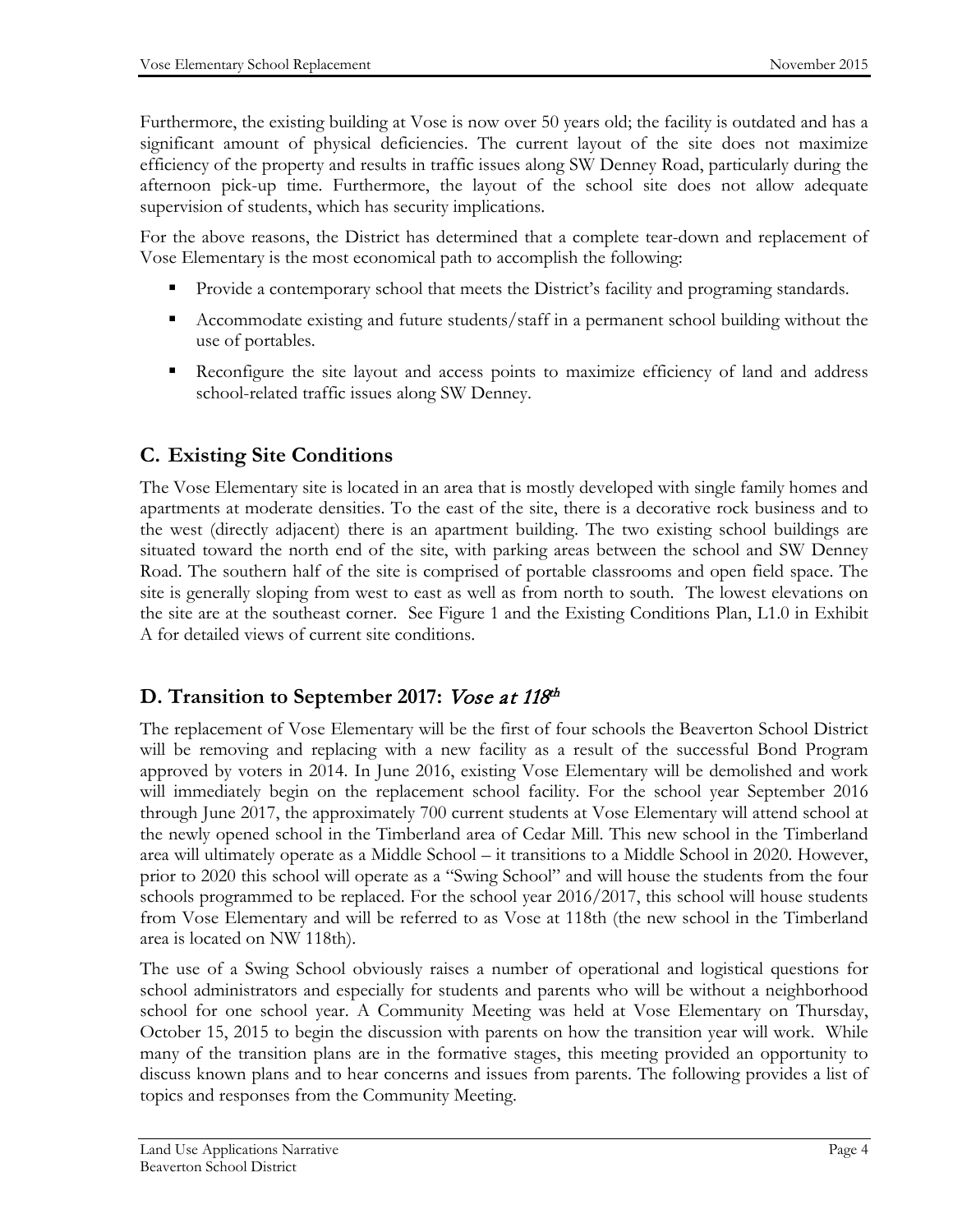Transportation Services. Vose Elementary has a high percentage of students who walk to school. The District acknowledged this at the meeting. District staff indicated that during the 2016/17 school year, students will be bussed to Vose at 118th from the neighborhood. The District will establish bus routing patterns and identify locations for all student pick-up and drop-off to occur within the neighborhood. This information will be provided to parents prior to school starting in September 2016. Staff noted that parents will have the ability to drop-off and pick-up their children if they choose to drive to Vose at 118th.

Daycare Options. After-school daycare is currently available at Vose Elementary. After-school daycare will be offered at Vose at 118th. A question was raised at the Community Meeting about how a sick student would be accommodated at Vose at 118th since the school is quite a distance from the Vose neighborhood and many parents do not drive. The District acknowledged this issue and will develop a plan to provide transportation or otherwise accommodate the sick student.

School Start and Finish Time. Expected to be 9:05am start and 3:40pm release.

After School Programs / Events (including Parent – Teach Conferences). No definitive plans yet for these events, however the District is developing a plan to insure that these opportunities are available and accessible to students and parents. The District is in discussion with community facilities nearby existing Vose to determine if space can be made available for some of these activities, again recognizing that many families walk to Vose Elementary events and may not have transportation available to attend events at Vose at 118th.

Volunteers. Will there be buses for volunteers without available transportation? As most schools do, Vose relies upon volunteers to fill a number of daily needs. The District will look into options to providing volunteer access to Vose at 118th during the 2016/17 school year.

Future Contacts. The Vose Elementary Principal was identified as the initial contact for questions and concerns from parents and neighbors. The District will be putting together information packets for students and parents throughout the current school year in order to provide up-to-date information and to continue to identify student/parent concerns about the 2016/17 transition year.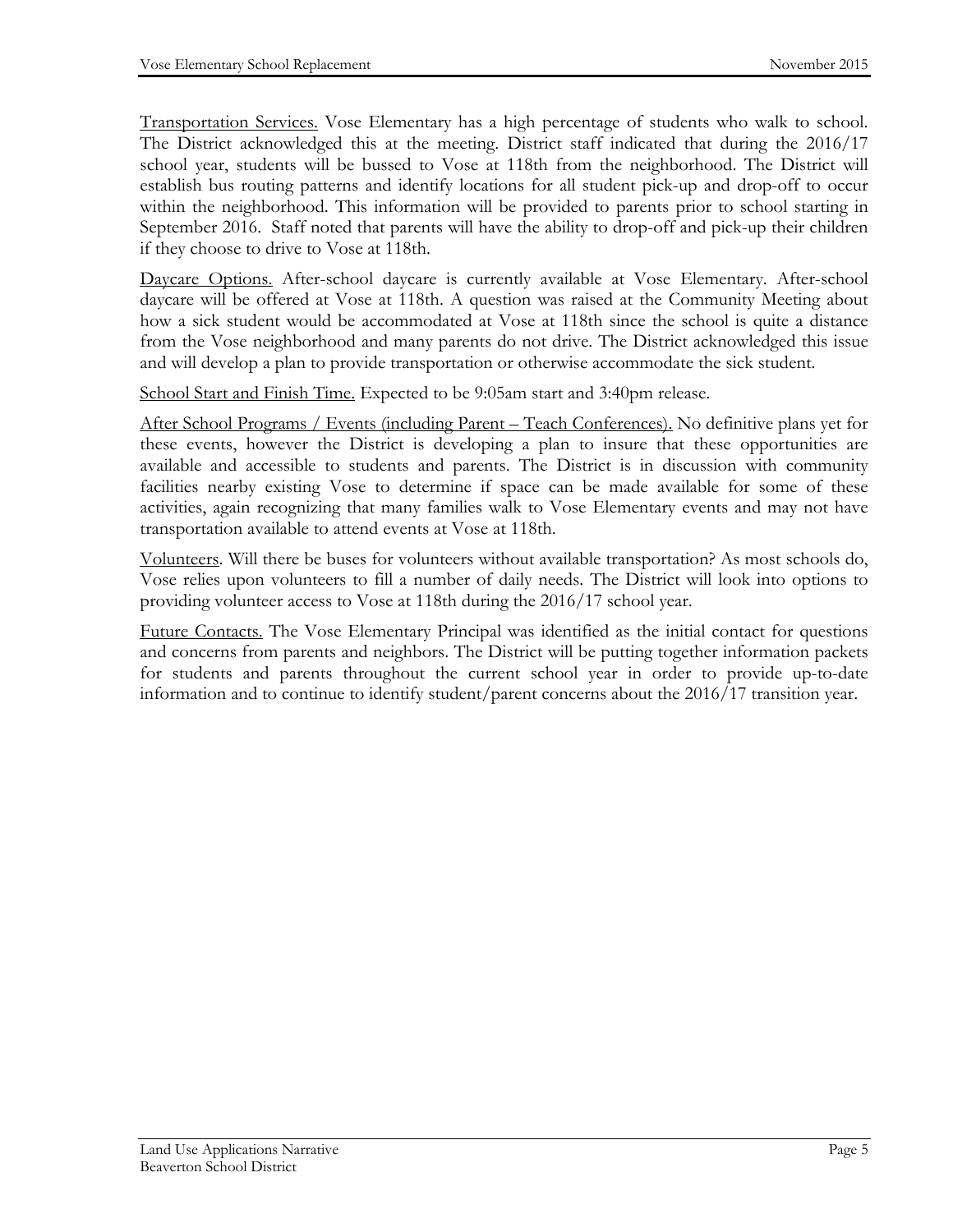



# **E. Requested Approvals**

In order to receive the necessary land use permits to replace Vose Elementary, the District is requesting the following approvals:

- New Conditional Use, Type 3. Although this project is a replacement of the existing Vose School, the city has advised that the approval criteria for a new conditional use are more appropriate for this review (as compared with approval criterial for a Major Modification of a conditional use). The Pre-application Summary Notes in Exhibit B provide further explanation.
- Design Review 3 the proposal meets the threshold for a Type 3 Design Review using design guidelines.

The above applications are being submitted with this application package and the District understands that they will be reviewed concurrently through a Type 3 review process. This narrative contains written responses to all applicable standards, requirements and approval criteria for each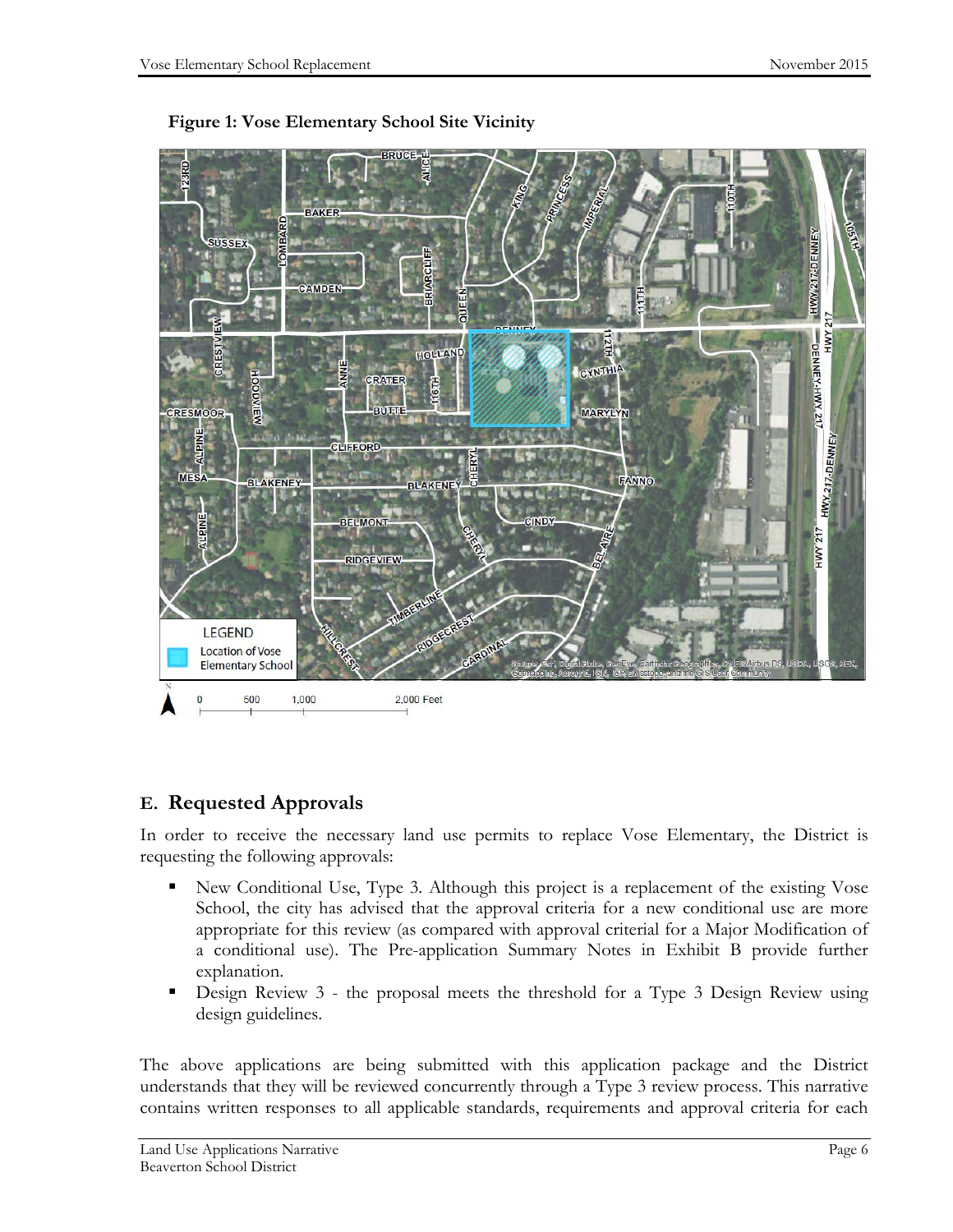application. Applicable provisions were identified during the pre-application conference with city staff held on September 16, 2015 (see Exhibit B).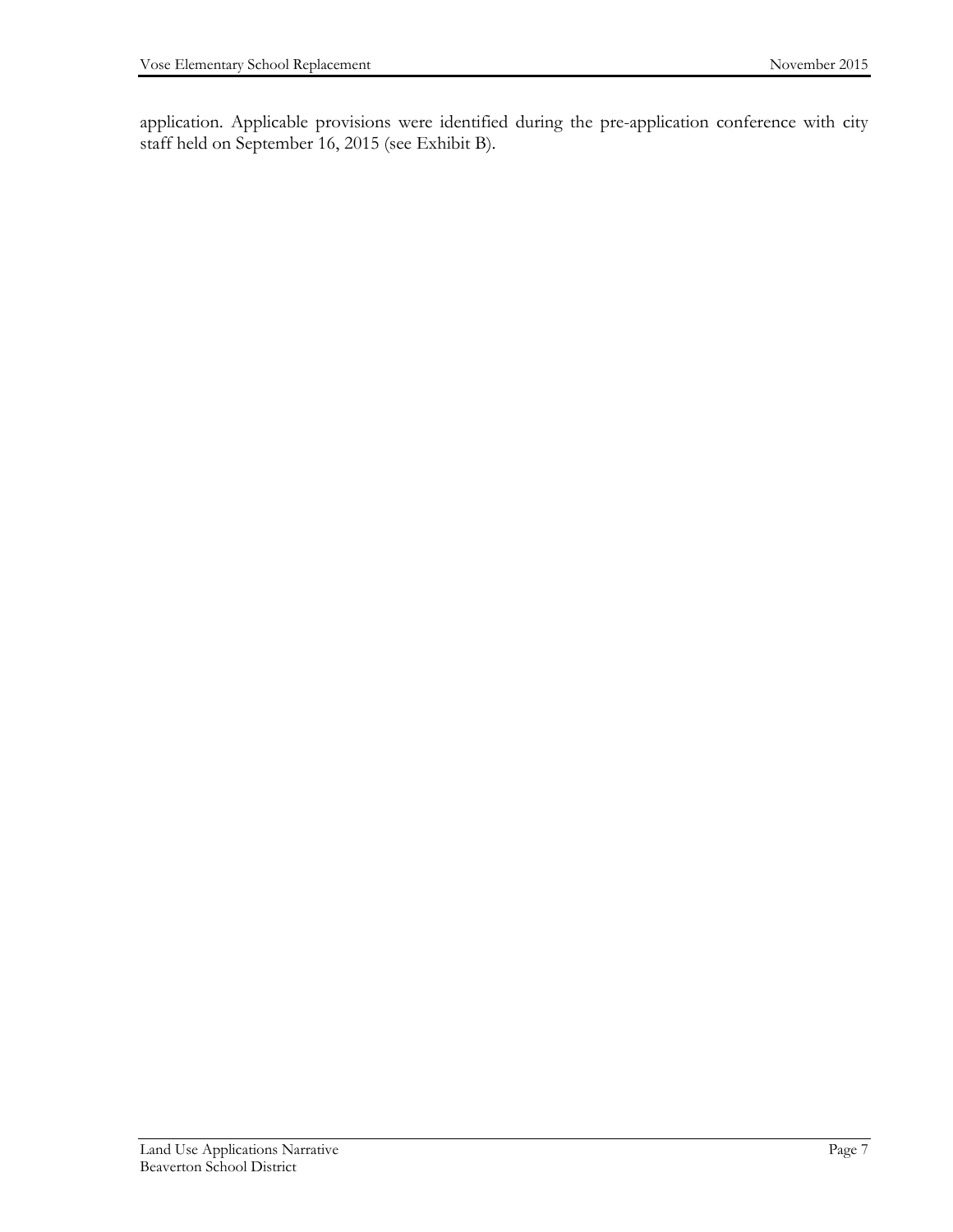# **IV. CONFORMANCE WITH CITY OF BEAVERTON DEVELOPMENT CODE**

This section of the application contains responses that demonstrate how the proposed project conforms to the City of Beaverton Development Code (BDC). Only code text that contains applicable approval criteria or otherwise requires a response related to the requested land use actions have been included.

# **A. Chapter 20 - Land Uses**

The site is zoned R7 Residential Urban Standard Density. Per Table 20.05.20 in the BDC, educational institutions are allowed in the R7 zone as a conditional use. The following table demonstrates that the proposed school replacement conforms to applicable site development standards for a school in the R7 zone. None of the use restrictions in Section 20.05.25 apply to this proposal.

| Standard                     | R7 Zone                              | Response                                                                                                                                                                                                                             |
|------------------------------|--------------------------------------|--------------------------------------------------------------------------------------------------------------------------------------------------------------------------------------------------------------------------------------|
| Minimum land area            | $7,000$ square<br>feet               | As shown on the Site Plans (Sheets L2.0 - L2.4) in<br>Exhibit A, the proposed school meets these                                                                                                                                     |
| Minimum lot width            | 65 feet, interior<br>70 feet, corner | development standards.                                                                                                                                                                                                               |
| Minimum lot depth            | 90 feet, interior<br>80 feet, corner |                                                                                                                                                                                                                                      |
| Minimum front<br>setback     | 17 feet                              |                                                                                                                                                                                                                                      |
| Minimum side setback         | 5 feet                               |                                                                                                                                                                                                                                      |
| Minimum rear setback         | 25 feet                              |                                                                                                                                                                                                                                      |
| Minimum between<br>buildings | 6 feet                               |                                                                                                                                                                                                                                      |
| Maximum building<br>height   | 35 feet                              | As shown on the Elevations in Exhibit A, the proposed<br>replacement school will comply with this standard. The<br>tallest point on the school building will be at the top of<br>the clearstory windows, which will be 34 feet high. |

#### 20.05.15 Site Development Standards

# **B. Chapter 40 - Applications and Approval Criteria**

### 40.03. FACILITIES REVIEW COMMITTEE

#### 1. All Conditional Use, Design Review Two, Design Review Three, and applicable Land Division applications:

*A. All critical facilities and services related to the proposed development have, or can be improved to have, adequate capacity to serve the proposed development at the time of its completion.*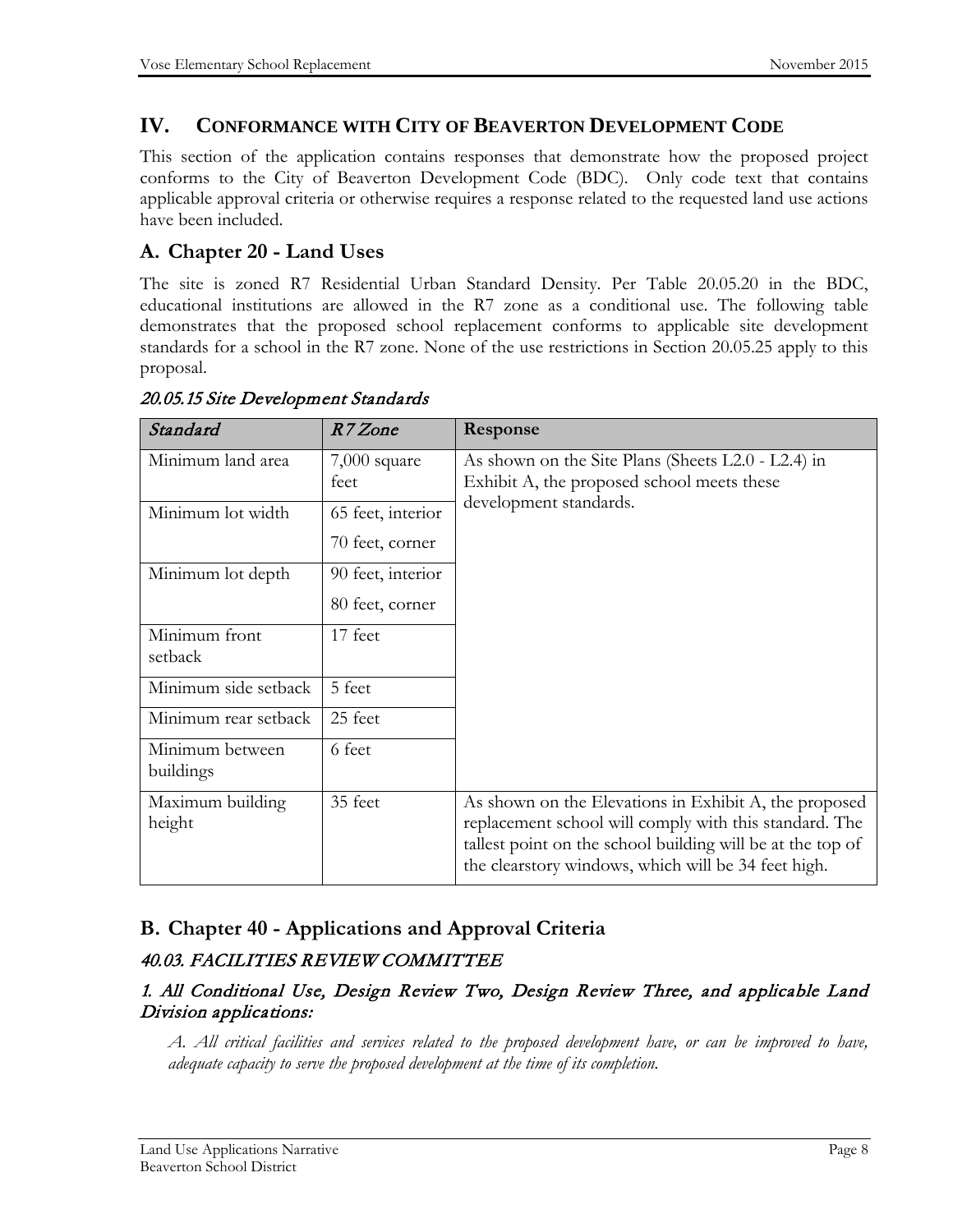**Response:** BDC Chapter 90 defines critical facilities and services to include public water, public sanitary sewer, stormwater drainage and retention, transportation, and fire protection.

- Water, sewer, and stormwater As stated in the Pre-Application Summary Notes provided in Exhibit B, the City will be the water, storm drainage and sanitary sewer provider for the subject site. The public 8-inch waterline in SW Butte Lane will be extended through the site to upgrade fire water service and connect to the public water system in SW Denney Road. The project team civil engineer has prepared plans for utility provisions and stormwater management (see Exhibit A). The project landscape architect and civil engineer have prepared plans for parking lot construction, site grading, and erosion control methods (see Exhibit A). This application also includes a stormwater report (Exhibit E) providing documentation of compliance with Clean Water Services (CWS) stormwater detention and treatment requirements. A Service Provider Letter from CWS is also included in this application (Exhibit C) indicating that water quality sensitive areas do not appear to exist on the site, or within 200 feet of the site.
- Transportation A Traffic Impact Analysis (TIA) was prepared for this application and is provided in Exhibit D. The analysis forecasts that, at full capacity (750 students and 77 full time staff), the proposed new Vose School will generate a small increase in vehicle trips when compared with the existing school. The TIA estimates that the proposed project will generate an additional 37 trips during the peak morning hour and 20 trips during the peak afternoon hour. The majority of trips will be distributed along SW Denney Road, with a small percentage of trips along SW King Blvd. The analysis also provides key findings and recommendations for mitigation of anticipated impacts from the proposed school. Those mitigations include:
	- o Adding a south leg to the intersection of SW Denney Road and King Blvd to create a new, fully signalized access point into the school site.
	- o Restrict the existing eastern school access to right-out only to mitigate sight distance issues and relieve congestion at the Denney/King intersection.
	- o Remove vegetation to provide clear sight distance at the west project access along SW Denney Road.
	- o Provide signage along SW Denney Road to direct staff, buses and school visitors to the correct entrance/exit.
	- o Provide half street improvements along the site's frontage of SW Denney Road.
	- o Provide two lanes on the south leg of the Denney/King intersection for at least 200 feet to provide adequate space for vehicle stacking on the site.
	- o Request an Engineering Design Modification to the driveway spacing standards, since there are several driveways within the City's access spacing standard of 180 feet on a collector roadway.

Additional mitigations are recommended - see the TIA in Exhibit D for more detail.

 Fire – In the Pre-Application Summary Notes provided in Exhibit B, Tualatin Valley Fire & Rescue (TVF&R) indicated that they endorse the proposed development predicated on compliance with criteria and conditions of approval related to fire apparatus access, firefighting water supplies, fire hydrants and building access and fire service features. The District will work with TVF&R to ensure all their criteria and conditions are met.

*B. Essential facilities and services related to the proposed development are available, or can be made available, with adequate capacity to serve the development prior to its occupancy. In lieu of providing essential facilities and services, a specific plan may be approved if it adequately demonstrates that essential facilities, services, or both will be provided to serve the proposed development within five (5) years of occupancy.*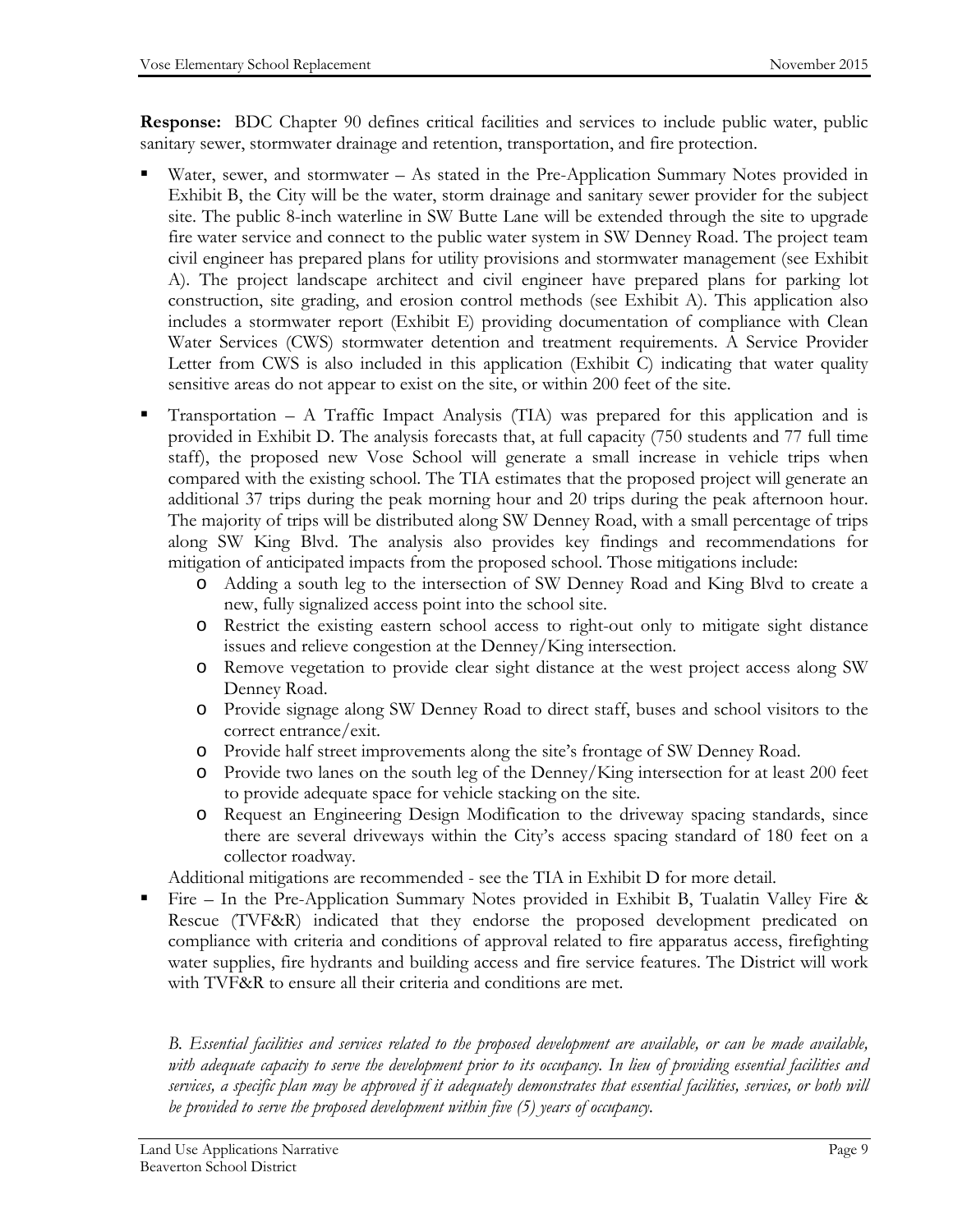**Response**: BDC Chapter 90 defines essential facilities and services to include schools, transit improvements, police protection, and pedestrian and bicycle facilities.

- Schools The proposed development is a replacement of Vose Elementary School that is deemed necessary in the 2010 update of the Beaverton School District Facility Plan. Funding for the school was approved by voters in May 2014 as part of a District bond measure.
- **Transit TriMet bus number 76 has stops located near the intersection of SW Hall Blvd. and SW** Denney Road, which is approximately 0.5 miles from the subject site. This bus provides weekday/weekend service between Beaverton and Tualatin. At this time, no specific plans for additional transit service in the area are known.
- Police The City of Beaverton Police Department will provide service to the site. No comments or recommendations were submitted by the City Police Department or included in the Pre-Application Summary Notes regarding the proposed development.
- Pedestrian and bicycle facilities This submittal includes Multimodal Circulation Diagrams (Sheet L7.0 in Exhibit A) that show the on-site bicycle and pedestrian circulation network for the proposed school and how it connects to the surrounding public right-of-ways. There are five primary access points for bicycles and pedestrians to enter/exit the site and connect to off-site sidewalks. The District will maintain the existing pedestrian connection at the southwest corner of the school site, and will provide new accesses along SW Denney Road. On site, the circulation network provides safe and direct access between the school entrances and the parking areas and athletic fields. The District will also provide 84 bicycle parking spaces located along the north edge of the school building, around the corner from the primary entrance plaza.

*C. The proposed development is consistent with all applicable provisions of Chapter 20 (Land Uses) unless the applicable provisions are modified by means of one or more applications which shall be already approved or which shall be considered concurrently with the subject application.*

**Response:** Consistency with applicable provisions of Chapter 20 is demonstrated in Section A of this narrative.

*D. The proposal is consistent with all applicable provisions of Chapter 60 (Special Requirements) and all improvements, dedications, or both, as required by the applicable provisions of Chapter 60 (Special Requirements), are provided or can be provided in rough proportion to the identified impact(s) of the proposed development.*

**Response:** Consistency with applicable provisions of Chapter 60 is demonstrated in Section C of this narrative.

*E. Adequate means are provided or can be provided to ensure continued periodic maintenance and necessary normal replacement of the following private common facilities and areas, as applicable: drainage facilities, roads and other improved rights-of-way, structures, recreation facilities, landscaping, fill and excavation areas, screening and fencing, ground cover, garbage and recycling storage areas and other facilities not subject to maintenance by the City or other public agency.*

**Response:** Beaverton School District is the property owner and developer and will be responsible for overseeing development and maintenance of the site. The District will provide continued maintenance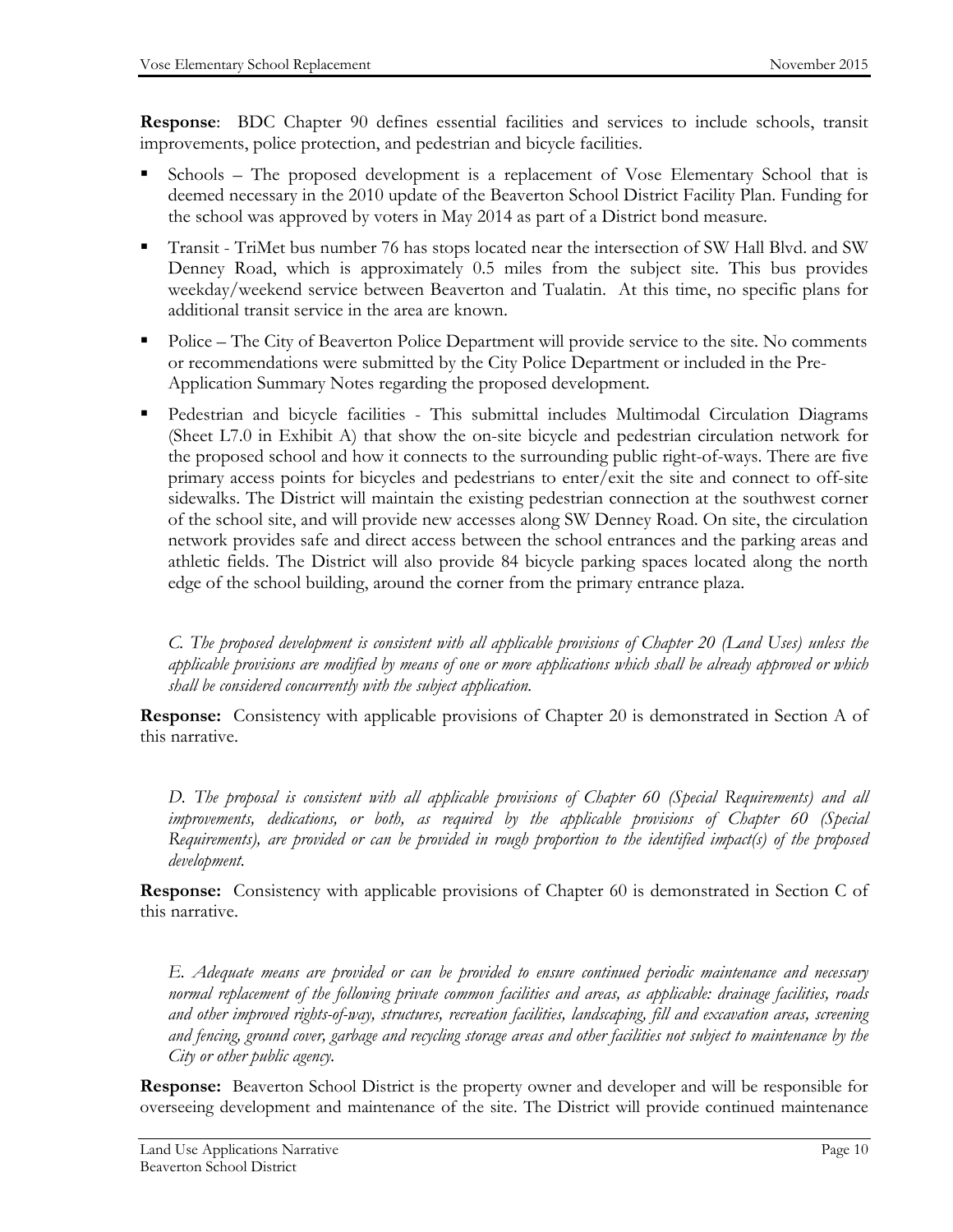and necessary replacement of private common facilities and areas such as drainage facilities, sidewalks, the parking area, landscaping, screening, fencing, and garbage and recycling storage areas.

*F. There are safe and efficient vehicular and pedestrian circulation patterns within the boundaries of the development.*

**Response:** The plan set in Exhibit A includes Multimodal Circulation (Sheet L7.0) and Vehicle Maneuvering Diagrams (Sheet L7.2) that demonstrate how safe and efficient vehicular and pedestrian circulation will be achieved on the Vose site. Primary elements of that circulation pattern include:

- Bus traffic is separated from parent and visitor traffic through the use of separate access points and parking/loading areas.
- The parent/visitor accesses and parking lot are configured to minimize potential vehicle conflict on the site. Parents may enter the site at the primary school access along Denney Road and drive through the parking lot in one direction only. They may exit the site either at the right-out-only access on Denney Road or at the full signalized access.
- Students who are dropped off at the parent drop-off area will use the primary school entrance at the entry plaza in the northeast corner of the school building, or the south courtyard entrance. Students who are dropped off by a school bus can enter the school through the secondary entrance located adjacent to the bus loading area on the west edge of the building. Outside of drop-off and pick-up times, all visitors must enter the school through the primary entry plaza.
- **Pedestrian walkways through the parking areas are minimized. Students will not need to walk** through a parking area to reach a building entrance from either the bus or the parent loading area. Students can also walk to all the school facilities (soccer field, outdoor play, etc) without walking through a parking lot. Students may also access the surrounding sidewalk system in multiple places without crossing a parking lot. Pedestrian access from the north does not require crossing vehicle drive aisles or parking lots.

#### *G. The development's on-site vehicular and pedestrian circulation systems connect to the surrounding circulation system in a safe, efficient, and direct manner.*

**Response:** As noted previously, this submittal includes Multimodal Circulation and Vehicle Maneuvering Diagrams (Exhibit A) that show the on-site vehicle and pedestrian circulation network for the proposed school and how it connects to the surrounding public right-of-ways. There are five primary access points for bicycles and pedestrians to enter/exit the site and connect to off-site sidewalks. The District will maintain the two existing pedestrian connections at the southwest corner of the school site, and will provide new accesses along SW Denney Road. Buses and staff vehicles will access the site from the access point on Denney Road at the western corner of the site. Parents and visitors/staff will access the site from a new, signalized access on Denney Road across from SW King Blvd. This will be a full intersection, with both entrance and exit options. There will also be a right-out-only exit onto Denney Road at the eastern corner of the site.

The Vose site will have a total of approximately 1,100 feet of on-site queuing/drop-off area, which could accommodate as many as 44 vehicles on-site at once. It is anticipated that most queuing associated with student drop-off and pick-up will be accommodated on-site, thus minimizing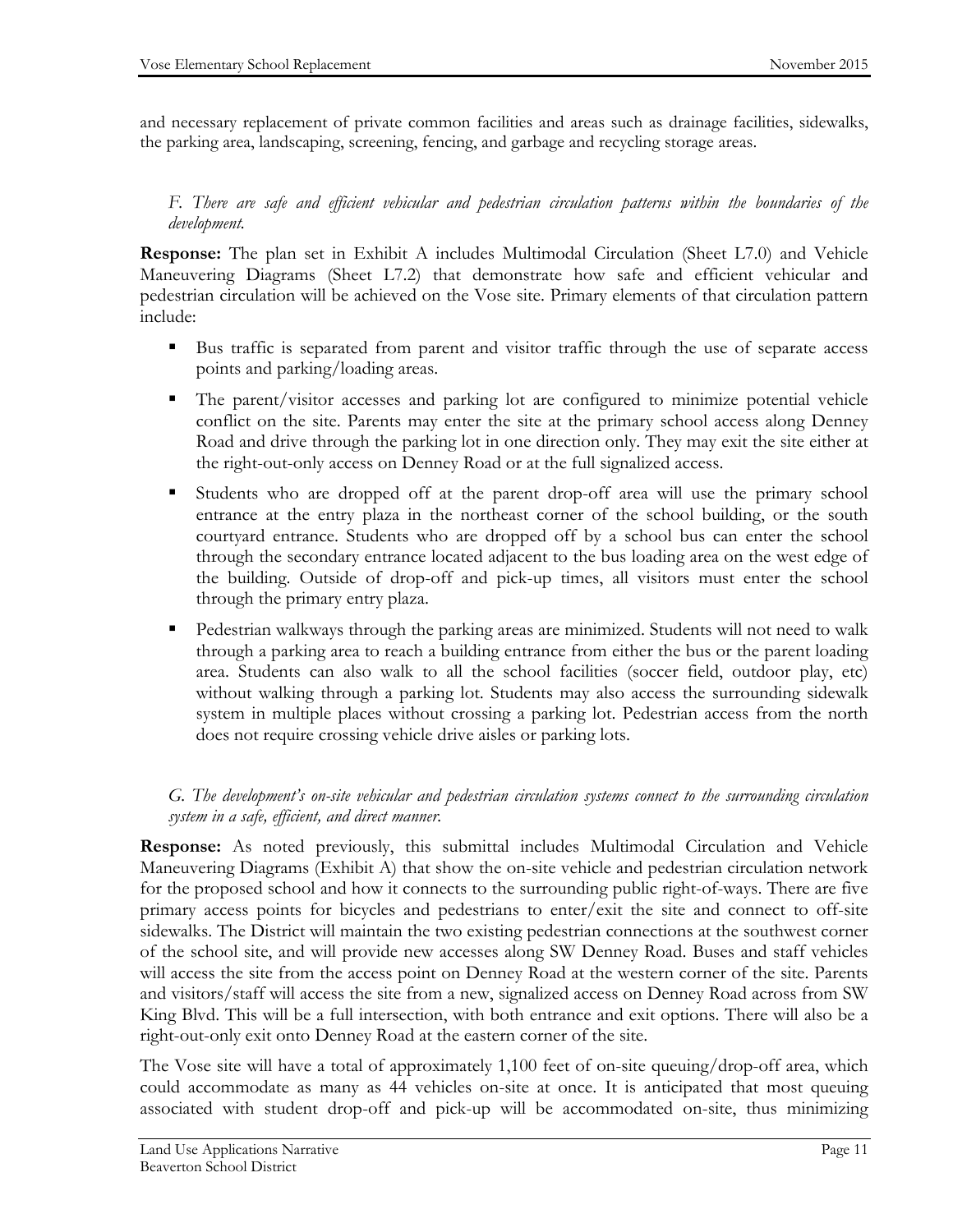stacking along SW Denney Road. The signal timing of the SW King Boulevard/SW Denney Road traffic signal can be adjusted during school peaks to provide efficient access to and from the school during these periods.

The Traffic Impact Analysis in Exhibit D provides additional detail about how these proposed access points will function to provide safe, efficient and direct access for all users of the site.

*H. Structures and public facilities and services serving the development site are designed in accordance with adopted City codes and standards and provide adequate fire protection, including, but not limited to, fire flow.*

**Response:** As noted previously, Tualatin Valley Fire & Rescue (TVF&R) has indicated that the proposed development can be approved predicated on compliance with criteria and conditions of approval related to fire apparatus access, firefighting water supplies, fire hydrants and building access and fire service features. The District will work with TVF&R to ensure all their criteria and conditions are met.

*I. Structures and public facilities and services serving the site are designed in accordance with adopted City codes and standards and provide adequate protection from crime and accident, as well as protection from hazardous conditions due to inadequate, substandard or ill-designed development.*

**Response:** All structures and facilities and services serving the site will be designed in accordance with adopted City codes and standards. Compliance with vision clearance, lighting and glazing standards and guidelines will provide protection from crime and accidents. Fencing around the school site will provide additional security. Construction documents for building and site development permitting will be reviewed to ensure protection from hazardous conditions.

*J. Grading and contouring of the site is designed to accommodate the proposed use and to mitigate adverse effect(s) on neighboring properties, public right-of-way, surface drainage, water storage facilities, and the public storm drainage system.*

**Response:** Grading of the site has been designed to accommodate the proposed new school and no adverse impacts to the above elements are anticipated. The Grading Plan Sheets L4.0 - L4.4 in Exhibit A demonstrate that grading at the site perimeter will not increase drainage to existing properties, impact tree roots zone, or block sunlight. Water quality storage facilities and the public storm system will also not be impacted by proposed grading. Grading along the site's frontage with SW Denney Road is being proposed in order to construct the required half-street improvement and provide a new access into the school site.

#### *K. Access and facilities for physically handicapped people are incorporated into the development site and building design, with particular attention to providing continuous, uninterrupted access routes.*

**Response:** The proposed development will meet all applicable accessibility standards of the Oregon Structural Specialty Code (OSSC, 2010) and other standards as required by the American Disabilities Act (ADA). All publicly accessible parts of the proposed school building will be ADA accessible. The building will be equipped with power-assisted doors pursuant to District technical standards (Division 8, paragraph III.I.10). In terms of on-site walkways, paved unobstructed walkways at least five feet wide and less than 5% slope in the direction of travel and 2% cross-slope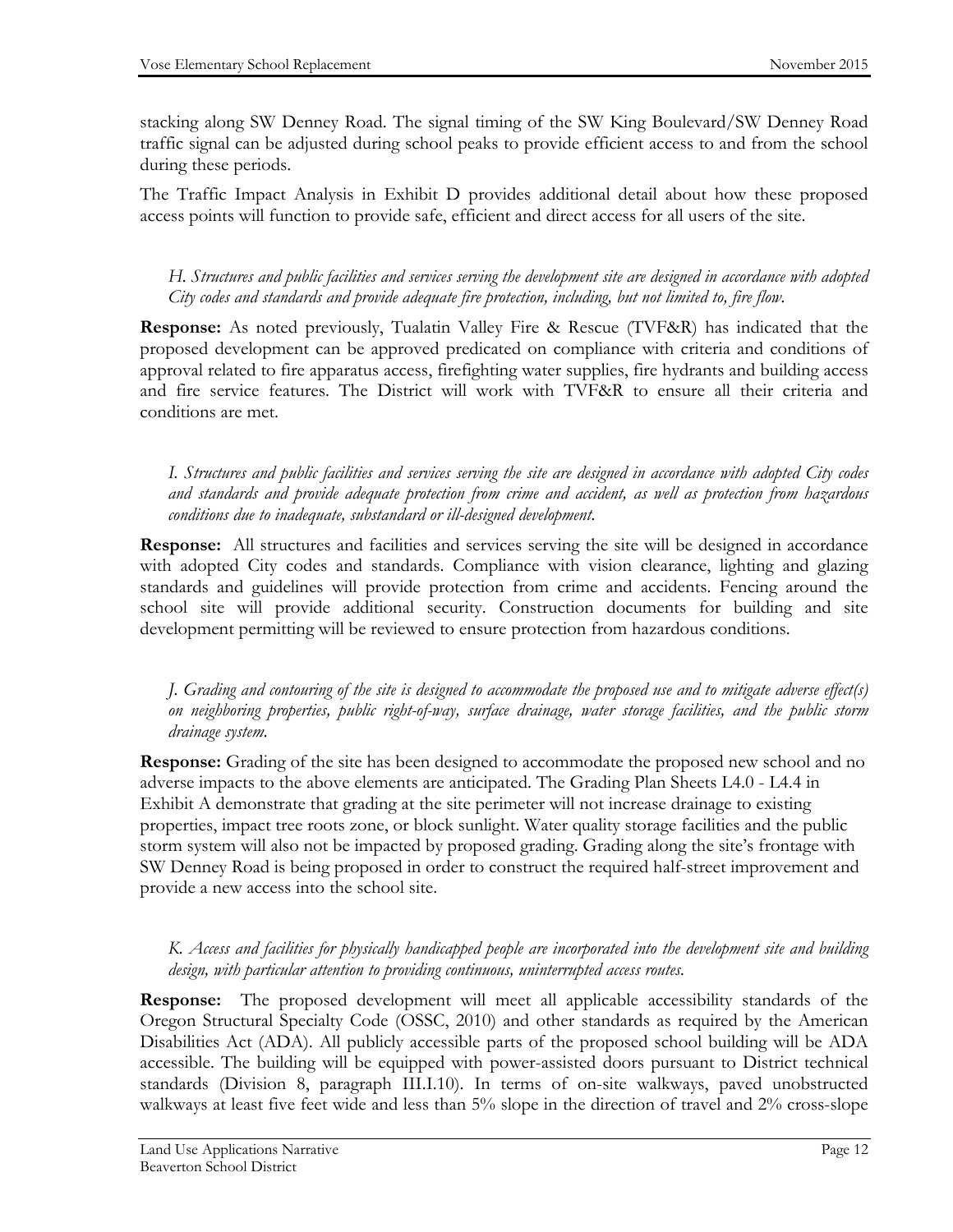are proposed for on-site pathways. ADA accessible access points onto the site are provided at the primary site access from the signalized intersection on SW Denney Road. Two marked and signed ADA accessible parking spaces are proposed in the staff parking area, and three marked and signed accessible parking spaces are proposed in the parent/staff parking area. Both sets of ADA parking spaces have access to a building entrance via walkways that are at least six-feet-wide and parking area crossings that are raised and marked concrete with tactile, detectable paving landings.

*L. The application includes all required submittal materials as specified in Section 50.25.1 of the Development Code.*

**Response:** This application package includes all required submittal materials as specified in Section 20.25.1. Required materials include:

- 1. Signed original application forms and application checklists
- 2. A written statement (narrative) demonstrating compliance with applicable criteria and regulations
- 3. Additional information identified in the Pre-Application Summary Notes
- 4. Materials from the required neighborhood meeting
- 5. A copy of the Pre-Application Summary Notes
- 6. Documentation from Clean Water Services
- 7. Application fees

#### 40.15. CONDITIONAL USE

#### 40.15.15. Application.

#### 3. New Conditional Use.

*A. Threshold. An application for a New Conditional Use shall be required when the following threshold applies:*

*1. The proposed use is Conditionally permitted in the underlying zoning district and a prior Conditional Use approval for the proposed use is not already in effect.*

**Response:** Per Table 20.05.20 in the BDC, a new educational institution is allowed in the R7 zone as a conditional use. As noted in the Pre-Application Summary Notes (Exhibit B), no parent conditional use file for the existing school has been found. Therefore, the replacement school is being treated as a new conditional use for the purpose of this review.

*C. Approval Criteria. In order to approve a New Conditional Use application, the decision making authority shall make findings of fact based on evidence provided by the applicant demonstrating that all the following criteria are satisfied:*

*1. The proposal satisfies the threshold requirements for a Conditional Use application.*

**Response:** As demonstrated above, the proposed replacement school satisfies the threshold requirements for a Conditional Use application.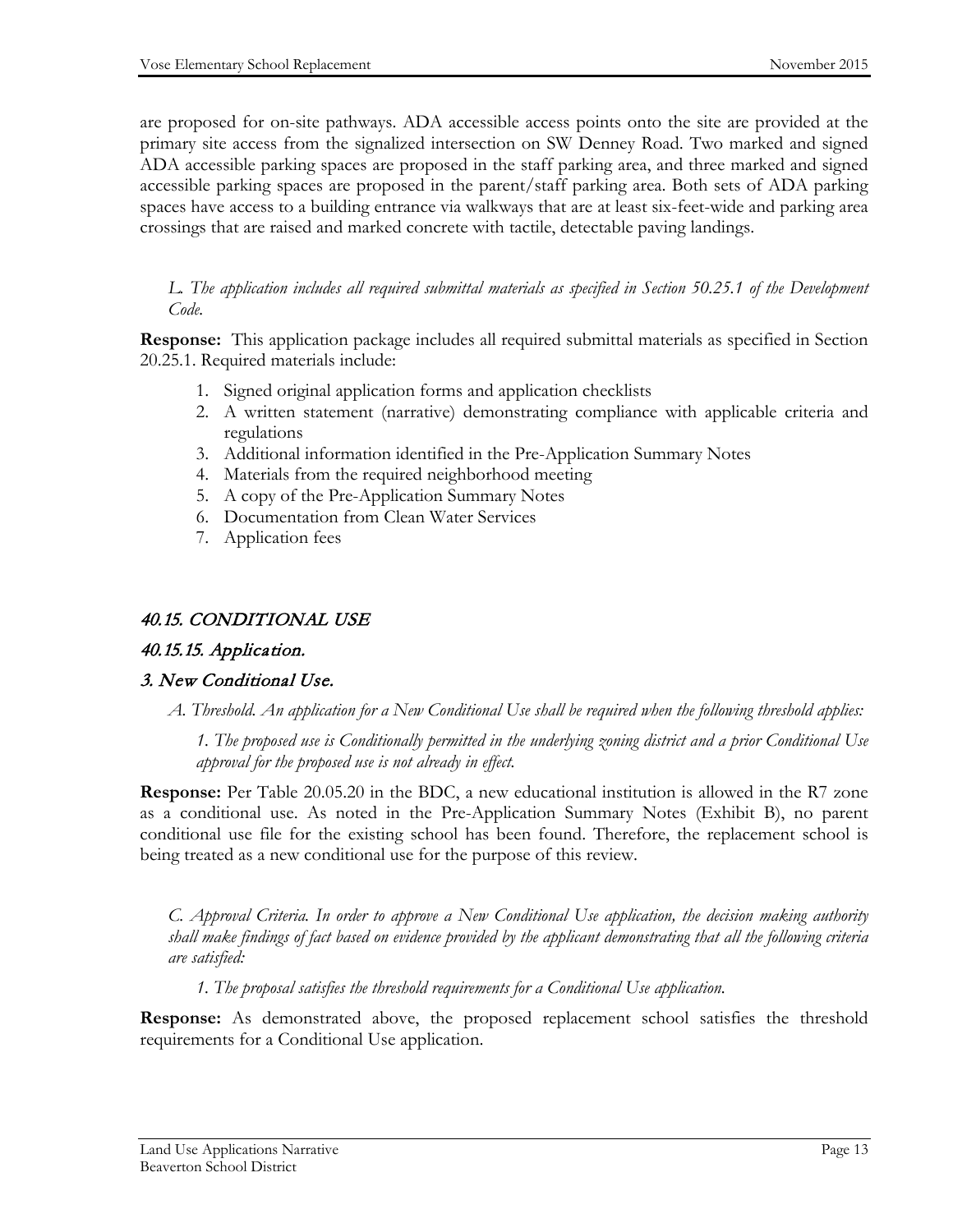*2. All City application fees related to the application under consideration by the decision making authority have been submitted.*

**Response:** All applicable City application fees have been submitted as part of this application package.

#### *3. The proposal will comply with the applicable policies of the Comprehensive Plan.*

**Response:** Section V of this narrative demonstrates how this proposal complies with applicable policies of the Comprehensive Plan.

#### *4. The size, dimensions, configuration, and topography of the site and natural and man-made features on the site can reasonably accommodate the proposal.*

**Response:** The site is approximately 8.83 acres and is essentially rectangular in shape. Because the site is developed with an existing school and associated parking areas and fields there are no topographic constraints that prohibit the proposal. The site is generally sloping from west to east as well as from north to south. As shown on the site plan in Exhibit A, Sheet L2.0, the site can reasonably accommodate the proposed new school building and associated parking areas, circulation systems and athletic fields. All setbacks, site buffering requirements and other development standards can be met on the site and the school can meet all the District's specifications for a new elementary school in terms of capacity and programming.

*5. The location, size, and functional characteristics of the proposal are such that it can be made reasonably compatible with and have a minimal impact on livability and appropriate use and development of properties in the surrounding area of the subject site.* 

**Response:** Uses surrounding the Vose site include primarily single-family residences and small commercial uses along SW Denney Road. In order to minimize potential impacts of the proposed new school on the surrounding properties, the site has been designed with the following elements:

- The school building is located centrally on the site and oriented toward SW Denney Road in order to provide adequate separation between the building and the established residences to the west, south and east of the school property. In addition, a 20-foot landscaped and fenced buffer will be provided around the perimeter of the site to provide screening where the site abuts residential neighbors.
- The outdoor soccer field and other outdoor recreation areas will not be lit and will therefore not cause any lighting or glare on surrounding properties.
- There will be no outdoor speaker system for the recreational facilities at the school, thereby minimizing noise impacts to surrounding properties.
- As demonstrated in the TIA in Exhibit D, the proposed school project will have minimal impacts to the surrounding roadways. The majority of trips generated by the proposed school will occur along SW Denney Road, which is a designated collector street. Half-street improvements along Denney will be completed as part of this project, including improvements to the signalized intersection of Denney and King Blvd. Intersection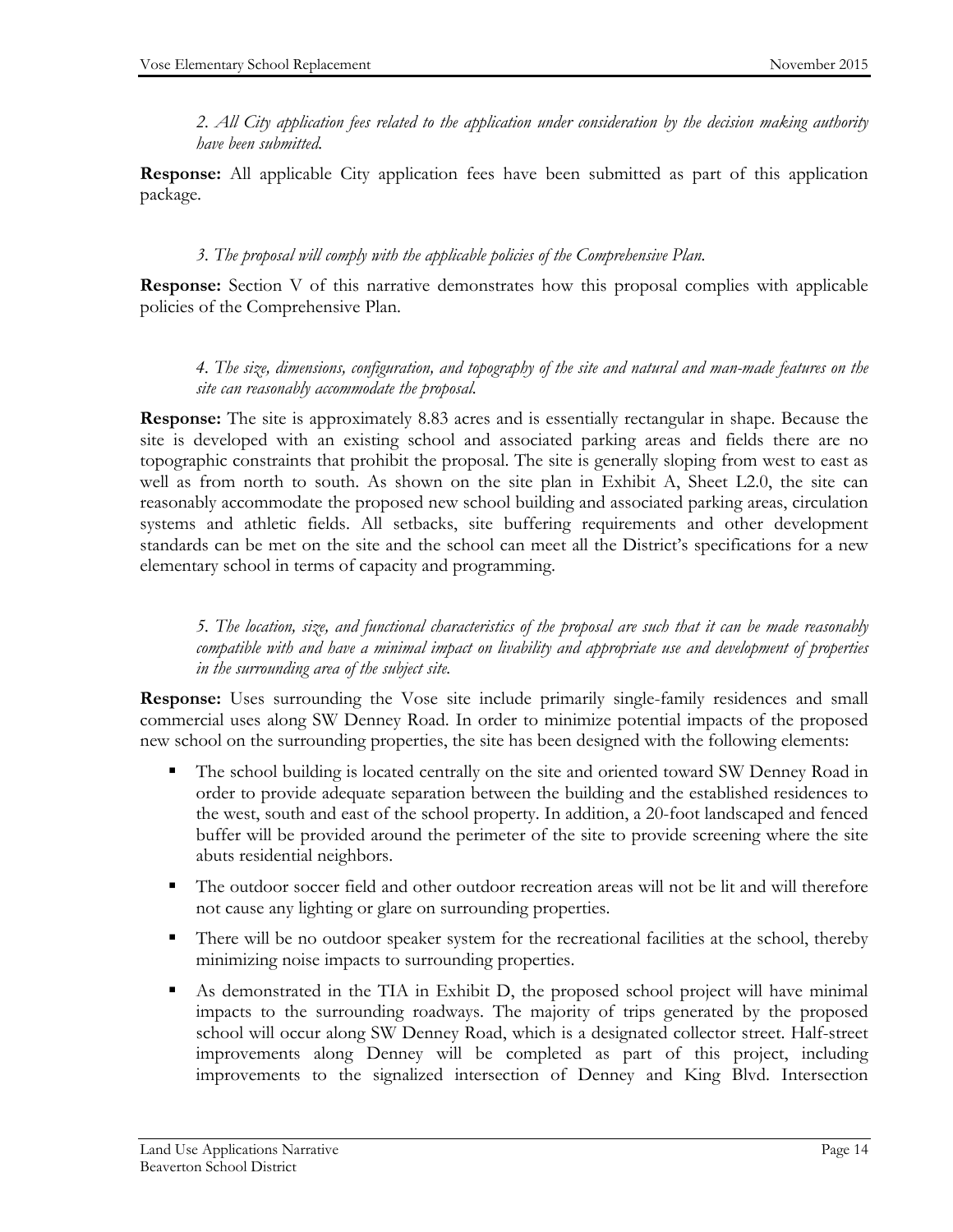operations surrounding the school site will continue to operate at acceptable levels and will not be degraded by the proposed project.

 An elementary school has existing on this site since 1960 and has not impacted the ability of surrounding properties to develop with appropriate uses or function as allowed.

*6. Applications and documents related to the request, which will require further City approval, shall be submitted to the City in the proper sequence.*

**Response:** All applications and documents related to this request are being submitted to the City with this application package.

#### 40.20. DESIGN REVIEW

#### 40.20.15. Application.

#### 3. Design Review Three.

*A. Threshold. An application for Design Review Three shall be required when an application is subject to applicable design guidelines and one or more of the following thresholds describe the proposal:* 

*2. New construction or addition of more than 30,000 gross square feet of non-residential floor area where the development abuts or is located within any Residential zoning district.*

**Response:** The proposed replacement of Vose is subject to applicable design guidelines and is greater than 30,000 gross square feet of non-residential floor area within the R7 zoning district. As such, it meets the threshold for Design Review 3.

*C. Approval Criteria. In order to approve a Design Review Three application, the decision making authority shall make findings of fact based on evidence provided by the applicant demonstrating that all the following criteria are satisfied:* 

*1. The proposal satisfies the threshold requirements for a Design Review Three application.*

**Response:** As noted above, the proposed project satisfies the threshold requirements for Design Review 3 because it is new construction of more than 30,000 square feet of a non-residential use in the R7 zone.

*2. All City application fees related to the application under consideration by the decision making authority have been submitted.* 

**Response:** All applicable City application fees have been submitted as part of this application package.

*3. For proposals meeting Design Review Three application thresholds numbers 1 through 6, the proposal is consistent with all applicable provisions of Sections 60.05.35 through 60.05.50 (Design Guidelines).*

**Response:** This proposal meets threshold number 2. A written statement to demonstrate consistency with all applicable Design Guidelines is provided in Section C of this narrative.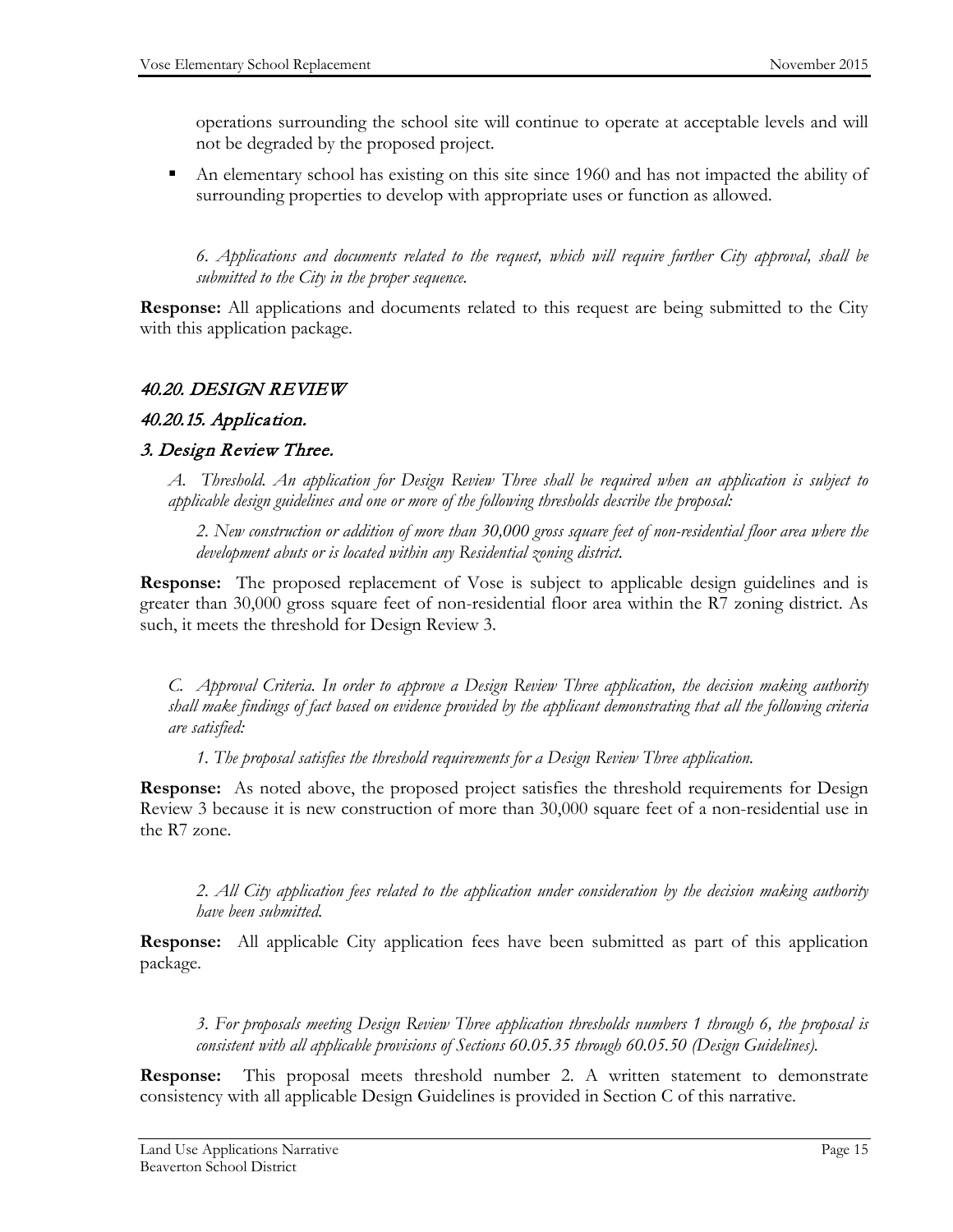**Note**: Criteria 4-7 do not apply to the proposed project.

*8. Applications and documents related to the request, which will require further City approval, shall be submitted to the City in the proper sequence.*

**Response:** All applications and documents related to this request have been submitted to the City as required.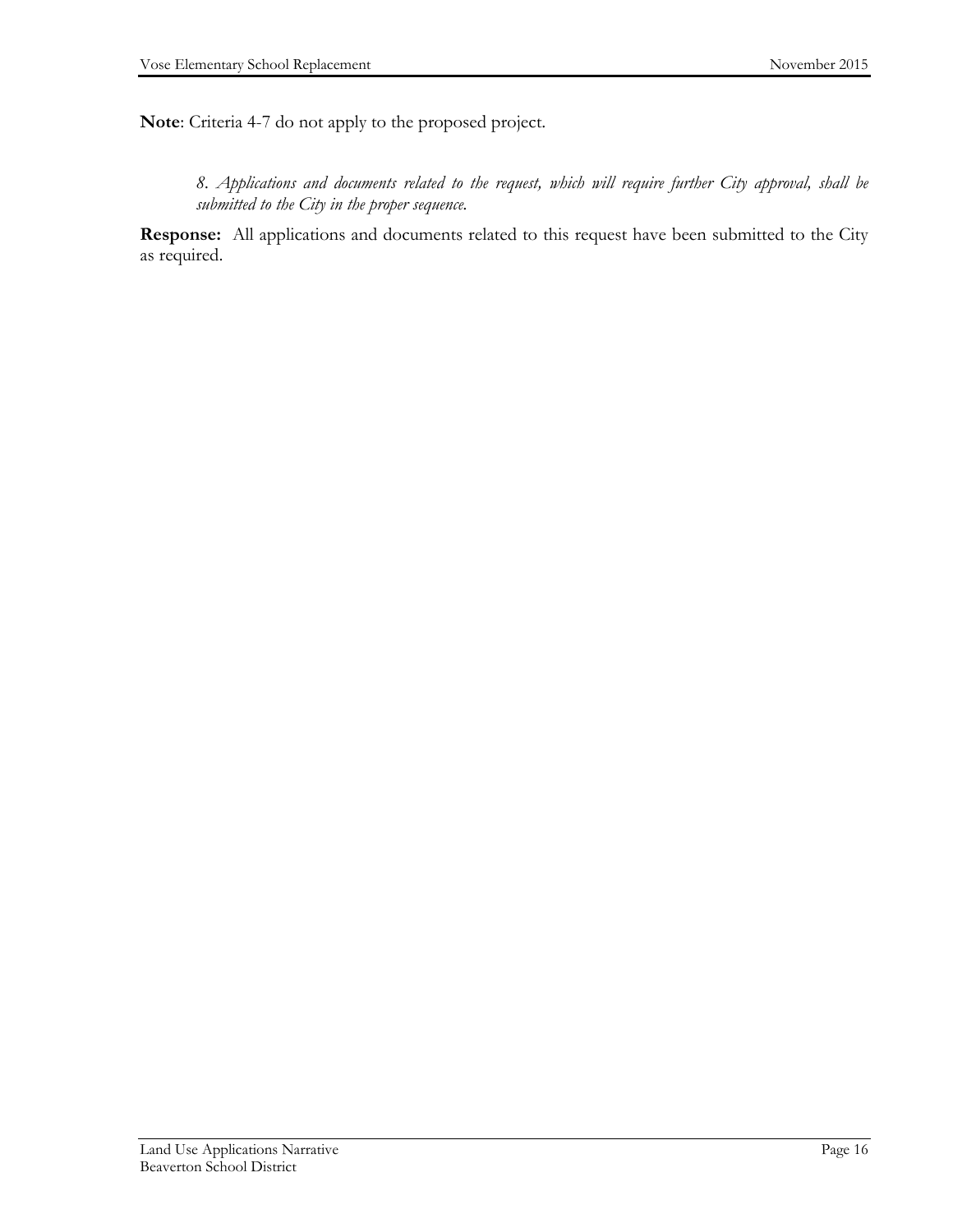#### **C. Chapter 60 – Special Requirements**

| <b>Code Section/Standard</b>                                                                                                                                                                                                                                                                                                                        | Response                                                                                                                                                                                                                                                                                                                                                                                                                                                                                                                                                                                                                                                                                                         |
|-----------------------------------------------------------------------------------------------------------------------------------------------------------------------------------------------------------------------------------------------------------------------------------------------------------------------------------------------------|------------------------------------------------------------------------------------------------------------------------------------------------------------------------------------------------------------------------------------------------------------------------------------------------------------------------------------------------------------------------------------------------------------------------------------------------------------------------------------------------------------------------------------------------------------------------------------------------------------------------------------------------------------------------------------------------------------------|
| 60.05. DESIGN REVIEW DESIGN PRINCIPLES,<br>STANDARDS AND GUIDELINES                                                                                                                                                                                                                                                                                 |                                                                                                                                                                                                                                                                                                                                                                                                                                                                                                                                                                                                                                                                                                                  |
| 60.5.35. Building Design and Orientation Guidelines.                                                                                                                                                                                                                                                                                                |                                                                                                                                                                                                                                                                                                                                                                                                                                                                                                                                                                                                                                                                                                                  |
| 1. Building articulation and variety.                                                                                                                                                                                                                                                                                                               |                                                                                                                                                                                                                                                                                                                                                                                                                                                                                                                                                                                                                                                                                                                  |
| A. Residential buildings should be of a limited length in order to avoid<br>undifferentiated building elevations, reduce the mass of individual<br>buildings, and create a scale of development that is pedestrian friendly and<br>allow circulation between buildings by pedestrians. (Standard<br>60.05.15.1.4                                    | The proposed school is not a residential building. Therefore, this<br>guideline does not apply.                                                                                                                                                                                                                                                                                                                                                                                                                                                                                                                                                                                                                  |
| B. Building elevations should be varied and articulated to provide visual<br>interest to pedestrians. Within larger projects, variations in architectural<br>elements such as: building elevations, roof levels, architectural features,<br>and exterior finishes should be provided. (Standards 60.05.15.1.A and<br>B)                             | The building elevations respond to the local context and honor the<br>surrounding neighborhood scale. The two story building massing is<br>articulated into a base and a top, scaling the basic elements to create a<br>pedestrian scale. The base is further articulated with punched openings<br>in a textured concrete board-formed façade. A large courtyard is<br>carved out of the plan to create visual interest and provide daylighting<br>to educational spaces. The second floor massing is a composition of<br>vertical glazing and profiled metal panel capped with a sloping roof<br>profile. The undulating roof form responds to the neighborhood<br>housing context and creates visual interest. |
| C. To balance horizontal features on longer building elevations, vertical<br>building elements, such as building entries, should be emphasized.<br>$(Standard\ 60.05.15.1.B)$                                                                                                                                                                       | The building elevation is balanced with a base and top approach to the<br>massing. The second floor extends past the first floor at the main entry<br>with a large cantilever emphasizing the entry to the building and<br>providing a strong sense of pedestrian scale.                                                                                                                                                                                                                                                                                                                                                                                                                                         |
| D. Buildings should promote and enhance a comfortable pedestrian scale<br>and orientation. This guideline does not apply to buildings in Industrial<br>districts where the principal use of the building is manufacturing,<br>assembly, fabricating, processing, packing, storage, wholesale or<br>distribution activities. (Standard 60.05.15.1.B) | A comfortable pedestrian scale is created by several features. The<br>second floor massing extends over the first floor providing a canopy to<br>pedestrians and provide natural way-finding. A large courtyard<br>enhances the building plan and provides scale as well as pedestrian<br>amenities such as seating.                                                                                                                                                                                                                                                                                                                                                                                             |
| E. Building elevations visible from and within 200 feet of an adjacent<br>street or major parking area should be articulated with architectural<br>features such as windows, dormers, off-setting walls, alcoves, balconies or                                                                                                                      | The proposed new Vose school will be located within 200 feet of, and<br>visible from, SW Denney Road. As shown on the north elevation on<br>Sheet A5.1 (Exhibit A) the building elevation facing SW Denney Road                                                                                                                                                                                                                                                                                                                                                                                                                                                                                                  |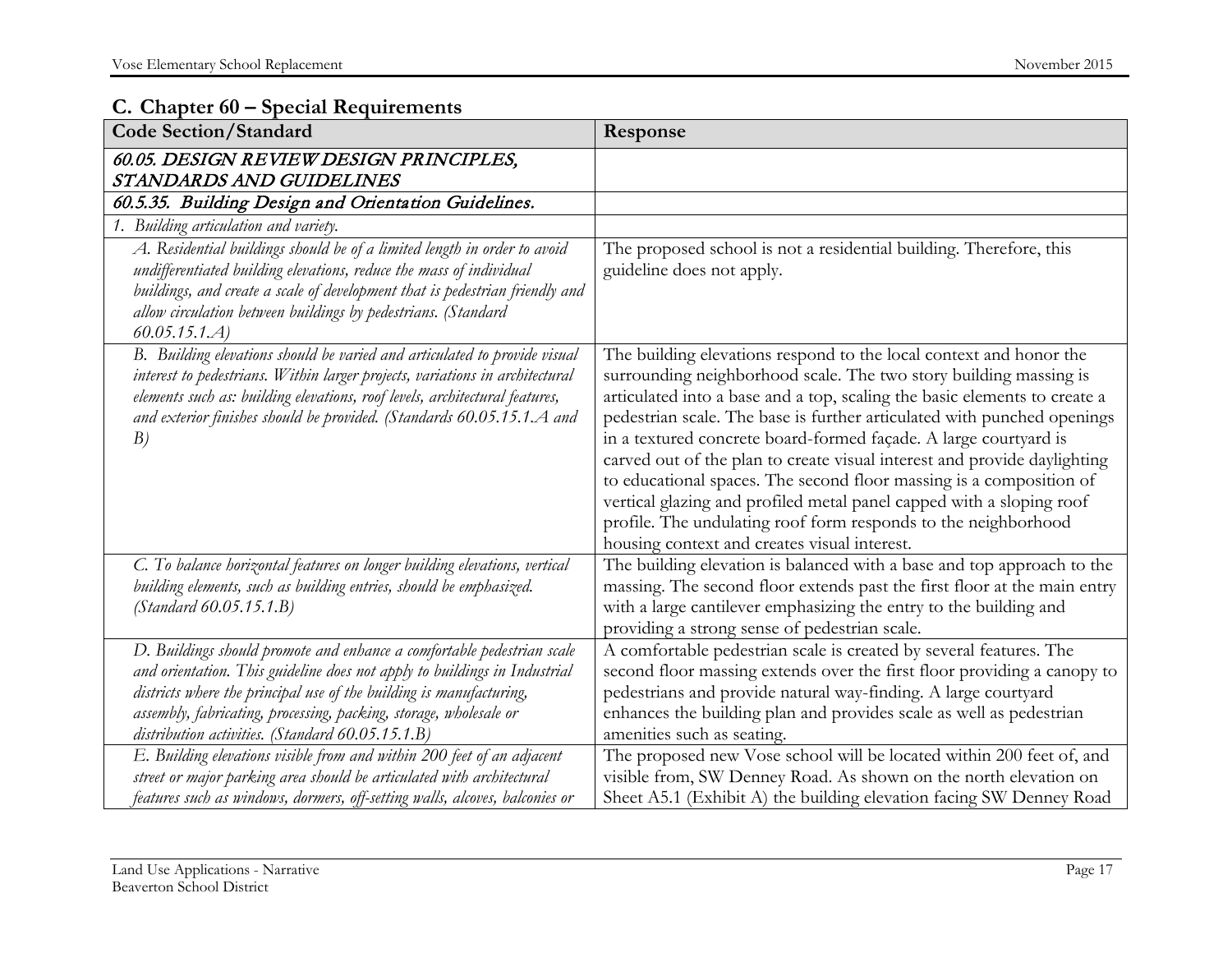| <b>Code Section/Standard</b>                                                                                                                                                                                                                                                                                                                                                                                                                                                                                                                                                                      | Response                                                                                                                                                                                                                                                                                                                                                                                                                                         |
|---------------------------------------------------------------------------------------------------------------------------------------------------------------------------------------------------------------------------------------------------------------------------------------------------------------------------------------------------------------------------------------------------------------------------------------------------------------------------------------------------------------------------------------------------------------------------------------------------|--------------------------------------------------------------------------------------------------------------------------------------------------------------------------------------------------------------------------------------------------------------------------------------------------------------------------------------------------------------------------------------------------------------------------------------------------|
| bays, or by other design features that reflect the building's structural<br>system. Undifferentiated blank walls facing a street, common green,<br>shared court, or major parking area should be avoided. (Standards<br>60.05.15.1.B, $C$ , and $D$ )                                                                                                                                                                                                                                                                                                                                             | will be articulated with windows, metal paneling and a building<br>overhang along the majority of the façade. The undulating patterning<br>of windows and metal panels along the façade creates a visual<br>"rollercoaster" of peaks and valleys, helping to break up the façade and<br>provide visual interest. The base of the school building is further<br>articulated with punched openings in a textured concrete board-<br>formed façade. |
| F. Building elevations visible from and within 100 feet of an adjacent<br>street where the principle use of the building is manufacturing, assembly,<br>fabricating, processing, packing, storage and wholesale and distribution<br>activities in an Industrial zoning district, should be articulated with<br>architectural features such as windows, dormers, off-setting walls, alcoves,<br>balconies or bays, or by other design features that reflect the building's<br>structural system. Undifferentiated blank walls facing a street should be<br>avoided. (Standards 60.05.15.1.B and C) | This guideline is not applicable to the proposed school building.                                                                                                                                                                                                                                                                                                                                                                                |
| 2. Roof forms.                                                                                                                                                                                                                                                                                                                                                                                                                                                                                                                                                                                    |                                                                                                                                                                                                                                                                                                                                                                                                                                                  |
| A. Roof forms should be distinctive and include variety and detail when<br>viewed from the street. Sloped roofs should have a significant pitch and<br>building focal points should be emphasized. (Standards 60.05.15.2.A<br>and B)                                                                                                                                                                                                                                                                                                                                                              | The design incorporates low-sloped roofs that provide articulation<br>along the façade in an appropriate scale for an elementary school. The<br>succession of gabled forms is intended to provide visual interest,<br>contextual design response, a welcoming and recognizable form, and a<br>scale that responds to the users and use of the building.                                                                                          |
| B. Flat roofs should include distinctive cornice treatments. (Standard<br>60.05.15.2.C                                                                                                                                                                                                                                                                                                                                                                                                                                                                                                            | The design incorporates a frame or border around the upper<br>articulated façade. This frame is intended to contain the vertical<br>"random" pattern as well as provide a modern cornice detail.                                                                                                                                                                                                                                                 |
| 3. Primary building entrances.                                                                                                                                                                                                                                                                                                                                                                                                                                                                                                                                                                    |                                                                                                                                                                                                                                                                                                                                                                                                                                                  |
| A. The design of buildings should incorporate features such as arcades,<br>roofs, porches, alcoves, porticoes, awnings, and canopies to protect<br>pedestrians from the rain and sun. This guideline does not apply to<br>buildings in Industrial districts where the principal use of the building is<br>manufacturing, assembly, fabricating, processing, packing, storage,<br>wholesale or distribution activities. (Standard 60.05.15.3)                                                                                                                                                      | The primary school entrance, located at the northeast corner of the<br>proposed school building, will be emphasized by a large building<br>overhang that provides shelter for people entering the school.                                                                                                                                                                                                                                        |
| B. Special attention should be given to designing a primary building                                                                                                                                                                                                                                                                                                                                                                                                                                                                                                                              | As noted above, the primary school entrance will be emphasized by a                                                                                                                                                                                                                                                                                                                                                                              |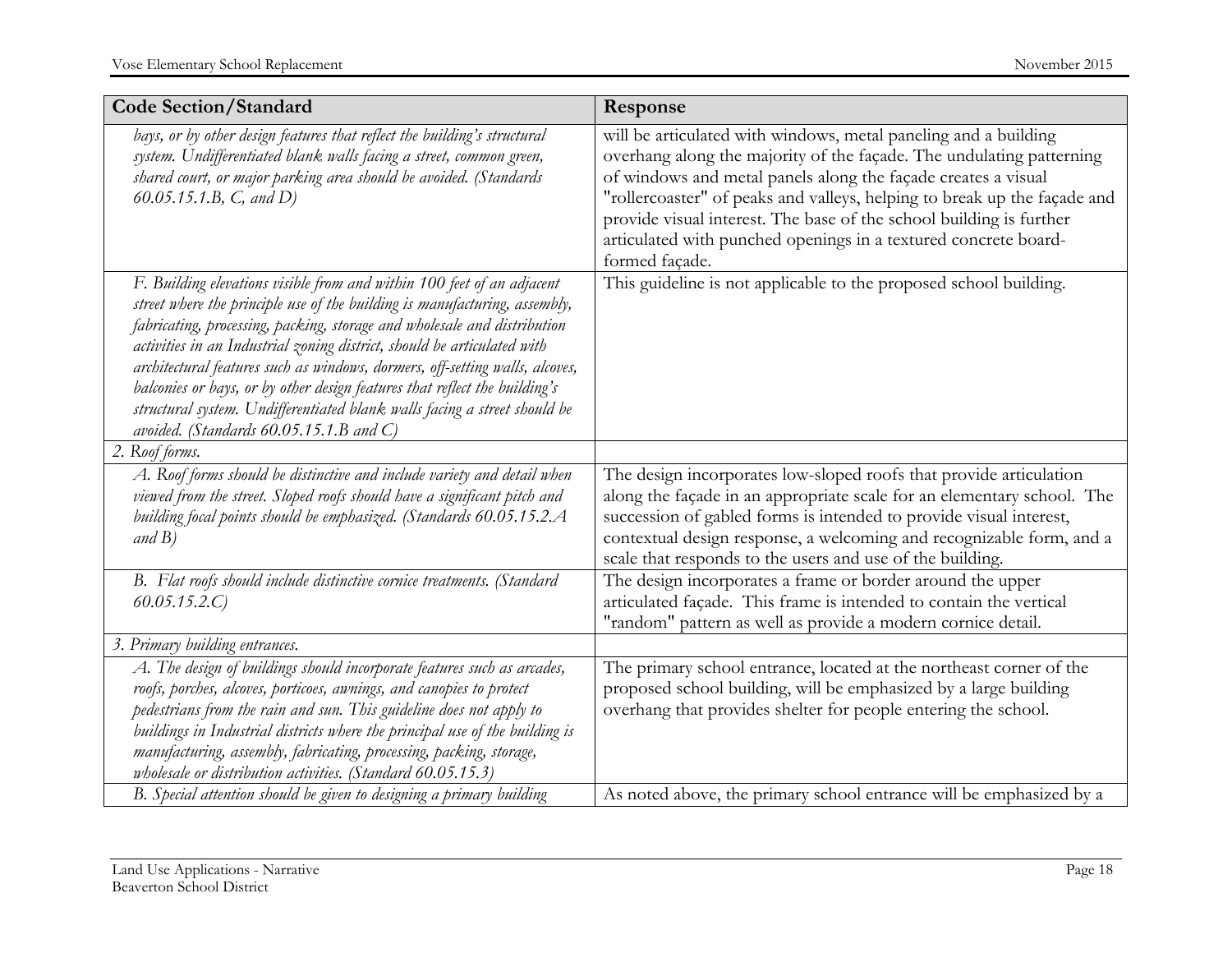| <b>Code Section/Standard</b>                                                                                                                                                                                                                                                                                                                                                                                                                                                                                                                                                              | Response                                                                                                                                                                                                                                                                                                                                                                                                                                                                                                                                                                                                                                                                                                                                                                       |
|-------------------------------------------------------------------------------------------------------------------------------------------------------------------------------------------------------------------------------------------------------------------------------------------------------------------------------------------------------------------------------------------------------------------------------------------------------------------------------------------------------------------------------------------------------------------------------------------|--------------------------------------------------------------------------------------------------------------------------------------------------------------------------------------------------------------------------------------------------------------------------------------------------------------------------------------------------------------------------------------------------------------------------------------------------------------------------------------------------------------------------------------------------------------------------------------------------------------------------------------------------------------------------------------------------------------------------------------------------------------------------------|
| entrance that is both attractive and functional. Primary entrances should<br>incorporate changes in mass, surface, or finish to emphasize the entrance.<br>(Standard 60.05.15.3)                                                                                                                                                                                                                                                                                                                                                                                                          | large cantilever that provides shelter and visual interest at the entrance.<br>The school entrance will also be emphasized by an entry plaza that will<br>consist of decorative concrete paving, a landscaped area surrounded by<br>seat walls, pedestrian scaled lighting, and stairs that lead up to the plaza<br>from the parking area.                                                                                                                                                                                                                                                                                                                                                                                                                                     |
| 4. Exterior building materials.                                                                                                                                                                                                                                                                                                                                                                                                                                                                                                                                                           |                                                                                                                                                                                                                                                                                                                                                                                                                                                                                                                                                                                                                                                                                                                                                                                |
| A. Exterior building materials and finishes should convey an impression<br>of permanence and durability. Materials such as masonry, stone, wood,<br>terra cotta, and tile are encouraged. Windows are also encouraged, where<br>they allow views to interior activity areas or displays. (Standards<br>60.05.15.4. $A$ and B)                                                                                                                                                                                                                                                             | Exterior building materials will consist of masonry or precast concrete<br>at the first floor, and a combination of metal panel and aluminum<br>panel or integral fiber cement panel on the second floor. The intent is<br>to provide durable, "heavy" materials at the base of the building, and<br>"lighter" materials on the second floor. The design also encourages<br>glazing into the building where appropriate for the function of the<br>school. Views outward from the reception area and associated offices<br>are incorporated into the design for additional security. This allows for<br>visual connection to people approaching the school. The design also<br>has incorporated a major connection from the commons of the school<br>to an interior courtyard. |
| B. Where masonry is used, decorative patterns (other than running bond<br>pattern) should be provided, especially at entrances, building corners and<br>at the pedestrian level. These decorative patterns may include multi-colored<br>masonry units, such as brick, tile, stone, or cast stone, in a layered or<br>geometric pattern, or multi-colored ceramic tile bands used in conjunction<br>with materials such as concrete. This guideline does not apply to<br>development in Industrial zones, where masonry is used for exterior<br>finishes. (Standards $60.05.15.4.B$ and C) | The design intent is to employ a precast concrete panel that will<br>incorporate a pattern in its form. The design team proposes board<br>form pattern that will add significant texture and detail at the human<br>scale. The pattern will be vertical in order to reduce the scale of the<br>horizontal building.                                                                                                                                                                                                                                                                                                                                                                                                                                                            |
| 5. Screening of equipment. All roof, surface, and wall-mounted mechanical,<br>electrical, communications, and service equipment should be screened from<br>view from adjacent public streets by the use of parapets, walls, fences,<br>enclosures, dense evergreen foliage, or by other suitable means. (Standards<br>60.05.15.5. $A$ through $C$ )                                                                                                                                                                                                                                       | A metal fence and evergreen hedge is proposed to screen outdoor<br>service equipment, as shown on Sheet L2.1 in Exhibit A. Mechanical<br>equipment on the roof will either be screened via high parapet walls,<br>the roof line (see clerestory condition), or by being in mechanical<br>penthouses. No equipment on site will be visible from adjacent public<br>streets.                                                                                                                                                                                                                                                                                                                                                                                                     |
| 60.5.40. Circulation and Parking Design Guidelines.                                                                                                                                                                                                                                                                                                                                                                                                                                                                                                                                       |                                                                                                                                                                                                                                                                                                                                                                                                                                                                                                                                                                                                                                                                                                                                                                                |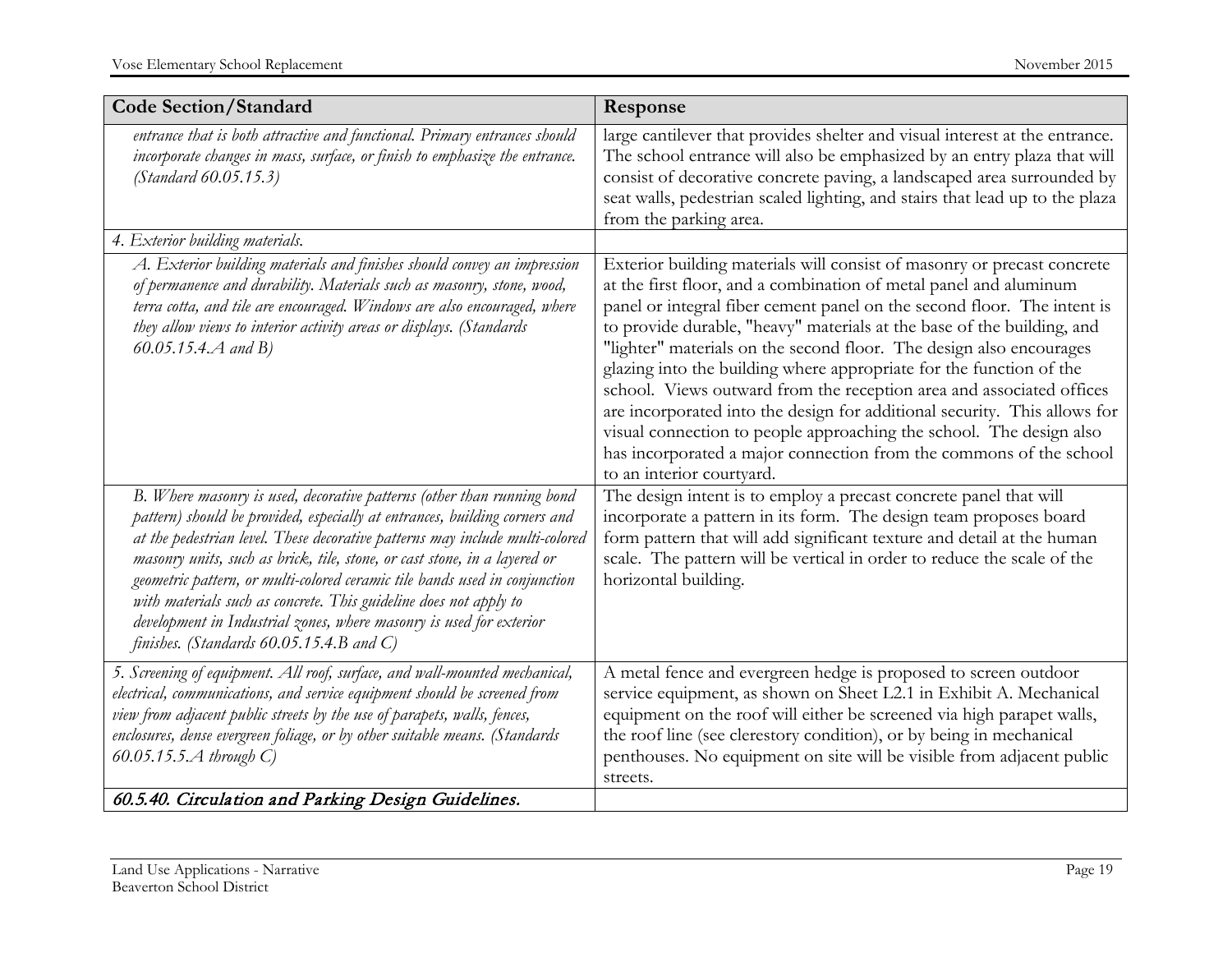| <b>Code Section/Standard</b>                                                                                                                                                                                                                                                                                                                                                                                          | Response                                                                                                                                                                                                                                                                                                                                                                                                                                                                                                                                                                                                                                                                                                                                                                                                                                                                                                                                                                                                                                                                                                                                                              |
|-----------------------------------------------------------------------------------------------------------------------------------------------------------------------------------------------------------------------------------------------------------------------------------------------------------------------------------------------------------------------------------------------------------------------|-----------------------------------------------------------------------------------------------------------------------------------------------------------------------------------------------------------------------------------------------------------------------------------------------------------------------------------------------------------------------------------------------------------------------------------------------------------------------------------------------------------------------------------------------------------------------------------------------------------------------------------------------------------------------------------------------------------------------------------------------------------------------------------------------------------------------------------------------------------------------------------------------------------------------------------------------------------------------------------------------------------------------------------------------------------------------------------------------------------------------------------------------------------------------|
| 1. Connections to public street system. The on-site pedestrian, bicycle, and<br>motor vehicle circulation system and the abutting street system should provide<br>for efficient access and circulation, and should connect the project to abutting<br>streets in accordance with connections identified in Tables 6.1 through 6.6<br>and Figures 6.1 through 6.23 of the Comprehensive Plan. (Standard<br>60.05.20.1) | As shown on the Site Plan and Multimodal Circulation Diagrams in<br>Exhibit A, the on-site pedestrian, bicycle and vehicle circulation system<br>provides safe and efficient connections to the public street/sidewalk<br>system surrounding the site. Those connections are:<br>A bus and staff access point along SW Denney Road that<br>٠<br>provides access to staff parking and the bus loading area.<br>A new, full signalized access point at SW Denney Road and<br>SW King that provides access for parents, visitors and staff to<br>the parking lot and parent loading area.<br>A right-out-only exit on SW Denney Road that provides a<br>second exit options for vehicles in the parent/staff parking and<br>loading area.<br>Pedestrian access to the site is also provided at the two access<br>points along SW Denney. Pedestrian connections are also<br>provided at the southwest corner of the site to maintain an<br>existing pathway that travels through this corner of the school<br>property.<br>The Traffic Impact Analysis explains in detail how these proposed<br>access points will function to provide safe, efficient and direct access |
|                                                                                                                                                                                                                                                                                                                                                                                                                       | for all users of the site.                                                                                                                                                                                                                                                                                                                                                                                                                                                                                                                                                                                                                                                                                                                                                                                                                                                                                                                                                                                                                                                                                                                                            |
| 2. Loading area, solid waste facilities, and similar improvements.                                                                                                                                                                                                                                                                                                                                                    |                                                                                                                                                                                                                                                                                                                                                                                                                                                                                                                                                                                                                                                                                                                                                                                                                                                                                                                                                                                                                                                                                                                                                                       |
| A. On-Site service, storage and similar activities should be designed and<br>located so that these facilities are screened from an abutting public street.<br><i>(Standard 60.05.20.2)</i>                                                                                                                                                                                                                            | The on-site service and delivery loading area is located along the<br>western edge of the school building, adjacent to the bus loading area.<br>As shown in Exhibit A, Sheet L2.1, this area will be screened from                                                                                                                                                                                                                                                                                                                                                                                                                                                                                                                                                                                                                                                                                                                                                                                                                                                                                                                                                    |
| B. Except in Industrial districts, loading areas should be designed and<br>located so that these facilities are screened from an abutting public street,<br>or are shown to be compatible with local business operations. (Standard<br>60.05.20.2                                                                                                                                                                     | view by landscaping and a decorative metal fence eight feet in height; it<br>will not be visible from an abutting public street.                                                                                                                                                                                                                                                                                                                                                                                                                                                                                                                                                                                                                                                                                                                                                                                                                                                                                                                                                                                                                                      |
| 3. Pedestrian circulation.                                                                                                                                                                                                                                                                                                                                                                                            |                                                                                                                                                                                                                                                                                                                                                                                                                                                                                                                                                                                                                                                                                                                                                                                                                                                                                                                                                                                                                                                                                                                                                                       |
| A. Pedestrian connections should be made between on-site buildings,<br>parking areas, and open spaces. (Standard 60.05.20.3.A)                                                                                                                                                                                                                                                                                        | As shown on the Bike and Pedestrian Circulation diagram on Sheet<br>L7.0 in Exhibit A, pedestrian connections will be provided on the                                                                                                                                                                                                                                                                                                                                                                                                                                                                                                                                                                                                                                                                                                                                                                                                                                                                                                                                                                                                                                 |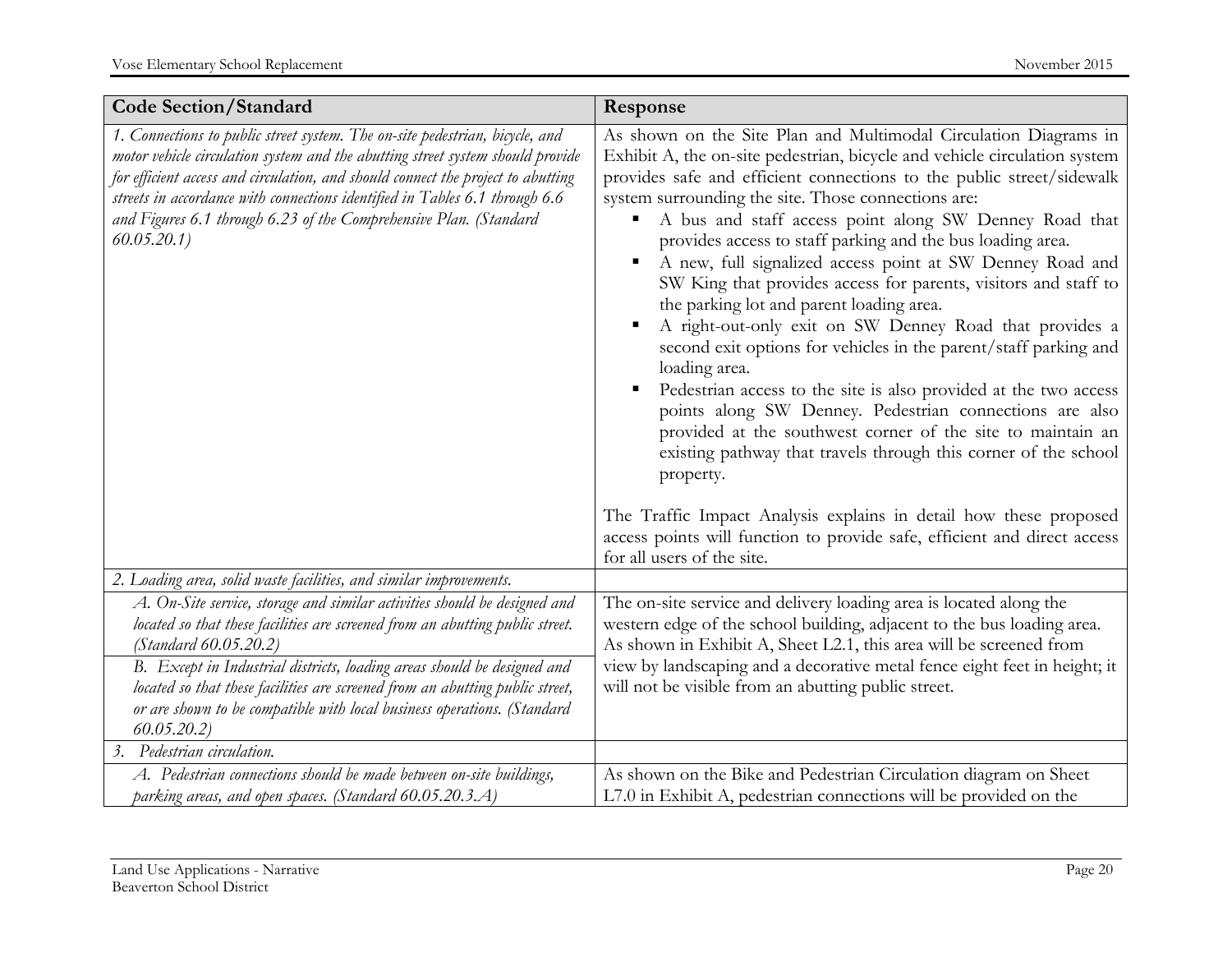| <b>Code Section/Standard</b>                                                                                                                                                                                                                                                                                                                                                            | Response                                                                                                                                                                                                                                                                                                                                                                                                                                                                                                                                                                                                                                                                                                                                                                                |
|-----------------------------------------------------------------------------------------------------------------------------------------------------------------------------------------------------------------------------------------------------------------------------------------------------------------------------------------------------------------------------------------|-----------------------------------------------------------------------------------------------------------------------------------------------------------------------------------------------------------------------------------------------------------------------------------------------------------------------------------------------------------------------------------------------------------------------------------------------------------------------------------------------------------------------------------------------------------------------------------------------------------------------------------------------------------------------------------------------------------------------------------------------------------------------------------------|
|                                                                                                                                                                                                                                                                                                                                                                                         | school site to connect the building entrances, parking areas, and<br>outdoor play areas, including the soccer field and the pedestrian path<br>through the southwest corner of the site.                                                                                                                                                                                                                                                                                                                                                                                                                                                                                                                                                                                                |
| B. Pedestrian connections should connect on-site facilities to abutting<br>pedestrian facilities and streets unless separated by barriers such as<br>natural features, topographical conditions, or structures. (Standard<br>60.05.20.3. A)<br>C. Pedestrian connections should link building entrances to nearby streets<br>and other pedestrian destinations. (Standard 60.05.20.3.B) | As noted previously, this submittal includes Multimodal Circulation<br>Diagrams (Sheet L7.0 in Exhibit A) that show the on-site pedestrian<br>circulation network for the proposed school and how it connects to<br>the surrounding public right-of-ways. There are four primary access<br>points for bicycles and pedestrians to enter/exit the site and connect to<br>public sidewalks. The District will maintain the existing pedestrian<br>connections at the southwest corner of the school site, and will<br>provide new connections along SW Denney Road. There are direct<br>pedestrian connections that link the primary school entrances to the<br>sidewalk along SW Denney Road as well as the pedestrian pathway that<br>travels through the southwest corner of the site. |
| D. Pedestrian connections to streets through parking areas should be<br>evenly spaced and separated from vehicles (Standards 60.05.20.3.C<br><i>through</i> $E$ )                                                                                                                                                                                                                       | Generally, the Vose site has been designed so that pedestrian<br>connections through parking areas are minimized. Where the<br>pedestrian connections do travel through vehicle maneuvering areas,<br>they will be raised and identified with striping or different paving<br>materials.                                                                                                                                                                                                                                                                                                                                                                                                                                                                                                |
| F. Pedestrian connections should be designed for safe pedestrian<br>movement and constructed of hard durable surfaces. (Standards<br>60.05.20.3. F through $G$ )                                                                                                                                                                                                                        | All pedestrian connections will be designed for safe pedestrian<br>movement and constructed of hard durable surface. Paint striping and<br>tactile warning pavers will be used to identify safe pedestrian routes.                                                                                                                                                                                                                                                                                                                                                                                                                                                                                                                                                                      |
| 4. Street frontages and parking areas. Landscape or other screening should<br>be provided when surface parking areas are located along public streets.<br><i>(Standard 60.05.20.4)</i>                                                                                                                                                                                                  | There are no surface parking areas located along public streets on the<br>Vose school site. Therefore, this standard is not applicable.                                                                                                                                                                                                                                                                                                                                                                                                                                                                                                                                                                                                                                                 |
| 5. Parking area landscaping. Landscape islands and a tree canopy should<br>be provided to minimize the visual impact of large parking areas. (Standards<br>60.05.20.5. $A$ through $D$ )                                                                                                                                                                                                | As shown on the landscape plans in Exhibit A (Sheets L5 - L5.4), both<br>parking areas have been designed with landscaped islands to provide a<br>tree canopy and break up the parking areas into smaller portions. The<br>islands will be planted with deciduous trees as well as other vegetation<br>and will be designed to provide on-site storm water detention.                                                                                                                                                                                                                                                                                                                                                                                                                   |
| 60.5.45. Landscape, Open Space and Natural Areas Design Guidelines.<br>Unless otherwise noted, all guidelines apply in all zoning districts.                                                                                                                                                                                                                                            |                                                                                                                                                                                                                                                                                                                                                                                                                                                                                                                                                                                                                                                                                                                                                                                         |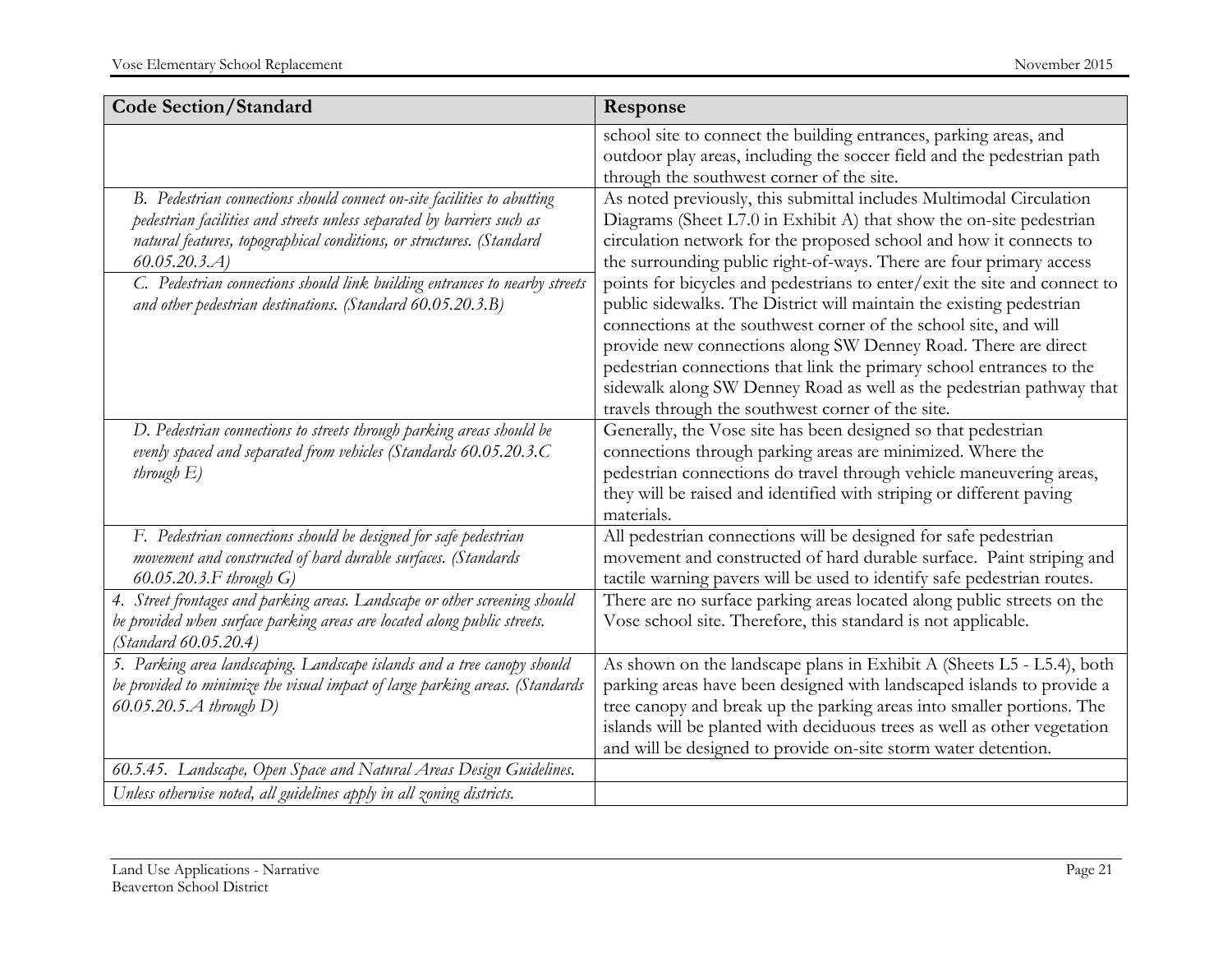| <b>Code Section/Standard</b>                                                                                                                                                                                                | Response                                                                                                                                                                                                                                                                                                                                                                                                                                                                                                                                                                                                                                                                                                                                                                                                                                                                                                                                            |
|-----------------------------------------------------------------------------------------------------------------------------------------------------------------------------------------------------------------------------|-----------------------------------------------------------------------------------------------------------------------------------------------------------------------------------------------------------------------------------------------------------------------------------------------------------------------------------------------------------------------------------------------------------------------------------------------------------------------------------------------------------------------------------------------------------------------------------------------------------------------------------------------------------------------------------------------------------------------------------------------------------------------------------------------------------------------------------------------------------------------------------------------------------------------------------------------------|
| 3. Minimum landscaping for Conditional Uses in Residential zones and for<br>developments in Commercial, Industrial, and Multiple Use zones.                                                                                 |                                                                                                                                                                                                                                                                                                                                                                                                                                                                                                                                                                                                                                                                                                                                                                                                                                                                                                                                                     |
| A. Landscaping should soften the edges of buildings and parking areas,<br>add aesthetic interest, and generally increase the attractiveness of a<br>development and its surroundings. (Standards $60.05.25.5.A$ , B, and D) | At parking lots and driveways, landscape plantings will be provided in<br>the entire required perimeter buffer area. Interior parking lot islands<br>and planting strips are proposed at the interior of both parking lots to<br>provide aesthetic interest and storm water treatment. These plantings<br>will soften the overall visual impact of the parking areas. New street<br>trees and storm water treatment plantings will be provided along SW<br>Denney Road. Lawn and stormwater landscapes are proposed<br>between the road and the school building, creating an attractive public<br>edge while still allowing the school to have a strong presence along SW<br>Denney Road. Large lawn and play fields provide open space between<br>the school building and neighbors to the south and west. Preserving<br>the existing large oak tree provides a focal point for the site and<br>softens the visual impact of the new construction. |
| B. Plazas and common areas designed for pedestrian traffic should be<br>surfaced with a combination of landscape and decorative pavers or<br>decorative concrete. (Standard 60.05.25.5.C)                                   | The main entry plaza at the proposed new school has been designed<br>with decorative concrete paving that extends around all sides of the<br>school, linking other school entrances, the courtyard and outdoor<br>recreation areas. Landscaped areas are dispersed throughout the<br>common areas to provide visual interest, screening, and seating.                                                                                                                                                                                                                                                                                                                                                                                                                                                                                                                                                                                               |
| C. Use of native vegetation should be emphasized for compatibility with<br>local and regional climatic conditions. (Standards 60.05.25.5.A and B)                                                                           | As shown on the Landscape Schedule and Details Sheet L5.5 in<br>Exhibit A, all proposed plant species will be native or native analog<br>(climate adaptive)                                                                                                                                                                                                                                                                                                                                                                                                                                                                                                                                                                                                                                                                                                                                                                                         |
| D. Existing mature trees and vegetation should be retained and<br>incorporated, when possible, into the site design of a development.<br>(Standards $60.05.25.5.A$ and B)                                                   | In order to redevelop the Vose Elementary School and reconfigure the<br>school site, a number of existing trees on the site will be removed. Tree<br>removal is shown on the landscape plans in Exhibit A. Trees being<br>removed are identified as Landscape Trees by the City of Beaverton<br>and their removal will be mitigated per the requirements of Section<br>60.60.25. There is an existing large oak tree on the site that has been<br>identified by the District as a community amenity. That oak will be<br>preserved and protected during redevelopment of the site. The<br>proposed school building has been designed to emphasize the oak tree                                                                                                                                                                                                                                                                                      |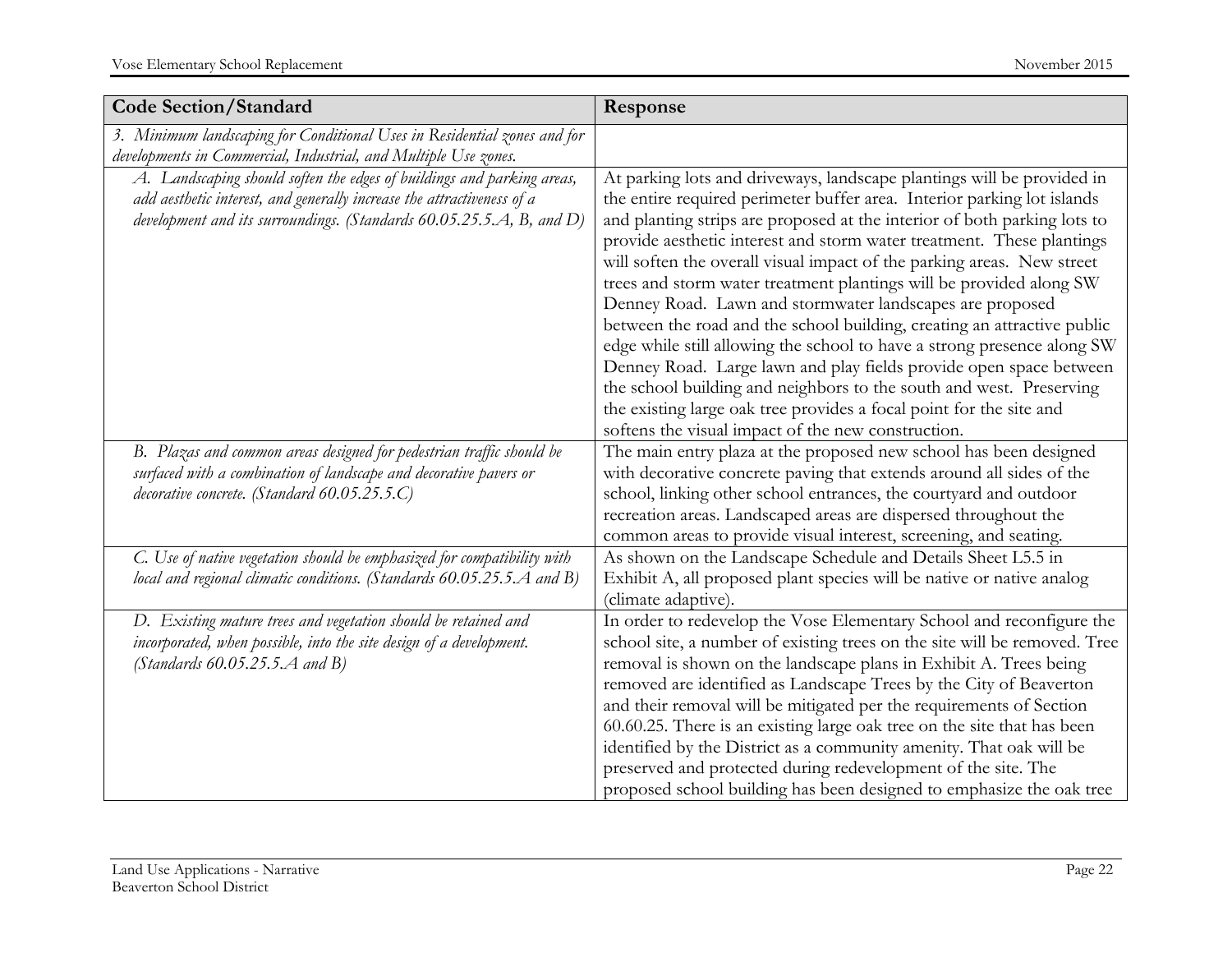| <b>Code Section/Standard</b>                                                                                                                                                                                                                                                                                 | Response                                                                                                                                                                                                                                                                                                                                                                                                                                  |
|--------------------------------------------------------------------------------------------------------------------------------------------------------------------------------------------------------------------------------------------------------------------------------------------------------------|-------------------------------------------------------------------------------------------------------------------------------------------------------------------------------------------------------------------------------------------------------------------------------------------------------------------------------------------------------------------------------------------------------------------------------------------|
|                                                                                                                                                                                                                                                                                                              | as a central element on the site, as shown on the site plans and building<br>elevations in Exhibit A.                                                                                                                                                                                                                                                                                                                                     |
| E. A diversity of tree and shrub species should be provided in required<br>landscaped areas. (Standard 60.05.25.5)                                                                                                                                                                                           | As shown on the plant schedule (Sheet L5.5, Exhibit A), a variety of<br>trees, shrubs, grasses and groundcovers will be used to landscape the<br>school site. Deciduous trees planted on site will include varieties of<br>maple, ash, oak, and flowering dogwoods. Evergreen trees will include<br>fir, cedar and hemlock. Over 20 different varieties of shrubs, grasses<br>and groundcovers will also be used in landscaping the site. |
| 6. Retaining walls. Retaining walls over six (6) feet in height or greater than<br>fifty (50) feet in length should be architecturally treated, incorporated into the<br>overall landscape plan, or screened by landscape material. (Standard<br>60.05.25.8                                                  | There are two retaining walls proposed on the Vose site that will be<br>over 50 feet in length. One will be located along the eastern edge of<br>the visitor/staff parking area; the other will be along the northwest<br>corner of the staff parking area. Both walls will be screened by<br>landscape material, as shown on Sheet L7.1 Site Sections in Exhibit A.                                                                      |
| 7. Fences and walls.                                                                                                                                                                                                                                                                                         |                                                                                                                                                                                                                                                                                                                                                                                                                                           |
| A. Fences and walls should be constructed of attractive, durable<br>materials. (Standard 60.05.25.9)                                                                                                                                                                                                         | The school site will be fenced around the perimeter (except along SW<br>Denney Road) with a six-foot tall fence in accordance with the<br>District's security protocols and the city's buffering requirements.                                                                                                                                                                                                                            |
| B. Fences and walls constructed in front yards adjacent to public streets<br>should provide the opportunity to view into the setback from the street<br>unless high traffic volumes or other conflicts warrant greater security and<br>protection. (Standard $60.05.25.9.E$ )                                | No fences or walls are proposed within the front yard setback adjacent<br>to SW Denney Road on the school site.                                                                                                                                                                                                                                                                                                                           |
| 8. Changes to existing on-site surface contours at residential property lines.<br>The perimeters of properties should be graded in a manner to avoid conflicts<br>with abutting residential properties such as drainage impacts, damage to tree<br>root zones, and blocking sunlight. (Standard 60.05.25.10) | The Grading Plans in Exhibit A, Sheets L4.0 - 4.4 show proposed on-<br>site grading. Grading at the site perimeter will not increase drainage to<br>abutting properties, impact tree root zones, or block sunlight. Grading<br>for the proposed school project was designed to meet the standards in<br>60.05.25.10.                                                                                                                      |
| 9. Integrate water quality, quantity, or both facilities. Above-ground<br>stormwater detention and treatment facilities should be integrated into the<br>design of a development site and, if visible from a public street, should appear<br>as a component of the landscape design. (Standard 60.05.25.11)  | As shown on the Landscape Plans in Exhibit A, Sheets L5.0 - 5.4,<br>stormwater treatment facilities will be integrated into the landscaping<br>throughout the school site. The Stormwater Management Plan<br>provided in Exhibit E provides detail regarding how stormwater will<br>be managed on the site.                                                                                                                               |
| 10. Natural areas. Natural features that are indigenous to a development                                                                                                                                                                                                                                     | There are no streams, wetlands or other such natural features located                                                                                                                                                                                                                                                                                                                                                                     |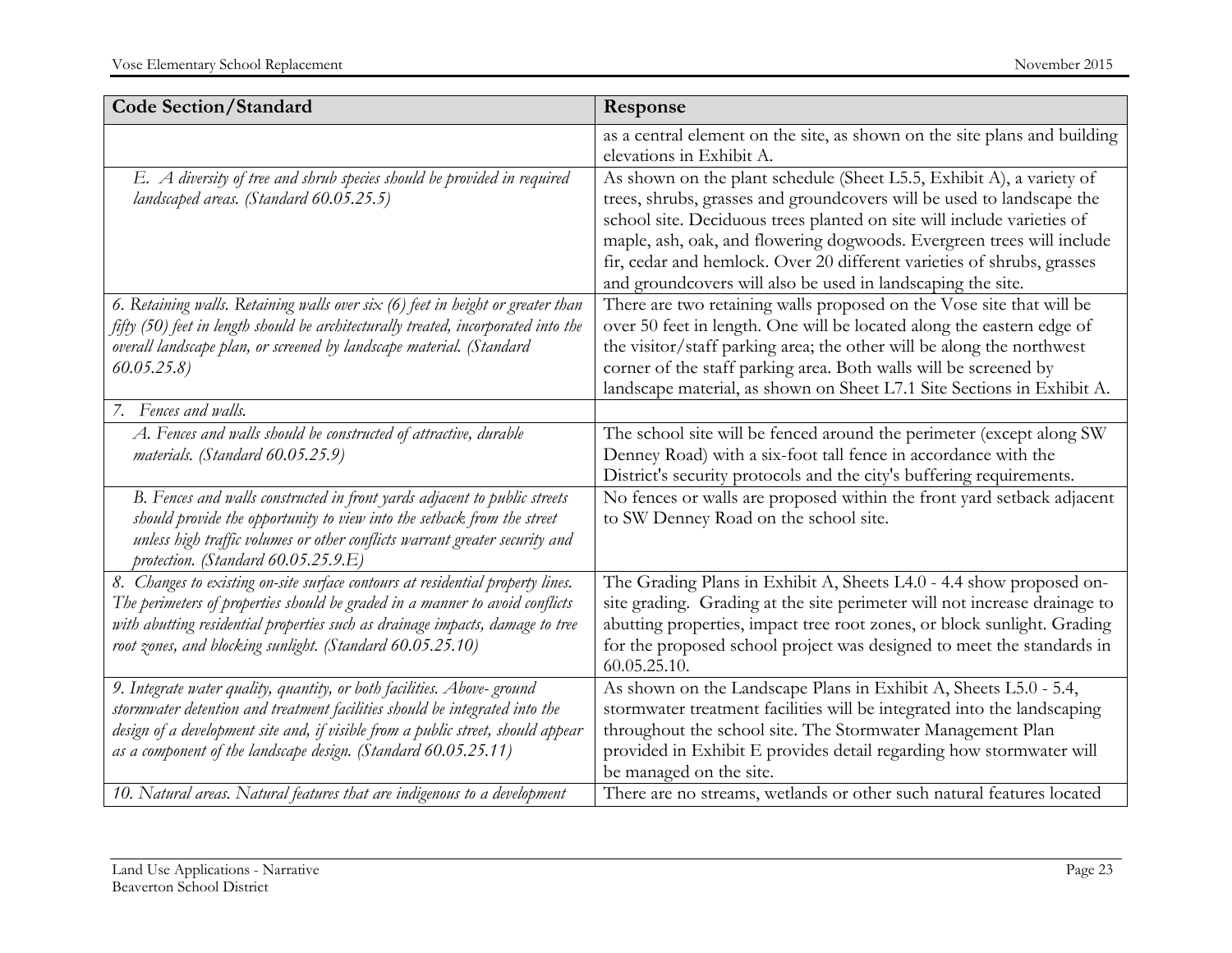| <b>Code Section/Standard</b>                                                                                                                                                                                                                                                                                                                                                                                                                                                                                                                                                                                                                                                                                                                                                                                                                                                                                                                                | Response                                                                                                                                                                                                                                                                                                                                                                                                                                                                                                                                                                                                                                                                                                                                                                                                                                                                                                                                                                                        |
|-------------------------------------------------------------------------------------------------------------------------------------------------------------------------------------------------------------------------------------------------------------------------------------------------------------------------------------------------------------------------------------------------------------------------------------------------------------------------------------------------------------------------------------------------------------------------------------------------------------------------------------------------------------------------------------------------------------------------------------------------------------------------------------------------------------------------------------------------------------------------------------------------------------------------------------------------------------|-------------------------------------------------------------------------------------------------------------------------------------------------------------------------------------------------------------------------------------------------------------------------------------------------------------------------------------------------------------------------------------------------------------------------------------------------------------------------------------------------------------------------------------------------------------------------------------------------------------------------------------------------------------------------------------------------------------------------------------------------------------------------------------------------------------------------------------------------------------------------------------------------------------------------------------------------------------------------------------------------|
| site, such as streams, wetlands, and mature trees should be preserved,<br>enhanced and integrated when reasonably possible into the development plan.<br><i>(Standard 60.05.25.12)</i>                                                                                                                                                                                                                                                                                                                                                                                                                                                                                                                                                                                                                                                                                                                                                                      | on the Vose site. There are a number of existing trees on the site that<br>will be removed in order to accommodate the school project. Those<br>trees are generally located in the center of the site where the new<br>school will be built. Tree removal will also be done along the site<br>frontage on SW Denney Road where street improvements and new<br>access drives will require removal. The Landscape Plan on Sheet L5.0<br>in Exhibit A shows the location of trees to be removed, along with a<br>table listing tree species and size. Trees being removed are identified as<br>Landscape Trees by the City of Beaverton and their removal will be<br>mitigated in accordance with Section 60.60.25.<br>The District is proposing to preserve and protect an existing large oak<br>tree located centrally to the site (tree #21 on Sheet L5.0). The tree has<br>been identified as a community asset and will be incorporated into the<br>outdoor learning area for the new school. |
| 11. Landscape buffering and screening.                                                                                                                                                                                                                                                                                                                                                                                                                                                                                                                                                                                                                                                                                                                                                                                                                                                                                                                      |                                                                                                                                                                                                                                                                                                                                                                                                                                                                                                                                                                                                                                                                                                                                                                                                                                                                                                                                                                                                 |
| A. A landscape buffer should provide landscape screening, and<br>horizontal separation between different zoning districts and between non-<br>residential land uses and residential land uses. The buffer should not be<br>applicable along property lines where existing natural features such as<br>flood plains, wetlands, riparian zones and identified significant groves<br>already provide a high degree of visual screening. (Standard 60.05.25.13)<br>B. When potential impacts of a Conditional Use are determined, or<br>when potential conflicts of use exist between adjacent zoning districts, such<br>as industrial uses abutting residential uses, landscape screening should be<br>dense, and the buffer width maximized. When potential conflicts of uses<br>are not as great, such as a commercial use abutting an industrial use, less<br>dense landscape screening and narrower buffer width is appropriate.<br>(Standard 60.05.25.13) | The perimeter of the school site will be landscaped with a 20-foot<br>buffer where it abuts a residential zone (south, east and west property<br>lines). The buffer has been designed to meet the City of Beaverton's<br>B3 High Screen Buffer standard, which is intended to provide a high<br>degree of visual screening between zones. The buffer consists of a six-<br>foot high, sight-obscuring fence that will be constructed along the<br>property line. On the interior of the fence, the buffer will be planted<br>with trees, shrubs, groundcover, and lawn in accordance with the B3<br>standard. Details are provided on the landscape plans in Exhibit A.<br>There are no existing natural features on the site that already provide<br>visual screening.                                                                                                                                                                                                                         |
| C. Landscape buffering should consist of a variety of trees, shrubs and<br>ground covers designed to screen potential conflict areas and complement<br>the overall visual character of the development and adjacent neighborhood.<br>(Standard 60.05.25.13)                                                                                                                                                                                                                                                                                                                                                                                                                                                                                                                                                                                                                                                                                                 | As shown on the Plant Schedule on Sheet L5.5 in Exhibit A, the<br>landscaped buffer will consist of a variety of trees, shrubs and<br>groundcover designed to provide an effective visual screen along the<br>property line. Landscape materials used in the buffer area will be                                                                                                                                                                                                                                                                                                                                                                                                                                                                                                                                                                                                                                                                                                                |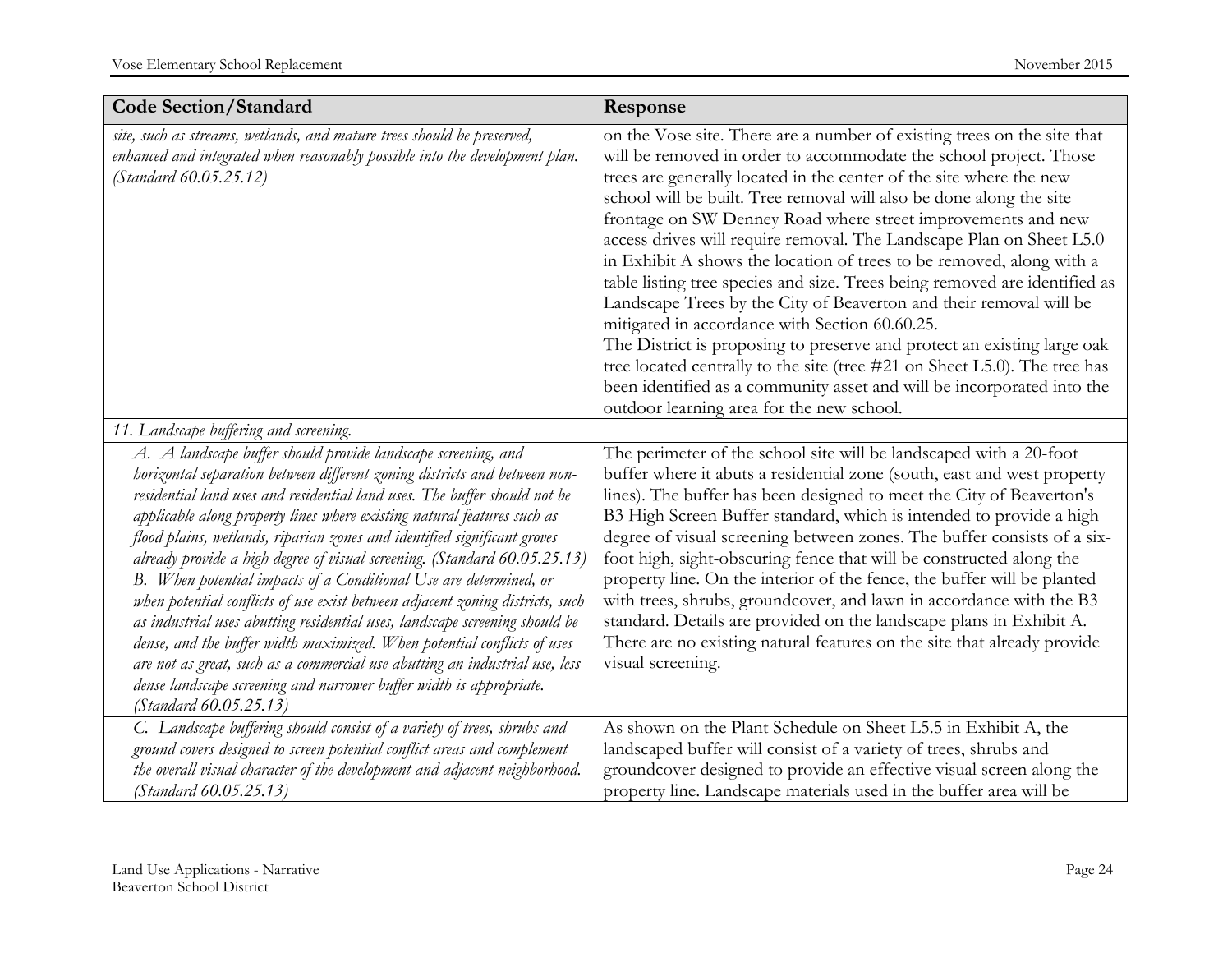| <b>Code Section/Standard</b>                                                                                                                                                                                                                                                                                                                                             | Response                                                                                                                                                                                                                                                                                                                                                                                                           |
|--------------------------------------------------------------------------------------------------------------------------------------------------------------------------------------------------------------------------------------------------------------------------------------------------------------------------------------------------------------------------|--------------------------------------------------------------------------------------------------------------------------------------------------------------------------------------------------------------------------------------------------------------------------------------------------------------------------------------------------------------------------------------------------------------------|
|                                                                                                                                                                                                                                                                                                                                                                          | designed to complement the overall landscaping plan for the school<br>site. Plant materials used will be species that are native to this area and<br>commonly found throughout the community.                                                                                                                                                                                                                      |
| D. When changes to buffer widths and buffer standards are proposed, the<br>applicant should describe the physical site constraints or unique building<br>or site characteristics that merit width reduction. (Standard<br>60.05.25.13.E).                                                                                                                                | The buffer width is consistent (20 feet) along the south, west and<br>eastern property lines where the school site abuts residential properties.<br>No variations to the width are proposed.                                                                                                                                                                                                                       |
| 60.5.50. Lighting Design Guidelines. Unless otherwise noted, all<br>guidelines apply in all zoning districts.                                                                                                                                                                                                                                                            |                                                                                                                                                                                                                                                                                                                                                                                                                    |
| 1. Lighting should be utilized to maximize safety within a development<br>through strategic placement of pole-mounted, non-pole mounted and bollard<br>luminaires. (Standards 60.05.30.1 and 2)                                                                                                                                                                          | Outdoor lighting will be provided on the Vose site in the parking areas<br>and throughout the primary pedestrian areas and entrances. In the<br>parking areas, LED light poles will be used to provide safe levels of                                                                                                                                                                                              |
| 2. Pedestrian scale lighting should be an integral part of the design concept<br>except for industrial projects. Poles and fixtures for pole- mounted lighting<br>should be of a consistent type throughout the project. The design of wall-<br>mounted lighting should be appropriate to the architectural design features of<br>the building. $(Standard\ 60.05.30.2)$ | light for maneuvering around the parking lots. In other pedestrian<br>areas of the site, lighting will be a mix of wall sconces, bollard lighting,<br>and overhead recessed ceiling lights. Lighting has been designed to be<br>appropriate to the pedestrian scale and blend in with the building and<br>landscaping context. Additional detail, including lighting equipment<br>types, is provided in Exhibit H. |
| 3. Lighting should minimize direct and indirect glare impacts to abutting<br>and adjacent properties and streets by incorporating lens shields, shades or<br>other measures to screen the view of light sources from residences and streets.<br>(Standards 60.05.30.1 and 2)                                                                                             | Lighting for Vose has been designed to minimize glare on abutting<br>properties and streets, as shown on the Photometric Plan (Sheet E0.1P<br>in Exhibit A). The lighting poles used in the parking areas will be<br>shielded and angled to direct light into the parking areas and away<br>from abutting properties.                                                                                              |
| 4. On-Site lighting should comply with the City's Technical Lighting<br>Standards. (Standards 60.05.30.1 and 2). Where the proposal does not<br>comply with Technical Lighting standards, the applicant should describe the<br>unique circumstance attributed to the use or site where compliance with the<br>standard is either infeasible or unnecessary.              | All on-site lighting will comply with the City's Technical Lighting<br>Standards.                                                                                                                                                                                                                                                                                                                                  |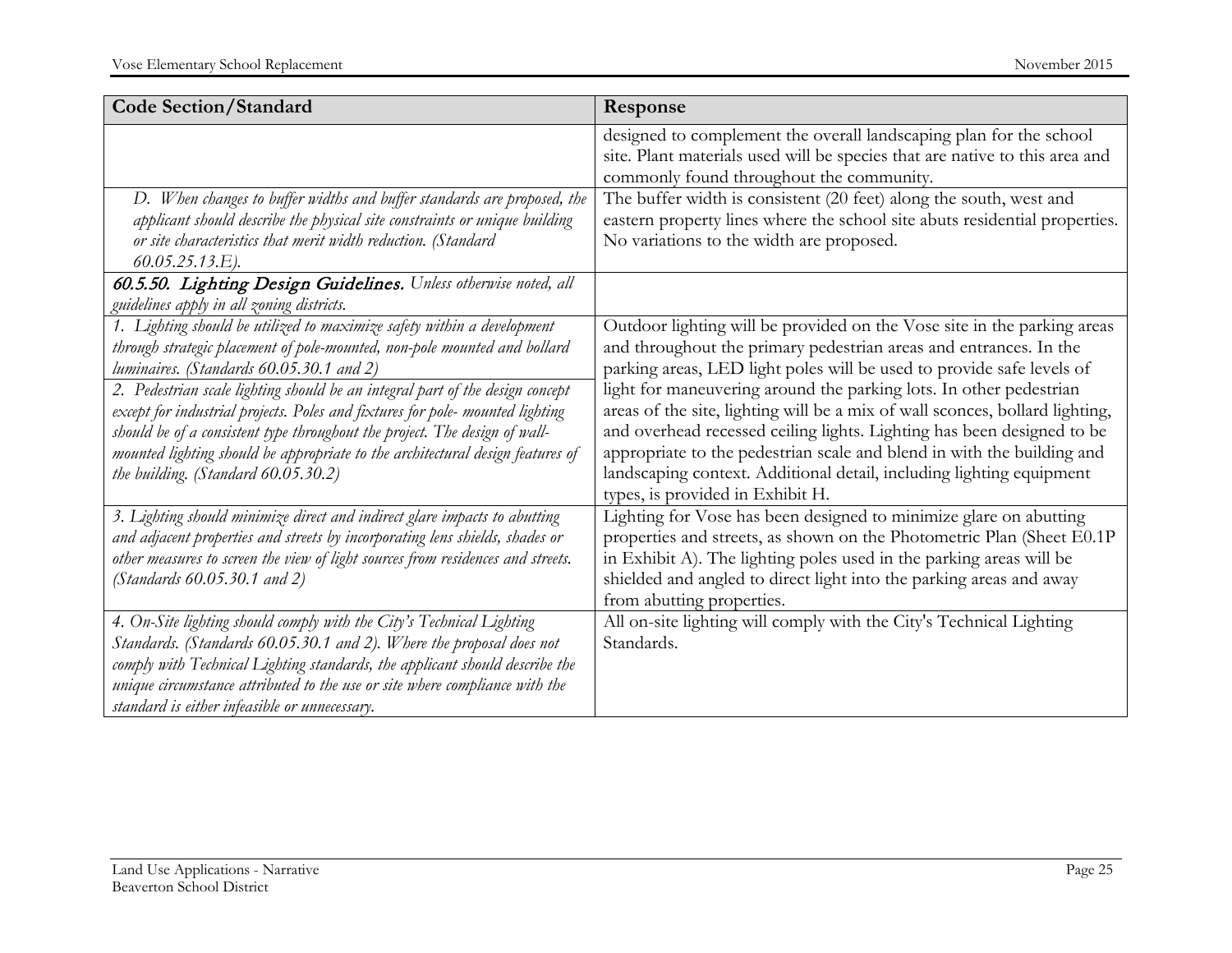| <b>Code Section/Standard</b>                                                                                                                                                                                                                                                                                                                                                                                                                                                                                                                                                                                                                                                                                                                                                                                                                                                                                                                                                                                                                                                                                                                                                                                                   | Response                                                                                                                                                                                                                                                                                                                                                                 |
|--------------------------------------------------------------------------------------------------------------------------------------------------------------------------------------------------------------------------------------------------------------------------------------------------------------------------------------------------------------------------------------------------------------------------------------------------------------------------------------------------------------------------------------------------------------------------------------------------------------------------------------------------------------------------------------------------------------------------------------------------------------------------------------------------------------------------------------------------------------------------------------------------------------------------------------------------------------------------------------------------------------------------------------------------------------------------------------------------------------------------------------------------------------------------------------------------------------------------------|--------------------------------------------------------------------------------------------------------------------------------------------------------------------------------------------------------------------------------------------------------------------------------------------------------------------------------------------------------------------------|
|                                                                                                                                                                                                                                                                                                                                                                                                                                                                                                                                                                                                                                                                                                                                                                                                                                                                                                                                                                                                                                                                                                                                                                                                                                |                                                                                                                                                                                                                                                                                                                                                                          |
| 60.25. OFF-STREET LOADING REQUIREMENTS.                                                                                                                                                                                                                                                                                                                                                                                                                                                                                                                                                                                                                                                                                                                                                                                                                                                                                                                                                                                                                                                                                                                                                                                        |                                                                                                                                                                                                                                                                                                                                                                          |
| 60.25.05. Applicability. No building or structure subject to the off-street<br>loading requirements of this section shall be erected, nor shall any such<br>existing building or structure be altered so as to increase its gross floor area to<br>an amount exceeding 25% more than its existing gross floor area, without<br>prior provisions for off-street loading space in conformance with the<br>requirements of this section.<br>60.25.10. Loading Berth Design. Required off-street loading space shall be<br>provided in berths which conform to the following minimum specifications:<br>1. Type A berths shall be at least 60 feet long by 12 feet wide by 15 feet<br>high, inside dimensions with a 60 foot maneuvering apron.<br>2. Type B berths shall be at least 30 feet long by 12 feet wide by 14 feet 6<br>inches high, inside dimensions with 30 feet maneuvering apron.<br>60.25.15. Number of Required Loading Spaces. The following numbers<br>and types of berths shall be provided for the specified uses. The uses specified<br>below shall include all structures designed, intended or arranged for such use.<br>In the case of a use not specifically mentioned, the requirements for off-street | Per 60.25.20, the proposed Vose school is required to provide one<br>Type B loading berth. As shown on the Site Plan Sheet L2.1, one<br>loading berth (called Service & Delivery Area) that meets the Type B<br>dimensional requirements is provided for the proposed school. The<br>loading berth will be screened by a decorative metal fence eight feet in<br>height. |
| loading facilities shall be the same as a use which is most similar.                                                                                                                                                                                                                                                                                                                                                                                                                                                                                                                                                                                                                                                                                                                                                                                                                                                                                                                                                                                                                                                                                                                                                           |                                                                                                                                                                                                                                                                                                                                                                          |
| 60.25.20. Loading Facilities Location.<br>1. The off-street loading facilities required for the uses mentioned in this Code<br>shall be in all cases on the same lot or parcel of land as the structure they are<br>intended to serve. In no case shall the required off- street loading space be part                                                                                                                                                                                                                                                                                                                                                                                                                                                                                                                                                                                                                                                                                                                                                                                                                                                                                                                         | The required Type B loading berth for the proposed school is located<br>on the site.                                                                                                                                                                                                                                                                                     |
| of the area used to satisfy the off-street parking requirements.<br>2. No space for loading or unloading vehicles shall be so located that a vehicle<br>using such loading space projects into any public street. Loading space shall<br>be provided with access to any alley, or if no alley adjoins the lot, with access<br>to a street. Any required front, side or rear yard may be used for loading<br>unless otherwise prohibited by this Code.                                                                                                                                                                                                                                                                                                                                                                                                                                                                                                                                                                                                                                                                                                                                                                          | As shown on the Site Plan Sheet L2.0, the loading berth for the<br>proposed school is located such that vehicles using the berth will not<br>project into a public street. Vehicles using the loading berth will access<br>the site from SW Denney Road using the bus and staff driveway.                                                                                |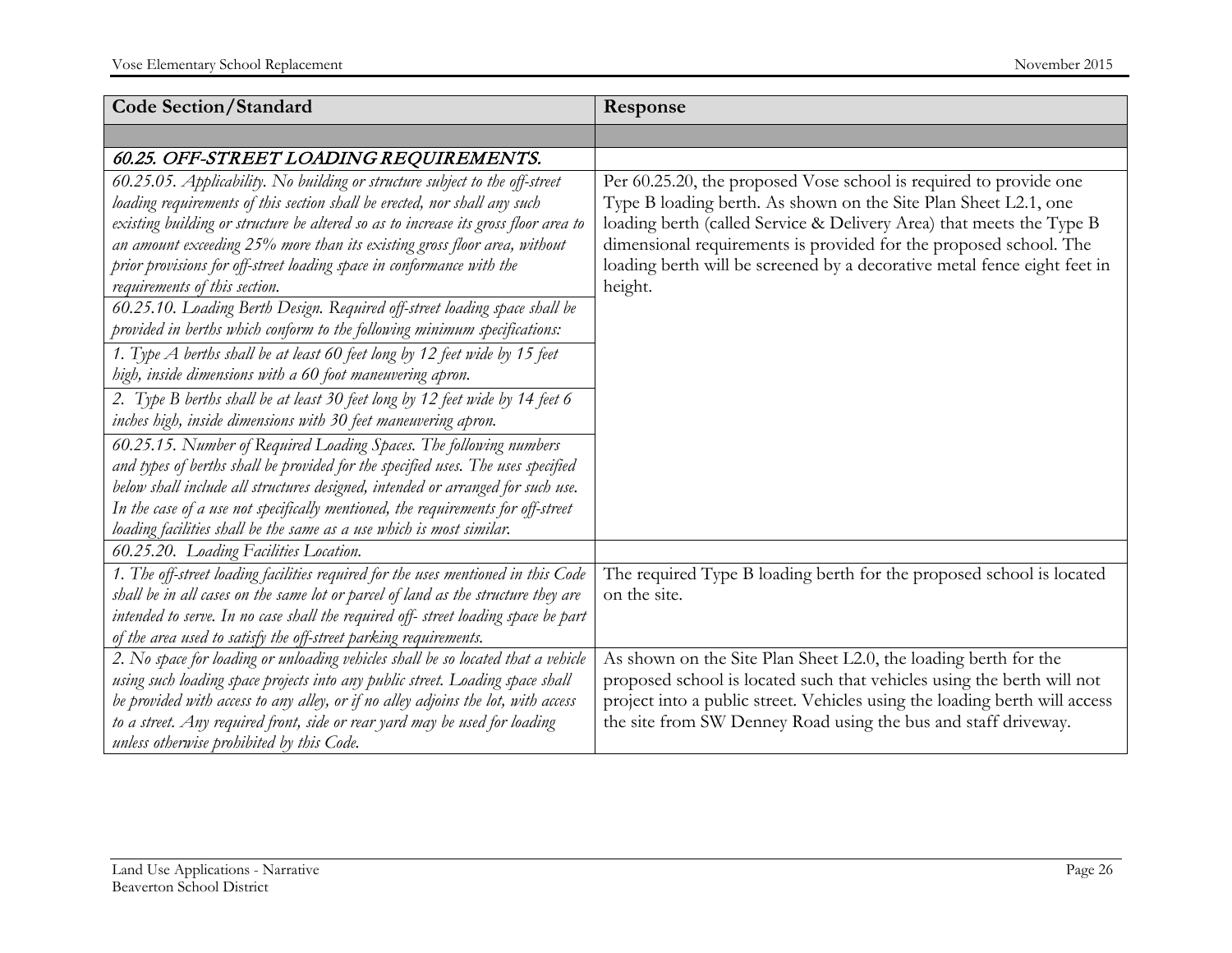| <b>Code Section/Standard</b>                                                                                                                                                                                                                                                                            | Response                                                                                                                                                                                                                                                                                                                                                                                                                                                                                                                                                                                                                                                                                                                                                                                                                                                                                                                                                                                                                                                                                                                                                                                                                                                                                                                                   |
|---------------------------------------------------------------------------------------------------------------------------------------------------------------------------------------------------------------------------------------------------------------------------------------------------------|--------------------------------------------------------------------------------------------------------------------------------------------------------------------------------------------------------------------------------------------------------------------------------------------------------------------------------------------------------------------------------------------------------------------------------------------------------------------------------------------------------------------------------------------------------------------------------------------------------------------------------------------------------------------------------------------------------------------------------------------------------------------------------------------------------------------------------------------------------------------------------------------------------------------------------------------------------------------------------------------------------------------------------------------------------------------------------------------------------------------------------------------------------------------------------------------------------------------------------------------------------------------------------------------------------------------------------------------|
|                                                                                                                                                                                                                                                                                                         |                                                                                                                                                                                                                                                                                                                                                                                                                                                                                                                                                                                                                                                                                                                                                                                                                                                                                                                                                                                                                                                                                                                                                                                                                                                                                                                                            |
| 60.30. OFF-STREET PARKING.                                                                                                                                                                                                                                                                              |                                                                                                                                                                                                                                                                                                                                                                                                                                                                                                                                                                                                                                                                                                                                                                                                                                                                                                                                                                                                                                                                                                                                                                                                                                                                                                                                            |
| 60.30.5. Off-Street Parking Requirements. Parking spaces shall be provided<br>and satisfactorily maintained by the owner of the property for each building or<br>use which is erected, enlarged, altered, or maintained in accordance with the<br>requirements of Sections 60.30.05. to 60.30.20.       | As shown on the Site Plans in Exhibit A and demonstrated in the<br>responses below, parking spaces will be provided on the school site<br>and will be maintained by the District.                                                                                                                                                                                                                                                                                                                                                                                                                                                                                                                                                                                                                                                                                                                                                                                                                                                                                                                                                                                                                                                                                                                                                          |
| 1. Availability. Required parking spaces shall be available for parking<br>operable passenger automobiles and bicycles of residents, customers, patrons<br>and employees and shall not be used for storage of vehicles or materials or for<br>parking of trucks used in conducting the business or use. | Required parking spaces on the school site will be available for use by<br>parents, staff and other school visitors and will not be used for storage<br>or truck parking related to the school use.                                                                                                                                                                                                                                                                                                                                                                                                                                                                                                                                                                                                                                                                                                                                                                                                                                                                                                                                                                                                                                                                                                                                        |
| 60.30.10. Number of Required Parking Spaces. Except as otherwise<br>provided under Section 60.30.10.11., off-street vehicle, bicycle, or both<br>parking spaces shall be provided as follows:                                                                                                           | Per the parking requirements table in Section 60.30.10, the number of<br>required parking spaces for an elementary school is one space per full<br>time staff person, with a maximum of 1.5 spaces per full time staff<br>person. At full capacity, the number of full time staff at Vose is<br>anticipated to be 77. That means the minimum required number of<br>parking spaces at Vose is 77 spaces and the maximum allowed is 116<br>spaces.<br>As shown on the site plans in Exhibit A, the District is proposing 107<br>vehicle parking spaces for the Vose school site. The staff parking area<br>will provide 49 parking spaces and the parent/staff parking area will<br>provide 58 spaces.<br>The parking analysis provided in the TIA (Exhibit D) finds that 107<br>parking spaces will be adequate to serve typical school demands. For<br>occasional special events held at the school, additional parking can be<br>accommodated on site by using the bus and student loading areas. As<br>shown in Figure 9 of the TIA, the bus loading area can accommodate<br>17 vehicles and the student loading area can accommodate 22 vehicles.<br>This provides a total of 39 additional parking spaces that would be<br>available for special events. Signage will be used to direct visitors to the<br>appropriate parking spaces. |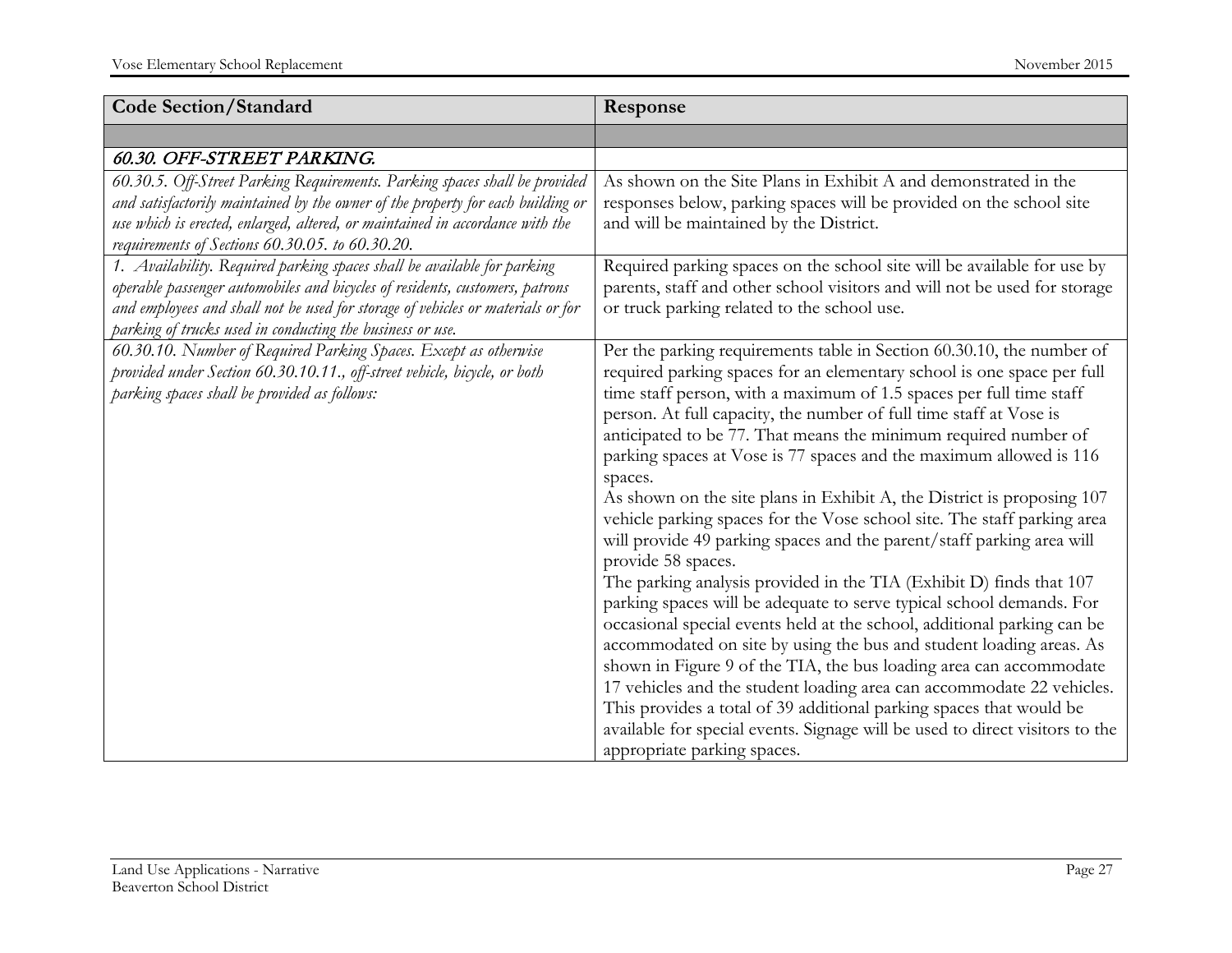| <b>Code Section/Standard</b>                                                                                                                                                                                                                                                                                                                                                                                             | Response                                                                                                                                                                                                                                                                                                                                                                                                                                                                                                                                                                                                                                                                                                                                                                                                                                                                                                                                                                                                                                                                                                                                                                                                                        |
|--------------------------------------------------------------------------------------------------------------------------------------------------------------------------------------------------------------------------------------------------------------------------------------------------------------------------------------------------------------------------------------------------------------------------|---------------------------------------------------------------------------------------------------------------------------------------------------------------------------------------------------------------------------------------------------------------------------------------------------------------------------------------------------------------------------------------------------------------------------------------------------------------------------------------------------------------------------------------------------------------------------------------------------------------------------------------------------------------------------------------------------------------------------------------------------------------------------------------------------------------------------------------------------------------------------------------------------------------------------------------------------------------------------------------------------------------------------------------------------------------------------------------------------------------------------------------------------------------------------------------------------------------------------------|
| Minimum Required Bicycle Parking Spaces                                                                                                                                                                                                                                                                                                                                                                                  | Per the bicycle parking ratio table, the required minimum number of<br>bicycle parking spaces that must be provided at the proposed Vose<br>school is one space per 9 students. Bicycle parking spaces must be<br>designed to be long term; no short term bicycle parking is required. At<br>full capacity, enrollment at Vose will be 750 students. Therefore, the<br>required number of long-term bicycle parking spaces is 84. As shown<br>on the Site Plan Sheet L2.2, 84 bicycle parking spaces will be provided<br>on the school site.<br>Bicycle parking will be designed, located, and lighted to the standards<br>of the Engineering Design Manual and Standard Drawings. The bicycle<br>parking area is located centrally on the site at the north end of the<br>school building. The main school entrance is nearby, as is the<br>secondary school entrance (near the bus loading area).<br>Additional detail regarding bicycle parking is provided in Exhibit F.<br>School buildings are exempted from the requirement to cover long-<br>term bicycle parking. However, 15 of the bicycle parking racks (so 30<br>bike parking spaces) will be covered. The remaining bicycle parking<br>racks will not be covered. |
| 10. Location of Vehicle Parking.                                                                                                                                                                                                                                                                                                                                                                                         |                                                                                                                                                                                                                                                                                                                                                                                                                                                                                                                                                                                                                                                                                                                                                                                                                                                                                                                                                                                                                                                                                                                                                                                                                                 |
| A. All parking spaces provided shall be on the same lot upon which the<br>use requiring the parking is located. Upon demonstration by the<br>applicant that the required parking cannot be provided on the same lot<br>upon which the use is located, the Director may permit the required<br>parking spaces to be located on any lot within 200 feet of the lot upon<br>which the use requiring the parking is located. | As shown on the Plan Sheet L2.0, all required vehicle parking will be<br>provided on the school site.                                                                                                                                                                                                                                                                                                                                                                                                                                                                                                                                                                                                                                                                                                                                                                                                                                                                                                                                                                                                                                                                                                                           |
| B. Except for single-family and duplex dwellings, groups of more than<br>two parking spaces shall be so located and served by an access that their<br>use will require no backing movements or other maneuvering within a<br>street or right-of-way other than an alley.<br>C. In R10, R7, R5 and R4 zones parking and loading spaces may be                                                                             | All required vehicle parking spaces on the school site are designed so<br>that use of the spaces will not require backing movements or other<br>maneuvering within a street right-of-way.<br>The proposed parking areas and loading space at Vose are located to                                                                                                                                                                                                                                                                                                                                                                                                                                                                                                                                                                                                                                                                                                                                                                                                                                                                                                                                                                |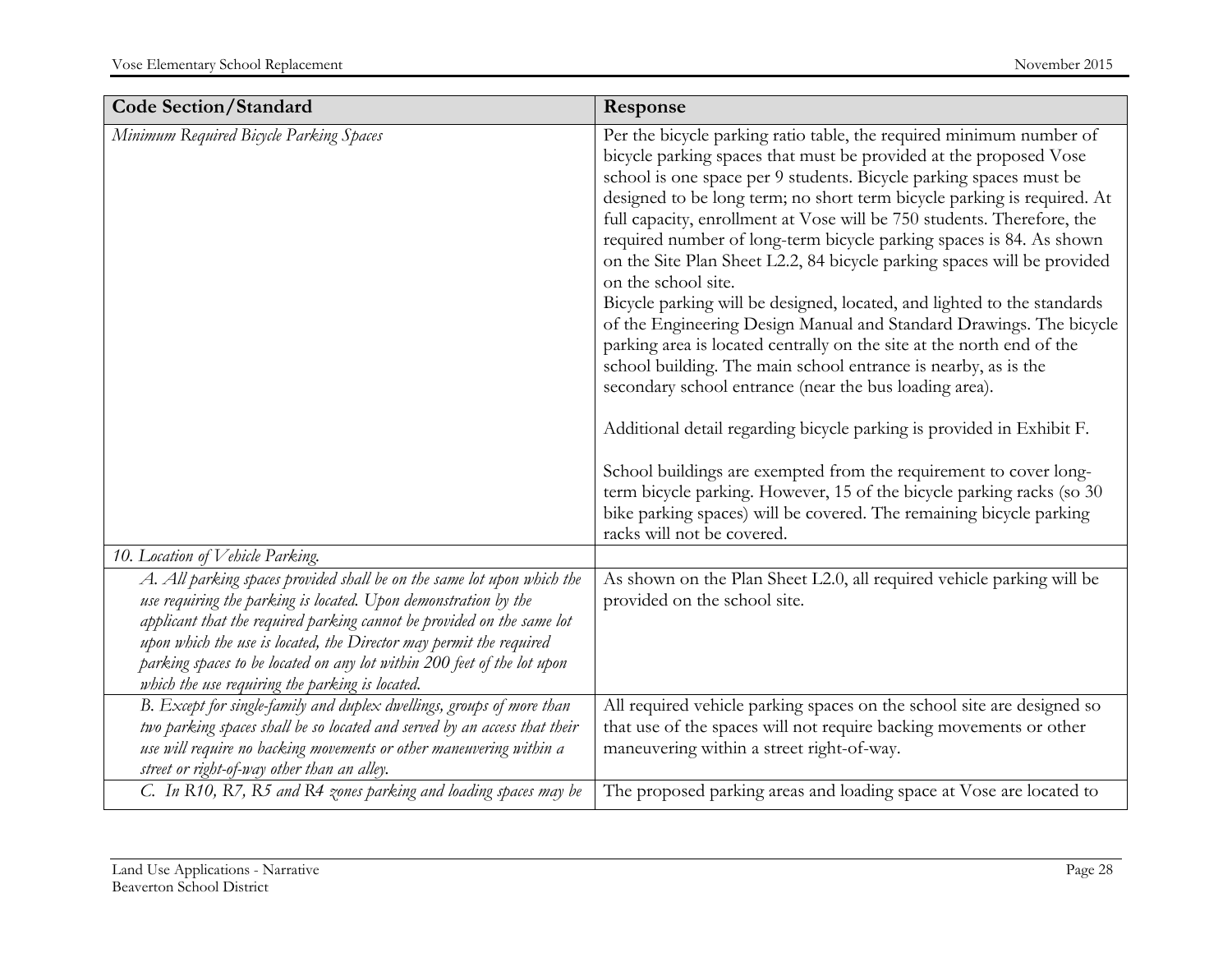| <b>Code Section/Standard</b>                                                                                                                                                                                                                                                                                                                                                                                                                                                                                                                                                                                                                                                                                                                                                 | Response                                                                                                                                                                                                                                                                                                                                                                                                                                                                      |
|------------------------------------------------------------------------------------------------------------------------------------------------------------------------------------------------------------------------------------------------------------------------------------------------------------------------------------------------------------------------------------------------------------------------------------------------------------------------------------------------------------------------------------------------------------------------------------------------------------------------------------------------------------------------------------------------------------------------------------------------------------------------------|-------------------------------------------------------------------------------------------------------------------------------------------------------------------------------------------------------------------------------------------------------------------------------------------------------------------------------------------------------------------------------------------------------------------------------------------------------------------------------|
| located in side and rear yards and may be located in the front yard of<br>each dwelling unit only if located in the driveway area leading to its<br>garage.                                                                                                                                                                                                                                                                                                                                                                                                                                                                                                                                                                                                                  | either side of the school building and not within the front yard.                                                                                                                                                                                                                                                                                                                                                                                                             |
| D. Parking in the front yard is allowed for each dwelling unit in the<br>driveway area leading to its garage. Also, one additional space shall be<br>allowed in that area in front of the required side yard and closest to the<br>driveway subject to the following conditions:                                                                                                                                                                                                                                                                                                                                                                                                                                                                                             | This standard is not applicable because this proposal does not include<br>any dwelling units.                                                                                                                                                                                                                                                                                                                                                                                 |
| 11. Reductions and Exceptions. [ORD 3358; March 1984] Reductions<br>and exceptions to the required vehicle and bicycle parking standards as listed<br>in Sections 60.30.10.5. and 60.30.10.6. may be granted in the following<br>specific cases:                                                                                                                                                                                                                                                                                                                                                                                                                                                                                                                             | The District is not requesting any reductions or exceptions to the<br>vehicle and bicycle parking standards.                                                                                                                                                                                                                                                                                                                                                                  |
| 12. Compact Cars. Compact car parking spaces may be allowed as follows:                                                                                                                                                                                                                                                                                                                                                                                                                                                                                                                                                                                                                                                                                                      | No compact car parking spaces are proposed for the Vose school site.                                                                                                                                                                                                                                                                                                                                                                                                          |
| 13. Carpool                                                                                                                                                                                                                                                                                                                                                                                                                                                                                                                                                                                                                                                                                                                                                                  |                                                                                                                                                                                                                                                                                                                                                                                                                                                                               |
| A. In industrial, institution, and office developments, including<br>government offices, with 50 or more employee parking spaces, at least<br>three percent of the employee parking spaces shall be designated for<br>carpool and/ or vanpool parking. For the purposes of this section, carpool<br>is defined as two or more persons per car, and vanpool is defined as five<br>or more persons per van. The carpool/vanpool spaces shall be clearly<br>marked and signed for reserved carpool and/ or vanpool parking. The<br>reserved carpool/vanpool parking time may be specified so that the<br>reserved spaces may be used for general parking if the reserved spaces are<br>not occupied after a specific time period, which shall be clearly posted on<br>the sign. | The proposed school will provide 77 parking spaces for school<br>employees (staff). Per this standard, three staff parking spaces must be<br>designated for carpool and/or vanpool parking. As shown on the Site<br>Plan Sheet L2.2, three carpool spaces are provided in the visitor/staff<br>parking lot, which meets the standard. These parking spaces will be<br>clearly marked and signed for reserved use by carpool and vanpool<br>vehicles only during school hours. |
| B. Location. Designated carpool/vanpool spaces shall be the closest<br>employee motor vehicle parking spaces to the building entrance normally<br>used by employees, except for the motor vehicle parking spaces designated<br>for persons with disabilities, which shall be the closest to the building<br>entrance.                                                                                                                                                                                                                                                                                                                                                                                                                                                        | As shown on Sheet L2.2 in Exhibit A, the designated carpool spaces<br>will be located closest to the building entrance, but not closer than the<br>designated ADA parking spaces.                                                                                                                                                                                                                                                                                             |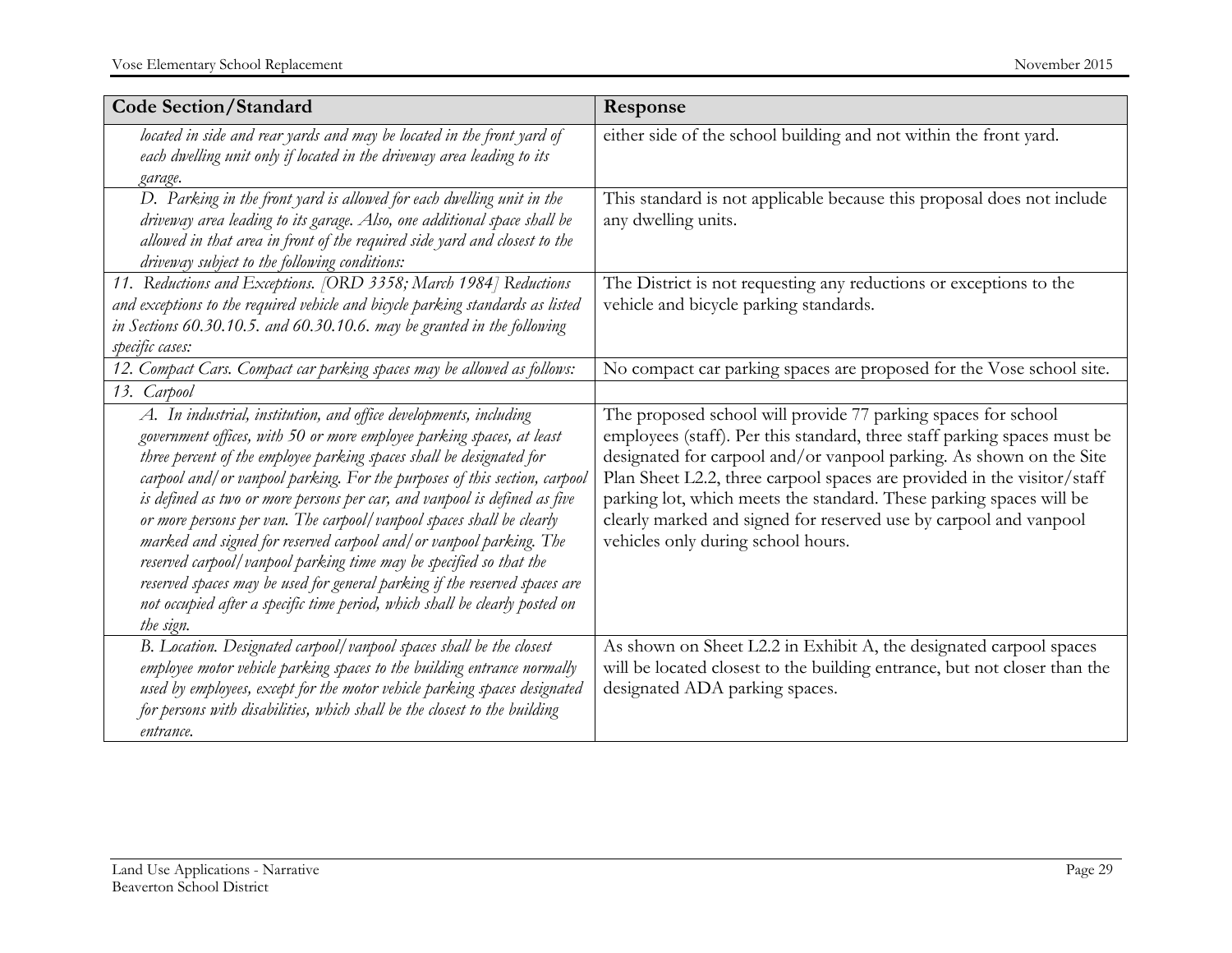| <b>Code Section/Standard</b>                                                                                                                                                                                                                                                                                                                                                                                                 | Response                                                                                                                                                                                                                                                                                                                                                                                                                                                                                 |
|------------------------------------------------------------------------------------------------------------------------------------------------------------------------------------------------------------------------------------------------------------------------------------------------------------------------------------------------------------------------------------------------------------------------------|------------------------------------------------------------------------------------------------------------------------------------------------------------------------------------------------------------------------------------------------------------------------------------------------------------------------------------------------------------------------------------------------------------------------------------------------------------------------------------------|
| 60.30.15. Off-Street Parking Lot Design. All off-street parking lots shall<br>be designed in accordance with City Standards for stalls and aisles as set<br>forth in the following drawings and tables:                                                                                                                                                                                                                      | As shown on Site Plan Sheets L2.1 - L2.4, all proposed parking spaces<br>at the school are standard 90 degree parking stalls, with the exception<br>of the larger handicapped accessible parking stalls. Parking stall<br>dimensions are provided on the plan sheets and are consistent with the<br>requirements in this section.                                                                                                                                                        |
| 60.30.20. Off-Street Parking Lot Construction. Every parcel of land<br>hereafter developed for use as a parking area shall conform to the<br>requirements of the Engineering Design Manual and Standard Drawings.                                                                                                                                                                                                            | Proposed parking on the school site will be done in accordance with<br>the Engineering Design Manual and Standard Drawings, as required by<br>this standard.                                                                                                                                                                                                                                                                                                                             |
|                                                                                                                                                                                                                                                                                                                                                                                                                              |                                                                                                                                                                                                                                                                                                                                                                                                                                                                                          |
| <b>60.40. SIGN REGULATIONS</b><br>60.40.20. Signs Subject to Ordinance Regulation - Permit<br>Required. The following signs are subject to all ordinance regulations and<br>permits are required prior to on-site construction, installation or placement.                                                                                                                                                                   | No signs are proposed as part of this application. The District may opt<br>to install a school sign at a later date and will comply with all applicable<br>sign regulations at that time.                                                                                                                                                                                                                                                                                                |
|                                                                                                                                                                                                                                                                                                                                                                                                                              |                                                                                                                                                                                                                                                                                                                                                                                                                                                                                          |
| TRANSPORTATION FACILITIES.                                                                                                                                                                                                                                                                                                                                                                                                   |                                                                                                                                                                                                                                                                                                                                                                                                                                                                                          |
| 60.55.10. General Provisions.                                                                                                                                                                                                                                                                                                                                                                                                |                                                                                                                                                                                                                                                                                                                                                                                                                                                                                          |
| 1. All transportation facilities shall be designed and improved in accordance<br>with the standards of this code and the Engineering Design Manual and<br>Standard Drawings. In addition, when development abuts or impacts a<br>transportation facility under the jurisdiction of one or more other<br>governmental agencies, the City shall condition the development to obtain<br>permits required by the other agencies. | All transportation facilities will be designed and constructed in<br>accordance with this code and the Engineering Design Manual and<br>Standard Drawings. As noted in the TIA in Exhibit D, an Engineering<br>Design Modification will be required to allow the driveway spacing<br>along SW Denney Road since there are several driveways within 180<br>feet of the proposed new access.<br>All roadways surrounding the Vose school site are under City of<br>Beaverton jurisdiction. |
| 2. In order to protect the public from potentially adverse impacts of the<br>proposal, to fulfill an identified need for public services related to the<br>development, or both, development shall provide traffic capacity, traffic safety,<br>and transportation improvements in rough proportion to the identified<br><i>impacts of the development.</i>                                                                  | The Traffic Impact Analysis (Exhibit D) provides an assessment of<br>traffic impacts that are anticipated to result from the proposed Vose<br>School project. Improvements to mitigate those impacts are<br>recommended in the analysis.                                                                                                                                                                                                                                                 |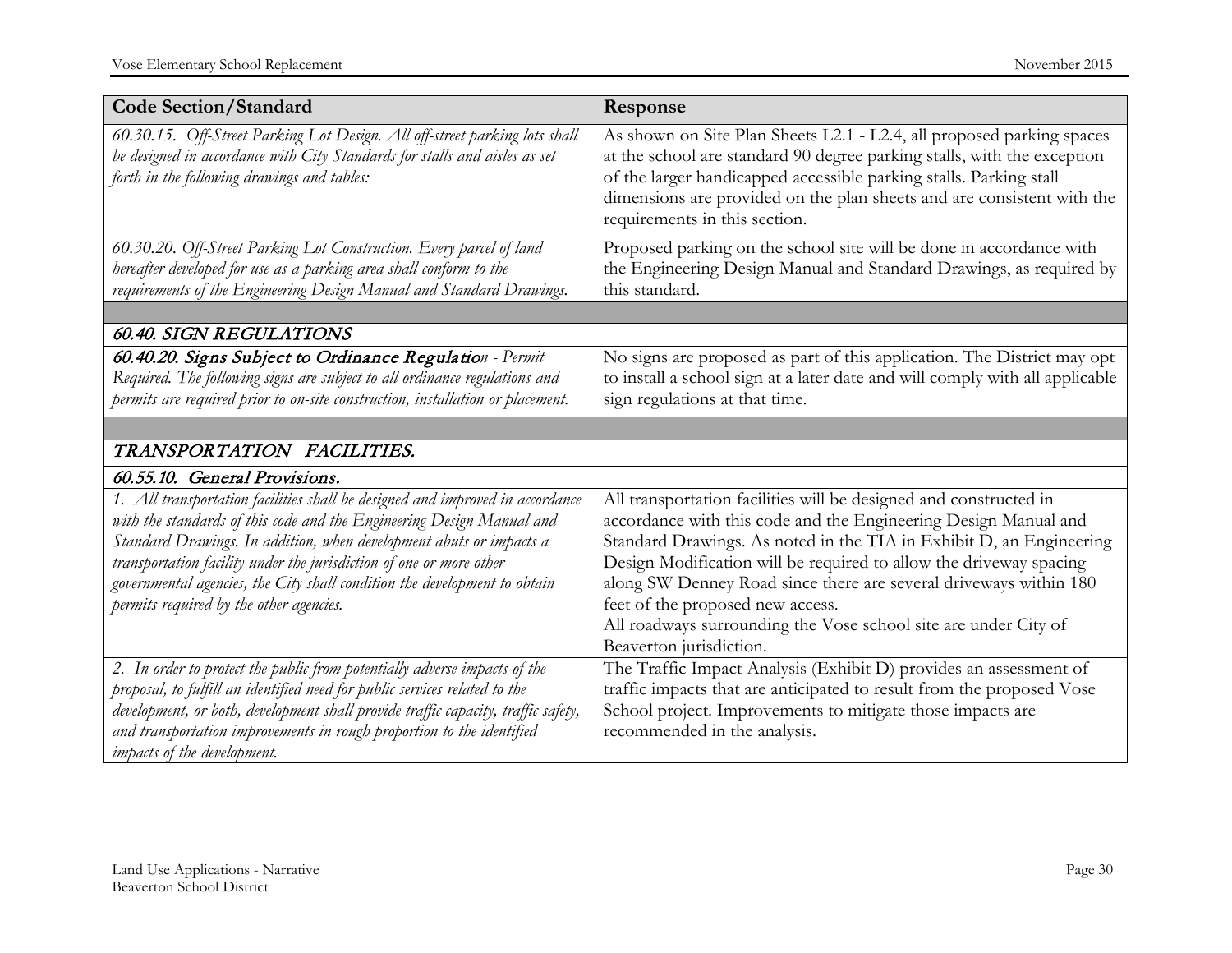| <b>Code Section/Standard</b>                                                                                                                                                                                                                                                                                                                                                                                                                                                                                                                                                                                                                                                                                                                                                                                                                                                                                                                                                                                                                                                                                                                                                                                                                                                                                                                                                                        | Response                                                                                                                                                                                                                                                                                                                                                                                |
|-----------------------------------------------------------------------------------------------------------------------------------------------------------------------------------------------------------------------------------------------------------------------------------------------------------------------------------------------------------------------------------------------------------------------------------------------------------------------------------------------------------------------------------------------------------------------------------------------------------------------------------------------------------------------------------------------------------------------------------------------------------------------------------------------------------------------------------------------------------------------------------------------------------------------------------------------------------------------------------------------------------------------------------------------------------------------------------------------------------------------------------------------------------------------------------------------------------------------------------------------------------------------------------------------------------------------------------------------------------------------------------------------------|-----------------------------------------------------------------------------------------------------------------------------------------------------------------------------------------------------------------------------------------------------------------------------------------------------------------------------------------------------------------------------------------|
| 3. For applications that meet the threshold criteria of section 60.55.15.<br>(Traffic Management Plan) or of section 60.55.20. (Traffic Impact<br>Analysis), these analyses or limited elements thereof may be required.                                                                                                                                                                                                                                                                                                                                                                                                                                                                                                                                                                                                                                                                                                                                                                                                                                                                                                                                                                                                                                                                                                                                                                            | A Traffic Impact Analysis and Traffic Management Plan have been<br>conducted and are provided as part of this application package in<br>Exhibits D and G.                                                                                                                                                                                                                               |
| 7. Intersection performance shall be determined using the Highway Capacity<br>Manual 2000 published by the Transportation Research Board. The City<br>Engineer may approve a different intersection analysis method prior to use<br>when the different method can be justified. Terms used in this subsection are<br>defined in the Highway Capacity Manual 2000. At a minimum, the<br>impacts of development on a signalized intersection shall be mitigated to peak<br>hour average control delay no greater than 65 seconds per vehicle using a<br>signal cycle length not to exceed 120 seconds. The volume-to-capacity ratio for<br>each lane group for each movement shall be identified and considered in the<br>determination of intersection performance. The peak hour volume-to-capacity<br>ratio for each lane group shall be no greater than 0.98. Signal progression<br>shall also be considered. At a minimum, the impacts of development on a<br>two-way or an all-way stop-controlled intersection shall be mitigated to a<br>peak hour average control delay of no greater than 45 seconds per vehicle. If<br>the existing control delay or volume-to-capacity ratio of an intersection is<br>greater than the standards of this subsection, the impacts of development shall<br>be mitigated to maintain or reduce the respective control delay or volume-to-<br>capacity ratio. | As demonstrated in the Traffic Impact Analysis in Exhibit D, the<br>Highway Capacity Manual 2000 was used to determine intersection<br>performance. All impacts and mitigations identified in the Traffic<br>Impact Analysis are in conformance with this standard.                                                                                                                     |
| 60.55.15. Traffic Management Plan. Where development will add 20 or<br>more trips in any hour on a residential street, a Traffic Management Plan<br>acceptable to the City Engineer shall be submitted in order to complete the<br>application. A residential street is any portion of a street classified as a Local<br>Street or Neighborhood Route and having abutting property zoned R2, R4,<br>R5, R7, or R10.                                                                                                                                                                                                                                                                                                                                                                                                                                                                                                                                                                                                                                                                                                                                                                                                                                                                                                                                                                                 | The proposed school project does not meet the threshold of 20 new<br>trips on a local road. However, a Traffic Management Plan has been<br>included with this submittal at the City's request (see Exhibit G). The<br>Traffic Management Plan is intended primarily to address City staff<br>questions regarding the operation of the daily student drop-off and<br>pick-up activities. |
| 60.55.20. Traffic Impact Analysis. For each development proposal<br>that exceeds the Analysis Threshold of 60.55.20.2, the application for land<br>use or design review approval shall include a Traffic Impact Analysis as                                                                                                                                                                                                                                                                                                                                                                                                                                                                                                                                                                                                                                                                                                                                                                                                                                                                                                                                                                                                                                                                                                                                                                         | A Traffic Impact Analysis has been included with this submittal as<br>Exhibit D.                                                                                                                                                                                                                                                                                                        |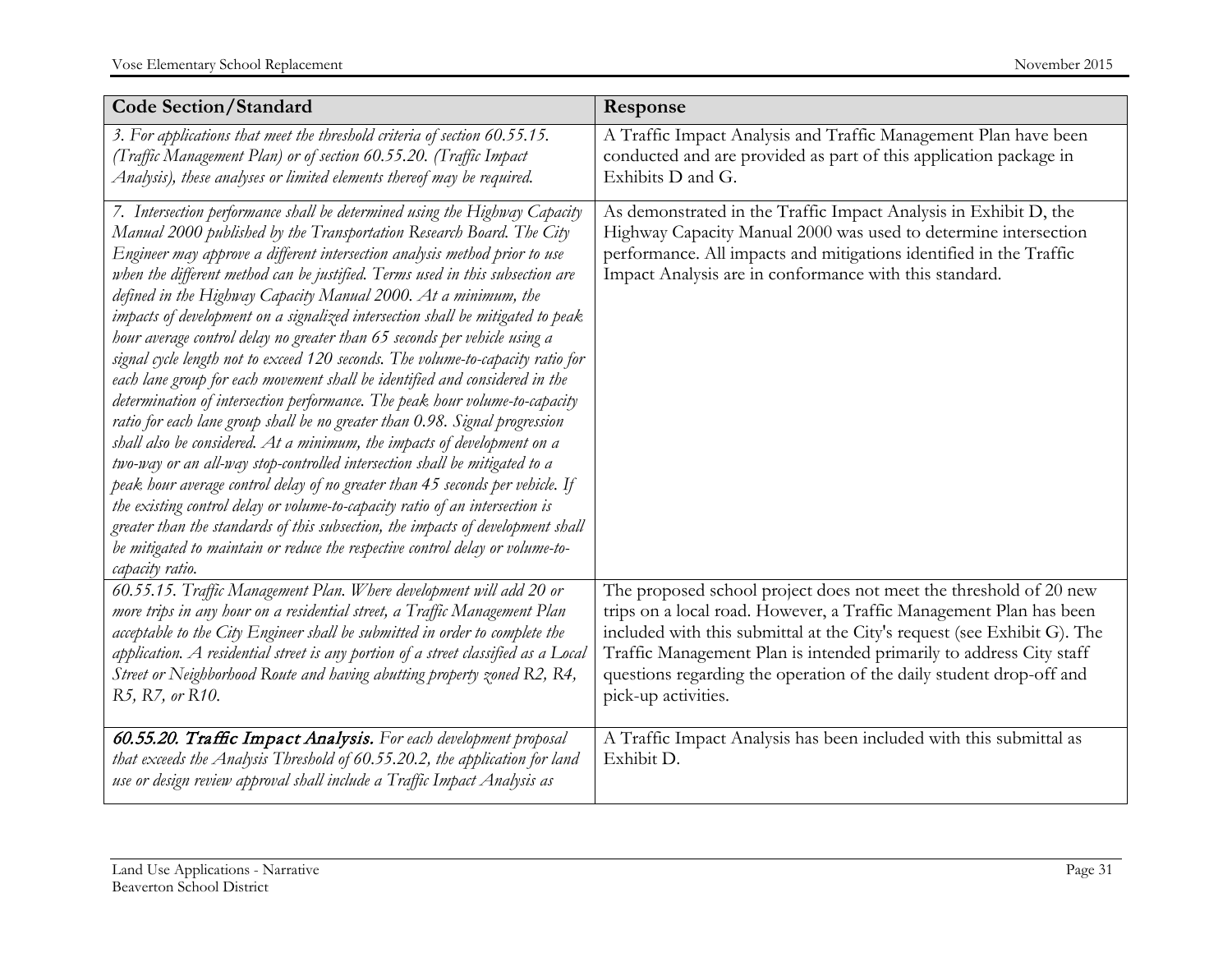| <b>Code Section/Standard</b>                                                                                                                                                                                                                                                                                                                                                                                                                                                                                                                                                                                                                               | Response                                                                                                                                                                                                                        |
|------------------------------------------------------------------------------------------------------------------------------------------------------------------------------------------------------------------------------------------------------------------------------------------------------------------------------------------------------------------------------------------------------------------------------------------------------------------------------------------------------------------------------------------------------------------------------------------------------------------------------------------------------------|---------------------------------------------------------------------------------------------------------------------------------------------------------------------------------------------------------------------------------|
| required by this code. The Traffic Impact Analysis shall be based on the type<br>and intensity of the proposed land use change or development and its<br>estimated level of impact to the existing and future local and regional<br>transportation systems.                                                                                                                                                                                                                                                                                                                                                                                                |                                                                                                                                                                                                                                 |
| 1. Engineer Certification. The Traffic Impact Analysis shall be prepared<br>and certified by a traffic engineer or civil engineer licensed in the State of<br>Oregon.                                                                                                                                                                                                                                                                                                                                                                                                                                                                                      | The Traffic Impact Analysis was prepared and certified by a licensed<br>traffic engineer with DKS Associates in Portland, Oregon.                                                                                               |
| 2. Analysis Threshold.<br>A. A Traffic Impact Analysis is required when the proposed land use<br>change or development will generate 200 vehicles or more per day (vpd)<br>in average weekday trips as determined by the City Engineer.                                                                                                                                                                                                                                                                                                                                                                                                                    | A Traffic Impact Analysis has been included with this submittal as<br>Exhibit D.                                                                                                                                                |
| 3. Study Area. The Traffic Impact Analysis shall evaluate the Area of<br>Influence of the proposed development and all segments of the surrounding<br>transportation system where users are likely to experience a change in the<br>quality of traffic flow. The City Engineer may identify additional locations<br>for study if existing traffic operation, safety, or performance is marginal or<br>substandard. Prior to report preparation, the applicant shall submit the<br>proposed scope and analysis assumptions of the Traffic Impact Analysis. The<br>City Engineer shall determine whether the scope and analysis assumptions<br>are adequate. | The Traffic Impact Analysis (Exhibit D) evaluates an influence area<br>determined per Beaverton guidelines. DKS Associates submitted the<br>proposed scope to the City Engineer for approval prior to completing<br>the report. |
| 4. Contents of the Traffic Impact Analysis Report. The Traffic Impact                                                                                                                                                                                                                                                                                                                                                                                                                                                                                                                                                                                      | The Traffic Impact Analysis provided in Exhibit D contains all the                                                                                                                                                              |
| Analysis report shall contain the following information organized in a logical<br>format:                                                                                                                                                                                                                                                                                                                                                                                                                                                                                                                                                                  | elements required by this standard.                                                                                                                                                                                             |
| A. Executive Summary                                                                                                                                                                                                                                                                                                                                                                                                                                                                                                                                                                                                                                       |                                                                                                                                                                                                                                 |
| <b>B.</b> Description of Proposed Development                                                                                                                                                                                                                                                                                                                                                                                                                                                                                                                                                                                                              |                                                                                                                                                                                                                                 |
| C. Existing Conditions                                                                                                                                                                                                                                                                                                                                                                                                                                                                                                                                                                                                                                     |                                                                                                                                                                                                                                 |
| D. Traffic Forecasts                                                                                                                                                                                                                                                                                                                                                                                                                                                                                                                                                                                                                                       |                                                                                                                                                                                                                                 |
| E. Traffic Impacts                                                                                                                                                                                                                                                                                                                                                                                                                                                                                                                                                                                                                                         |                                                                                                                                                                                                                                 |
| F. Mitigation Identification                                                                                                                                                                                                                                                                                                                                                                                                                                                                                                                                                                                                                               |                                                                                                                                                                                                                                 |
| G. Recommendations                                                                                                                                                                                                                                                                                                                                                                                                                                                                                                                                                                                                                                         |                                                                                                                                                                                                                                 |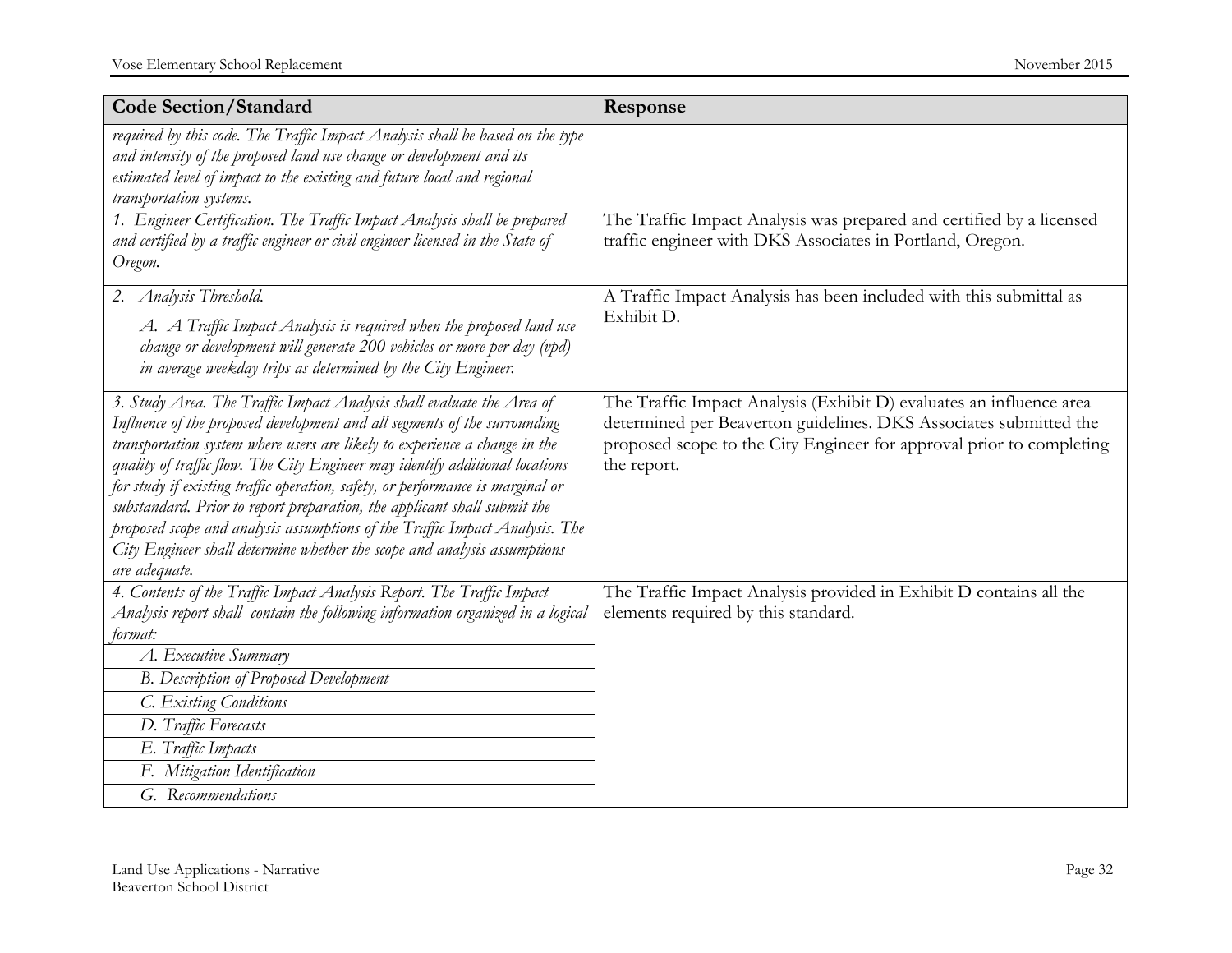| <b>Code Section/Standard</b>                                                                                                                                                                                                                                             | Response                                                                                                                                                                                                                                                                                                                                                                                                                                                                                                                                                                                                                                                                                                                                                                                                                                                                                                                                                                                                                                                                                                                                                                                                                                                                                                                                                                                                                                              |
|--------------------------------------------------------------------------------------------------------------------------------------------------------------------------------------------------------------------------------------------------------------------------|-------------------------------------------------------------------------------------------------------------------------------------------------------------------------------------------------------------------------------------------------------------------------------------------------------------------------------------------------------------------------------------------------------------------------------------------------------------------------------------------------------------------------------------------------------------------------------------------------------------------------------------------------------------------------------------------------------------------------------------------------------------------------------------------------------------------------------------------------------------------------------------------------------------------------------------------------------------------------------------------------------------------------------------------------------------------------------------------------------------------------------------------------------------------------------------------------------------------------------------------------------------------------------------------------------------------------------------------------------------------------------------------------------------------------------------------------------|
| 60.55.25. Street and Bicycle and Pedestrian Connection<br>Requirements.                                                                                                                                                                                                  |                                                                                                                                                                                                                                                                                                                                                                                                                                                                                                                                                                                                                                                                                                                                                                                                                                                                                                                                                                                                                                                                                                                                                                                                                                                                                                                                                                                                                                                       |
| 1. All streets shall provide for safe and efficient circulation and access for<br>motor vehicles, bicycles, pedestrians, and transit. Bicycle and pedestrian<br>connections shall provide for safe and efficient circulation and access for<br>bicycles and pedestrians. | The Traffic Impact Analysis provided in Exhibit D demonstrates how<br>the surrounding streets can be improved to provide for safe and<br>efficient access and circulation to and around the proposed Vose site.<br>Recommended mitigations along SW Denney Road include a half-<br>street improvement that will provide a sidewalk and bike lane (un-<br>striped) along the site's frontage. The TIA also recommends<br>improvements to the signalized intersection of SW Denney Road and<br>King Blvd, which will serve as the primary staff and visitor entry into<br>the school site. School buses will access the site from an alternate<br>access point (west access) in order to minimize conflicts between bus<br>traffic and staff/visitor traffic, especially during student drop-off and<br>pick-up times. In addition, a third right-out-only exit will be provided<br>(east access) for vehicles in the staff/visitor parking area who wish to<br>exit the site and travel east.<br>The Circulation Diagrams provided in Exhibit A show the on-site<br>pedestrian circulation network for the proposed school, as well as<br>emergency vehicle routes. As shown, there are direct pedestrian<br>connections between the school entrances and the parking areas and<br>outdoor recreation areas. Pedestrian crossings through parking areas<br>and driveways are minimal; where they do exist they will be striped for<br>high visibility. |
| 2. The Comprehensive Plan Transportation Element Figures 6.1 through<br>6.23 and Tables 6.1 through 6.6 shall be used to identify ultimate right-of-                                                                                                                     | All street improvements proposed as part of the Vose School project<br>will be done in accordance with the right-of-way width and cross                                                                                                                                                                                                                                                                                                                                                                                                                                                                                                                                                                                                                                                                                                                                                                                                                                                                                                                                                                                                                                                                                                                                                                                                                                                                                                               |
| way width and future potential street, bicycle, and pedestrian connections in                                                                                                                                                                                            | section identified for a collector street (for SW Denney Road),                                                                                                                                                                                                                                                                                                                                                                                                                                                                                                                                                                                                                                                                                                                                                                                                                                                                                                                                                                                                                                                                                                                                                                                                                                                                                                                                                                                       |
| order to provide adequate multi-modal access to land uses, improve area<br>circulation, and reduce out-of-direction travel.                                                                                                                                              | including sidewalks and a bike lane.                                                                                                                                                                                                                                                                                                                                                                                                                                                                                                                                                                                                                                                                                                                                                                                                                                                                                                                                                                                                                                                                                                                                                                                                                                                                                                                                                                                                                  |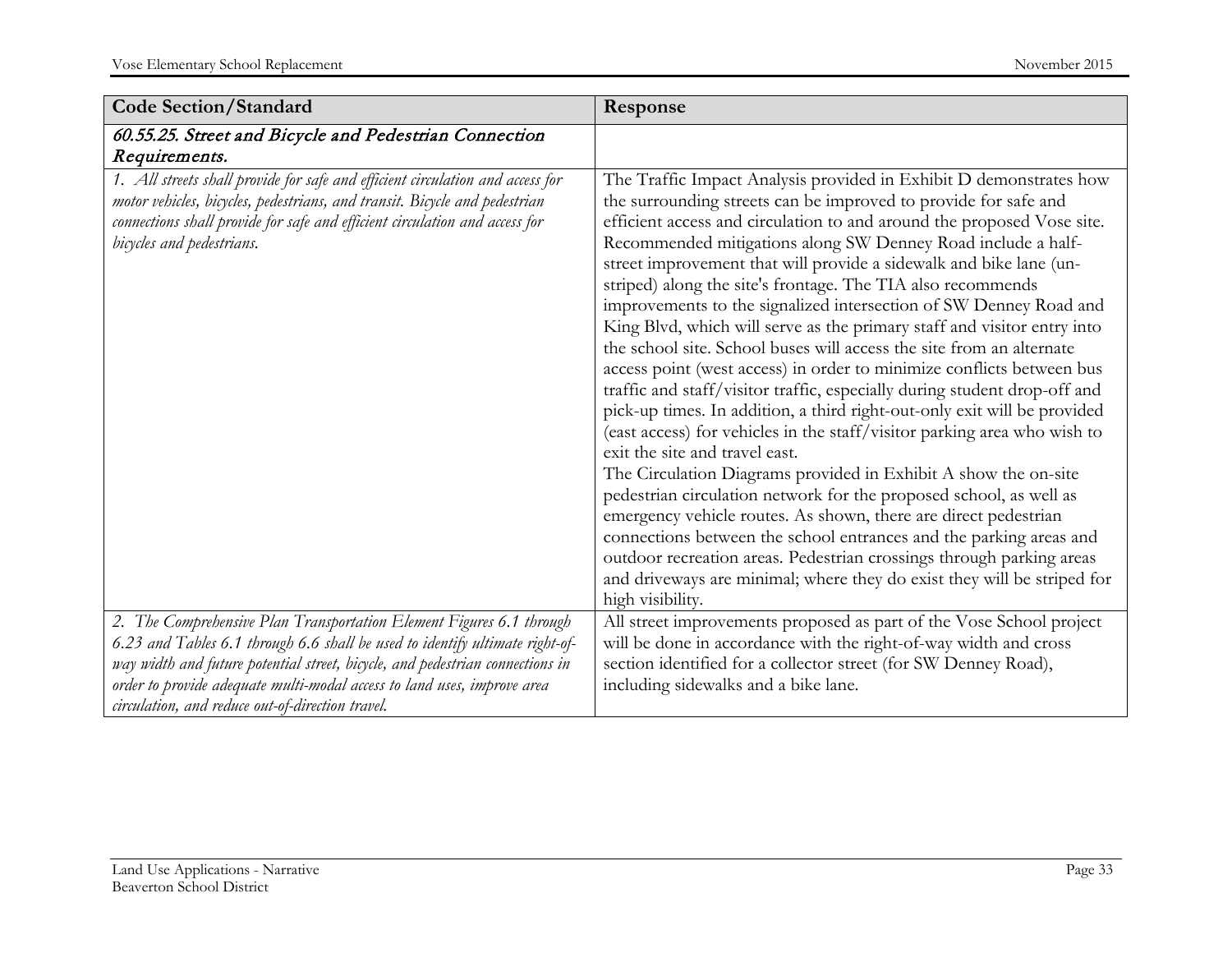| <b>Code Section/Standard</b>                                                                                                                                                                                                                                                                                                                                                                                                                                              | Response                                                                                                                                                                                                                                                                                                                                                                                                                                                                                                                                                                                                                                                       |
|---------------------------------------------------------------------------------------------------------------------------------------------------------------------------------------------------------------------------------------------------------------------------------------------------------------------------------------------------------------------------------------------------------------------------------------------------------------------------|----------------------------------------------------------------------------------------------------------------------------------------------------------------------------------------------------------------------------------------------------------------------------------------------------------------------------------------------------------------------------------------------------------------------------------------------------------------------------------------------------------------------------------------------------------------------------------------------------------------------------------------------------------------|
| 4. Streets and bicycle and pedestrian connections shall extend to the boundary<br>of the parcel under development and shall be designed to connect the proposed<br>development's streets, bicycle connections, and pedestrian connections to<br>existing and future streets, bicycle connections, and pedestrian connections. A<br>closed-end street, bicycle connection, or pedestrian connection may be approved<br>with a temporary design.                            | Pedestrian/bicycle connections proposed for the Vose site extend to<br>the boundary of the site and connect to the surrounding public<br>network in several places.<br>The two access points along SW Denney connect the public<br>sidewalk along Denney to the pedestrian pathways on the<br>school site. The primary access will be at the signalized<br>intersection of Denney and King Blvd and will provide<br>pedestrian signals and striping to maximize pedestrian safety at<br>this connection.<br>The pedestrian connection through the southwest corner of<br>the site will be preserved and improved to allow continued use<br>of that connection. |
| 5. Whenever existing streets and bicycle and pedestrian connections adjacent<br>to or within a parcel of land are of inadequate width, additional right-of-way<br>may be required by the decision-making authority.                                                                                                                                                                                                                                                       | Additional right-of-way will be provided where needed to<br>accommodate the required half-street improvements along SW Denney<br>Road.                                                                                                                                                                                                                                                                                                                                                                                                                                                                                                                         |
| 6. Where possible, bicycle and pedestrian connections shall converge with<br>streets at traffic-controlled intersections for safe crossing.                                                                                                                                                                                                                                                                                                                               | The primary bicycle/pedestrian connection to SW Denney Road will<br>occur at the fully signalized intersection of Denney and King Blvd.                                                                                                                                                                                                                                                                                                                                                                                                                                                                                                                        |
| 7. Bicycle and pedestrian connections shall connect the on-site circulation<br>system to existing or proposed streets, to adjacent bicycle and pedestrian<br>connections, and to driveways open to the public that abut the property.<br>Connections may approach parking lots on adjoining properties if the<br>adjoining property used for such connection is open to public pedestrian and<br>bicycle use, is paved, and is unobstructed.                              | As shown on the Circulation Diagrams in Exhibit A, the on-site<br>pedestrian and bicycle circulation system connects to SW Denney<br>Road at three locations, and to the existing walkway connection at the<br>southwest corner of the school site. There are no existing driveways or<br>parking lots open to the public adjacent to the subject site.                                                                                                                                                                                                                                                                                                        |
| 8. To preserve the ability to provide transportation capacity, safety, and<br>improvements, a special setback line may be established by the City for<br>existing and future streets, street widths, and bicycle and pedestrian<br>connections for which an alignment, improvement, or standard has been<br>defined by the City. The special setback area shall be recorded on the plat.<br>9. Accessways are one or more connections that provide bicycle and pedestrian | No special setback line has been established.<br>As demonstrated in the responses below, accessways will be provided                                                                                                                                                                                                                                                                                                                                                                                                                                                                                                                                           |
| passage between streets or a street and a destination. Accessways shall be<br>provided as required by this code and where full street connections are not<br>possible due to the conditions described in Section 60.55.25.13. An                                                                                                                                                                                                                                          | as required here.                                                                                                                                                                                                                                                                                                                                                                                                                                                                                                                                                                                                                                              |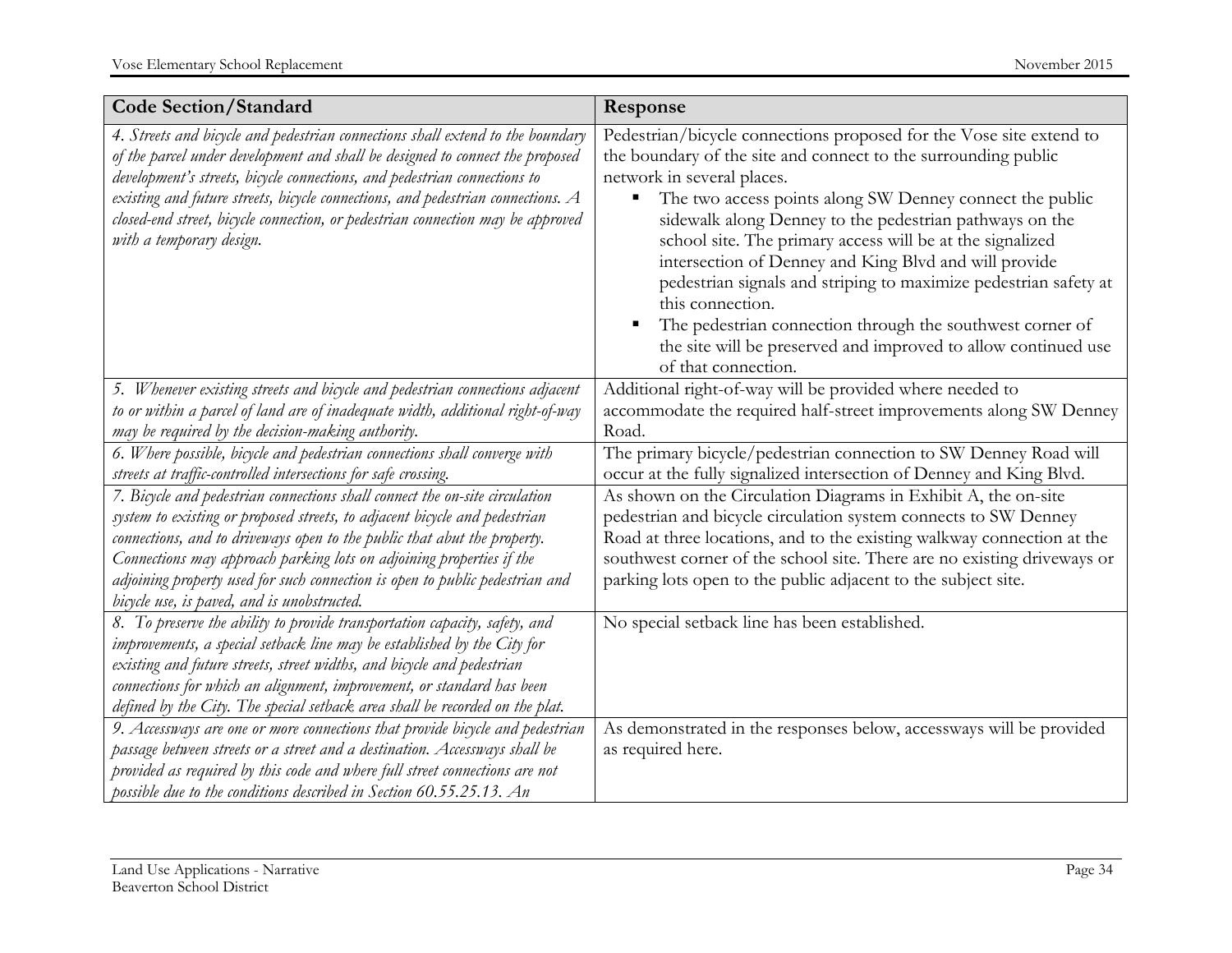| <b>Code Section/Standard</b>                                                                                                                                                                                                                                                                                                                                                                                       | Response                                                                                                                                                                                                                                                                                                                                            |
|--------------------------------------------------------------------------------------------------------------------------------------------------------------------------------------------------------------------------------------------------------------------------------------------------------------------------------------------------------------------------------------------------------------------|-----------------------------------------------------------------------------------------------------------------------------------------------------------------------------------------------------------------------------------------------------------------------------------------------------------------------------------------------------|
| accessway will not be required where the impacts from development,<br>redevelopment, or both are low and do not provide reasonable justification for<br>the estimated costs of such accessway.                                                                                                                                                                                                                     |                                                                                                                                                                                                                                                                                                                                                     |
| A. Accessways shall be provided as follows:                                                                                                                                                                                                                                                                                                                                                                        |                                                                                                                                                                                                                                                                                                                                                     |
| 1. In any block that is longer than 600 feet as measured from the<br>near side right-of-way line of the subject street to the near side right-<br>of-way line of the adjacent street, an accessway shall be required<br>through and near the middle of the block.<br>2. If any of the conditions described in Section 60.55.25.13. result                                                                          | As noted in the Pre-application Summary notes from the City's<br>transportation planner, an accessway or walkway into the school site<br>should be provided for every 300 feet of street frontage. The site's<br>frontage along SW Denney Road is approximately 500 feet long. As<br>such, the proposed accessway/crossing provided at the improved |
| in block lengths longer than 1200 feet as measured from the near<br>side right-of-way line of the subject street to the near side right-of-<br>way line of the adjacent street, then two or more accessways may be<br>required through the block.                                                                                                                                                                  | intersection of Denney and King Blvd will be sufficient to meet this<br>standard.                                                                                                                                                                                                                                                                   |
| 3. Where a street connection is not feasible due to conditions<br>described in Section 60.55.25.13., one or more new accessways to<br>any or all of the following shall be provided as a component of the<br>development if the accessway is reasonably direct: an existing transit<br>stop, a planned transit route as identified by TriMet and the City,<br>a school, a shopping center, or a neighborhood park. | This standard is not applicable; all required street connections will be<br>provided and the conditions in 60.55.25.13 do not exist on the site.                                                                                                                                                                                                    |
| 4. The City may require an accessway to connect from one cul-de-sac<br>to an adjacent cul-de-sac or street.<br>5. In a proposed development or where redevelopment potential<br>exists and a street connection is not proposed, one or more<br>accessways may be required to connect a cul- de-sac to public streets,<br>to other accessways, or to the project boundary to allow for future<br>connections.       | There are no cul-de-sacs on or adjacent to the site. Therefore, these<br>criteria do not apply to the proposed development.                                                                                                                                                                                                                         |
| B. Accessway Design Standards.                                                                                                                                                                                                                                                                                                                                                                                     |                                                                                                                                                                                                                                                                                                                                                     |
| 1. Accessways shall be as short as possible and wherever practical,<br>straight enough to allow one end of the path to be visible from the<br>other.                                                                                                                                                                                                                                                               | As shown in the Pedestrian Circulation Diagram in Exhibit A,<br>proposed accessways through the Vose site have been designed to be<br>as short and direct as possible, allowing visibility from one end of the<br>path to the other whenever possible.                                                                                              |
| 2. Accessways shall be located to provide a reasonably direct                                                                                                                                                                                                                                                                                                                                                      | As shown in the Pedestrian Circulation Diagram in Exhibit A,                                                                                                                                                                                                                                                                                        |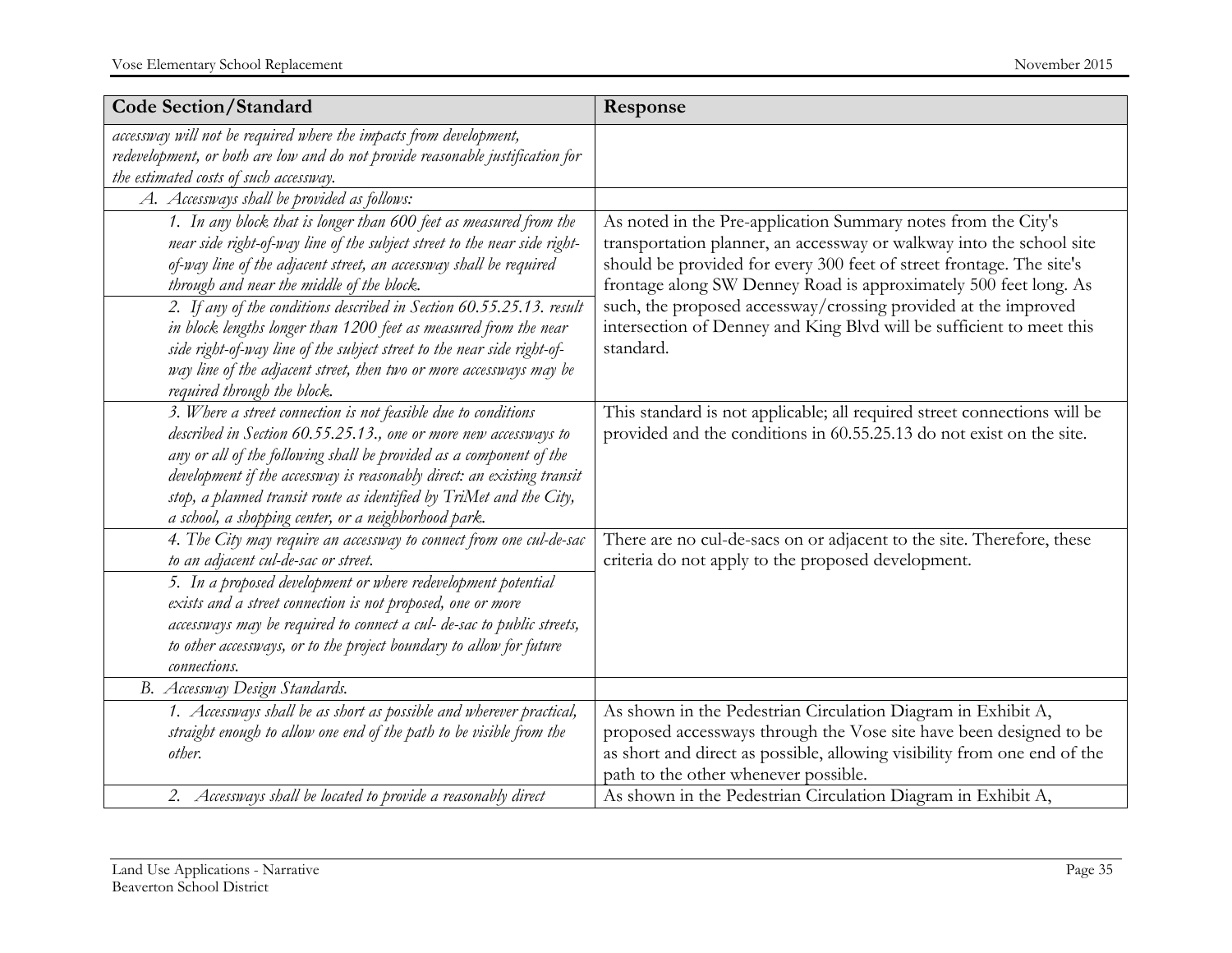| <b>Code Section/Standard</b>                                                                                                                                                                                                                                                                                                                                                                                                                                                                                                          | Response                                                                                                                                                                                                                                                                                                                                                |
|---------------------------------------------------------------------------------------------------------------------------------------------------------------------------------------------------------------------------------------------------------------------------------------------------------------------------------------------------------------------------------------------------------------------------------------------------------------------------------------------------------------------------------------|---------------------------------------------------------------------------------------------------------------------------------------------------------------------------------------------------------------------------------------------------------------------------------------------------------------------------------------------------------|
| connection between likely pedestrian and bicycle destinations.                                                                                                                                                                                                                                                                                                                                                                                                                                                                        | accessways through the Vose site have been designed to connect the<br>primary destinations on site, including the main school building,<br>parking areas, bike parking area, and outdoor recreation fields. The<br>accessways will also provide direct connections to the established<br>walkway that travels through the southwest corner of the site. |
| 10. Pedestrian Circulation.                                                                                                                                                                                                                                                                                                                                                                                                                                                                                                           |                                                                                                                                                                                                                                                                                                                                                         |
| A. Walkways are required between parts of a development where the<br>public is invited or allowed to walk.                                                                                                                                                                                                                                                                                                                                                                                                                            | As shown in the Pedestrian Circulation Diagram in Exhibit A, on-site<br>walkways are provided throughout the Vose site, connecting the<br>primary areas where the public is allowed to walk. This includes the<br>main building entrances, parking areas, bike parking, and outdoor<br>recreation areas.                                                |
| B. A walkway into the development shall be provided for every 300 feet<br>of street frontage. A walkway shall also be provided to any accessway<br>abutting the development.                                                                                                                                                                                                                                                                                                                                                          | The site's frontage along SW Denney Road is approximately 500 feet<br>long. As such, the proposed accessway/crossing provided at the<br>improved intersection of Denney and King Blvd will be sufficient to<br>meet this standard. A walkway will also be provided on the Vose site to<br>connect to the accessway at the southwest corner of the site. |
| C. Walkways shall connect building entrances to one another and from<br>building entrances to adjacent public streets and existing or planned<br>transit stops. Walkways shall connect the development to walkways,<br>sidewalks, bicycle facilities, alleyways and other bicycle or pedestrian<br>connections on adjacent properties used or planned for commercial,<br>multifamily, institution or park use. The City may require connections<br>to be constructed and extended to the property line at the time of<br>development. | As shown in the Pedestrian Circulation Diagram in Exhibit A,<br>walkways on the school site will be provided as required by this<br>standard.                                                                                                                                                                                                           |
| D. Walkways shall be reasonably direct between pedestrian destinations<br>and minimize crossings where vehicles operate.                                                                                                                                                                                                                                                                                                                                                                                                              | As shown in the Pedestrian Circulation Diagram in Exhibit A,<br>walkways have been designed to be as direct as possible and to<br>minimize crossings where vehicles operate. All pedestrian crossings at<br>vehicular drives will be identified with striping.                                                                                          |
| E. Walkways shall be paved and shall maintain at least four feet of<br>unobstructed width. Walkways bordering parking spaces shall be at<br>least seven feet wide unless concrete wheel stops, bollards, curbing,<br>landscaping, or other similar improvements are provided which prevent                                                                                                                                                                                                                                            | All on-site walkways will be paved and maintain a width of at least four<br>feet. Walkways bordering parking spaces will be at least seven feet wide<br>except where curbing and landscaping are provided. Ramps will also be<br>provided, consistent with City standards, where needed.                                                                |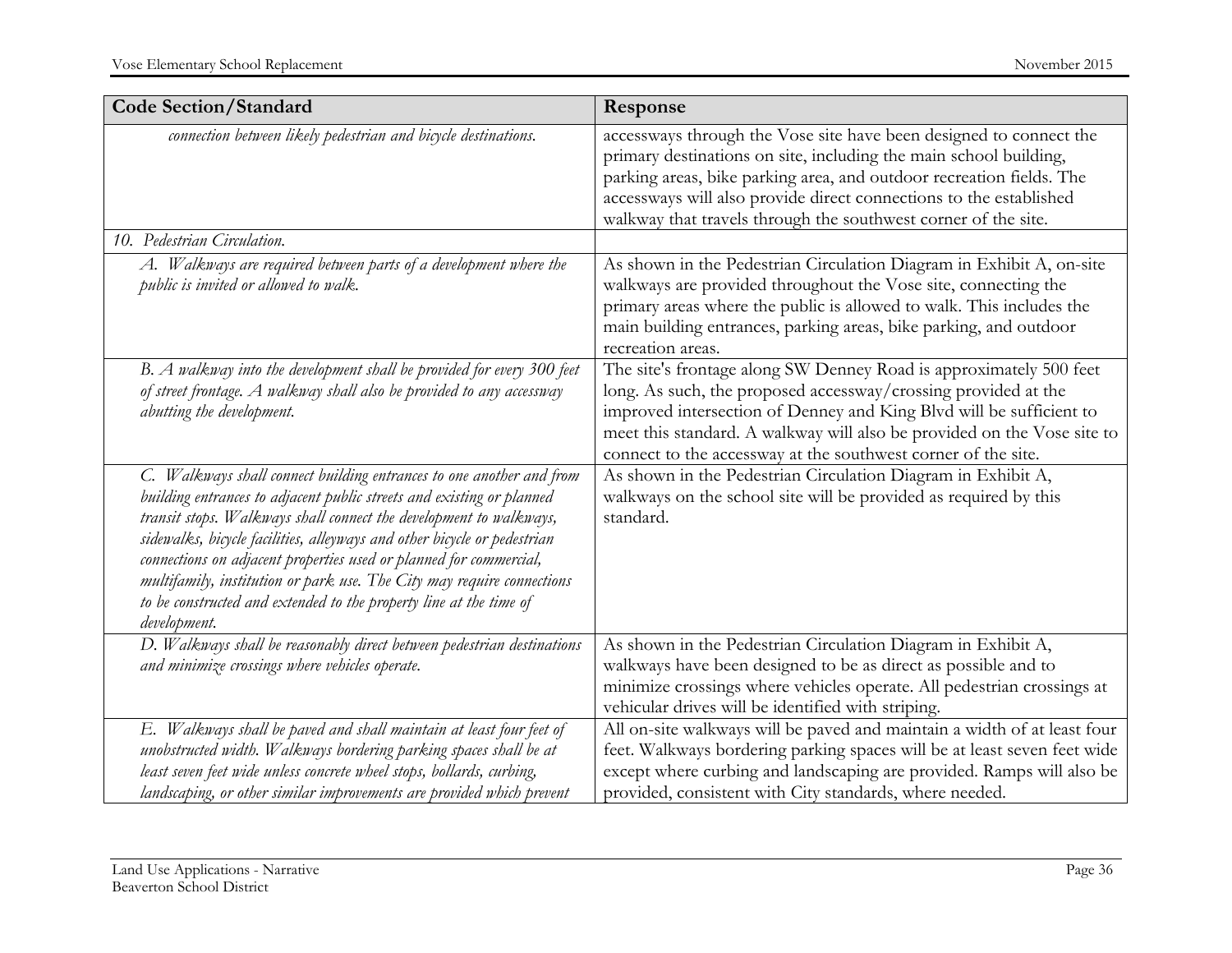| <b>Code Section/Standard</b>                                                                                                                                                                                                                                                                                                                                                                                                                                                                                                                                                                                                                      | Response                                                                                                                                                                |
|---------------------------------------------------------------------------------------------------------------------------------------------------------------------------------------------------------------------------------------------------------------------------------------------------------------------------------------------------------------------------------------------------------------------------------------------------------------------------------------------------------------------------------------------------------------------------------------------------------------------------------------------------|-------------------------------------------------------------------------------------------------------------------------------------------------------------------------|
| parked vehicles from obstructing the walkway. Stairs or ramps shall be<br>provided where necessary to provide a reasonably direct route. The slope<br>of walkways without stairs shall conform to City standards.                                                                                                                                                                                                                                                                                                                                                                                                                                 |                                                                                                                                                                         |
| F. The Americans with Disabilities Act (ADA) contains different<br>and stricter standards for some walkways. The ADA applies to the<br>walkway that is the principal building entrance and walkways that<br>connect transit stops and parking areas to building entrances. Where the<br>ADA applies to a walkway, the stricter standards of ADA shall<br>apply.                                                                                                                                                                                                                                                                                   | All applicable ADA standards will be met for the proposed school.                                                                                                       |
| G. On-site walkways shall be lighted to 0.5 foot-candle level at initial<br>luminance. Lighting shall have cut-off fixtures so that illumination does<br>not exceed $0.5$ foot-candle more than five $(5)$ feet beyond the property<br>line.                                                                                                                                                                                                                                                                                                                                                                                                      | As shown on the Photometric Plan (Sheet E0.1P in Exhibit A) and the<br>lighting details in Exhibit H, on-site walkways will be lit in accordance<br>with this standard. |
| 11. Pedestrian Connections at Major Transit Stops. Commercial and<br>institution buildings at or near major transit stops shall provide for<br>pedestrian access to transit through the following measures:                                                                                                                                                                                                                                                                                                                                                                                                                                       | There are no major transit stops at or near the proposed school site.<br>Therefore, these standards do not apply.                                                       |
| 12. Assessment, review, and mitigation measures (including best management<br>practices adopted by local agencies) shall be completed for bicycle and<br>pedestrian connections located within the following areas: wetlands, streams,<br>areas noted as Significant Natural Resources Overlay Zones, Significant<br>Wetlands and Wetlands of Special Protection, and Significant Riparian<br>Corridors within Volume III of the Comprehensive Plan Statewide Planning<br>Goal 5 Resource Inventory Documents and Significant Natural Resources<br>Map, and areas identified in regional and/or intergovernmental resource<br>protection programs | No bicycle or pedestrian connections are being proposed within any of<br>the identified areas. Therefore, this standard does not apply.                                 |
| 13. New construction of bicycle and pedestrian connections along residential<br>rear lot lines is discouraged unless no comparable substitute alignment is<br>possible in the effort to connect common trip origins and destinations or<br>existing segment links.                                                                                                                                                                                                                                                                                                                                                                                | No bicycle/pedestrian connections are being proposed along<br>residential rear lot lines.                                                                               |
| 60.55.35. Access Standards.                                                                                                                                                                                                                                                                                                                                                                                                                                                                                                                                                                                                                       |                                                                                                                                                                         |
| 1. The development plan shall include street plans that demonstrate how safe<br>access to and from the proposed development and the street system will be                                                                                                                                                                                                                                                                                                                                                                                                                                                                                         | The Site Plan for the proposed Vose school project demonstrates how<br>safe access to and from the school will be provided. The three access                            |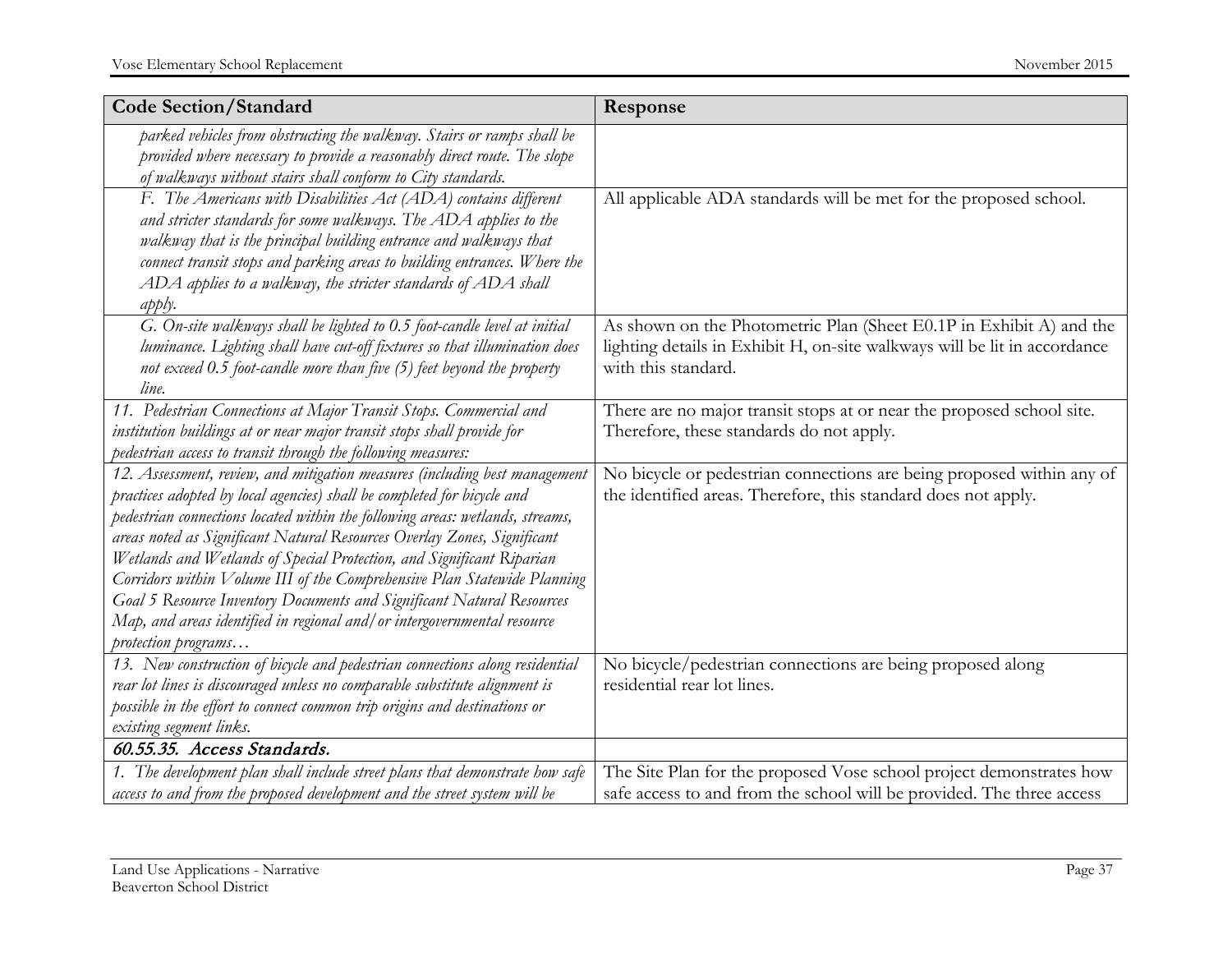| <b>Code Section/Standard</b>                                                                                                                                                                                                               | Response                                                                                                                                                                                                                                                                                                                                                                                                                                                                                                                    |
|--------------------------------------------------------------------------------------------------------------------------------------------------------------------------------------------------------------------------------------------|-----------------------------------------------------------------------------------------------------------------------------------------------------------------------------------------------------------------------------------------------------------------------------------------------------------------------------------------------------------------------------------------------------------------------------------------------------------------------------------------------------------------------------|
| provided. The applicant shall also show how public and private access to,<br>from, and within the proposed development will be preserved                                                                                                   | points along SW Denney Road have been designed to maximize safety<br>for all users of the school, including parents, visitors, staff and buses.<br>The TIA provided in Exhibit D identifies mitigation improvements<br>that will be completed to ensure safe access to the school. Those<br>mitigations include signage, improvements to the signalized<br>intersection of SW Denney Road and King Blvd., limiting the east<br>access to right-out only, and ensuring adequate sight distance at<br>proposed access points. |
| 3. Intersection Standards.                                                                                                                                                                                                                 |                                                                                                                                                                                                                                                                                                                                                                                                                                                                                                                             |
| A. Visibility at Intersections. All work adjacent to public streets and<br>accessways shall comply with the standards of the Engineering Design<br>Manual except in Regional and Town Centers.                                             | All work adjacent to public streets and accessways will comply with the<br>Engineering Design Manual.                                                                                                                                                                                                                                                                                                                                                                                                                       |
| 2. The requirements specified in 60.55.35.3.A. may be lessened or<br>waived by the decision-making authority if the project will not result<br>in an unsafe traffic situation                                                              | The applicant is not proposing modifications to the above<br>requirement.                                                                                                                                                                                                                                                                                                                                                                                                                                                   |
| B. Intersection angles and alignment and intersection spacing along<br>streets shall meet the standards of the Engineering Design Manual and<br><b>Standard Drawings.</b>                                                                  | The proposed Vose project will require an Engineering Design<br>Modification to access spacing standards because existing driveways<br>are located within 180 feet of the proposed site access at the<br>Denney/King intersection. All other standards of the Engineering<br>Design Manual will be met.                                                                                                                                                                                                                     |
| 1. Local street connections at intervals of no more than 330 feet<br>should apply in areas planned for the highest density multiple use<br>development.                                                                                    | The proposed school site is not located in an area planned for the<br>highest density multiple use development.                                                                                                                                                                                                                                                                                                                                                                                                             |
| 2. When a highway interchange within the City is constructed or<br>reconstructed, a park and ride lot shall be considered.                                                                                                                 | This proposal does not include a highway interchange.                                                                                                                                                                                                                                                                                                                                                                                                                                                                       |
| C. Driveways.                                                                                                                                                                                                                              |                                                                                                                                                                                                                                                                                                                                                                                                                                                                                                                             |
| 1. Corner Clearance for Driveways. Corner clearance at signalized<br>intersections and stop-controlled intersections, and spacing between<br>driveways shall meet the standards of the Engineering Design<br>Manual and Standard Drawings. | Corner clearance at intersections has been designed in accordance with<br>the Engineering Design Manual. The proposed Vose project will<br>require an Engineering Design Modification to access spacing<br>standards because existing driveways are located within 180 feet of the<br>proposed site access at the Denney/King intersection.                                                                                                                                                                                 |
| 2. Shared Driveway Access. Whenever practical, access to Arterials                                                                                                                                                                         | Shared access with a school site is not practical for circulation, safety                                                                                                                                                                                                                                                                                                                                                                                                                                                   |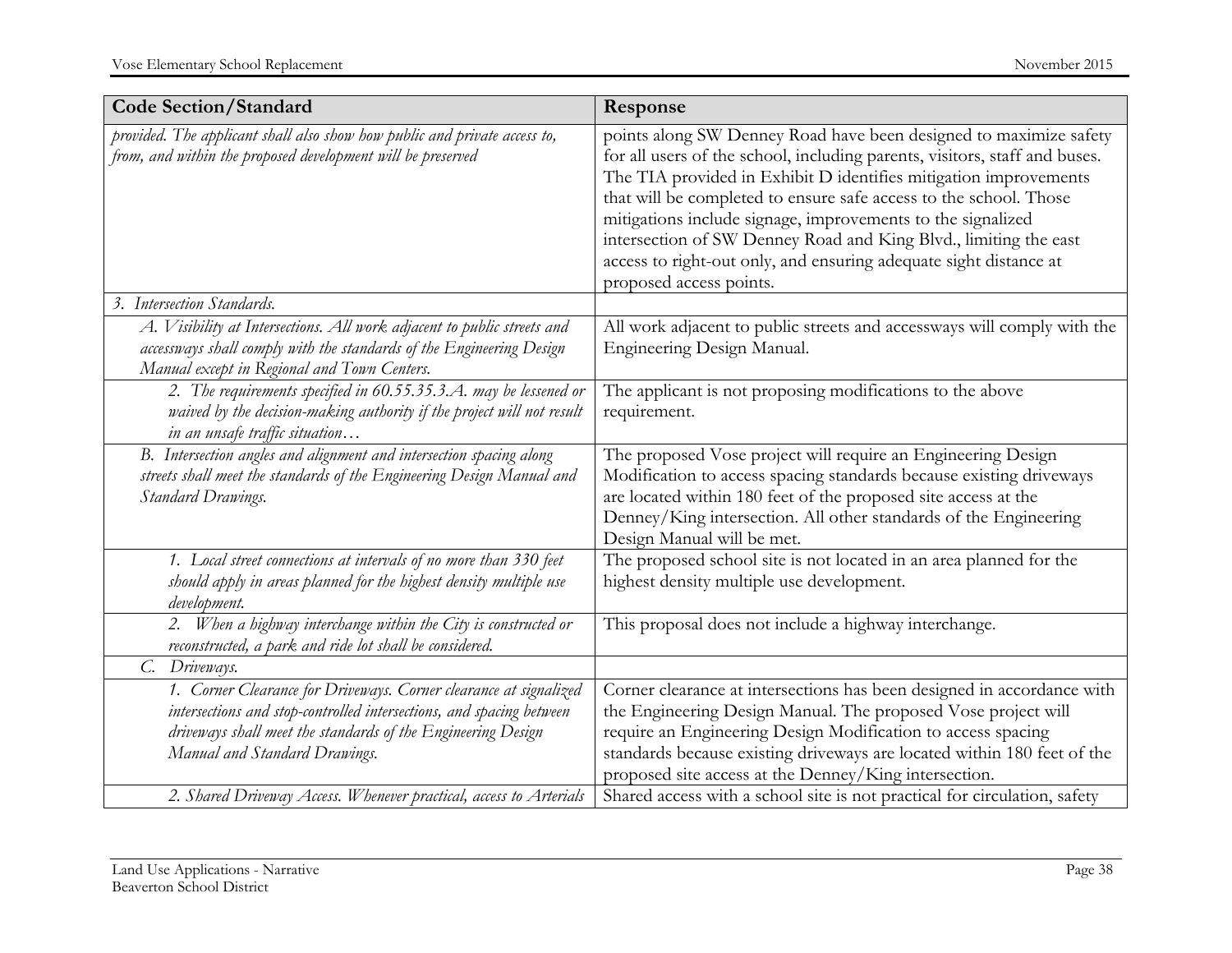| <b>Code Section/Standard</b>                                                                                                                                                                                                                                                                                                                                                                                                                                                                                                                                                | Response                                                                                                                                                                                                                                                                                                                                                                                                                                                                                                                                                                   |
|-----------------------------------------------------------------------------------------------------------------------------------------------------------------------------------------------------------------------------------------------------------------------------------------------------------------------------------------------------------------------------------------------------------------------------------------------------------------------------------------------------------------------------------------------------------------------------|----------------------------------------------------------------------------------------------------------------------------------------------------------------------------------------------------------------------------------------------------------------------------------------------------------------------------------------------------------------------------------------------------------------------------------------------------------------------------------------------------------------------------------------------------------------------------|
| and Collectors shall serve more than one site through the use of<br>driveways common to more than one development or to an on-site<br>private circulation design that furthers this requirement.<br>Consideration of shared access shall take into account at a<br>minimum property ownership, surrounding land uses, and physical<br>characteristics of the area. Where two or more lots share a common<br>driveway, reciprocal access easements between adjacent lots may be<br>required.                                                                                 | and security reasons.                                                                                                                                                                                                                                                                                                                                                                                                                                                                                                                                                      |
| 3. No new driveways for detached dwellings shall be permitted to<br>have direct access onto an Arterial or Collector street except in<br>unusual circumstances where emergency access or an alternative<br>access does not exist. Where detached dwelling access to a local<br>residential street or Neighborhood Route is not practicable, the<br>decision-making authority may approve access from a detached<br>dwelling to an Arterial or Collector.                                                                                                                    | This proposal does not include a new driveway for a detached<br>dwelling. Therefore, this standard is not applicable.                                                                                                                                                                                                                                                                                                                                                                                                                                                      |
|                                                                                                                                                                                                                                                                                                                                                                                                                                                                                                                                                                             |                                                                                                                                                                                                                                                                                                                                                                                                                                                                                                                                                                            |
| 60.60 TREES AND VEGETATION.                                                                                                                                                                                                                                                                                                                                                                                                                                                                                                                                                 |                                                                                                                                                                                                                                                                                                                                                                                                                                                                                                                                                                            |
| 60.60.10. Types of Trees and Vegetation Regulated. Actions<br>regarding trees and vegetation addressed by this section shall be performed in<br>accordance with the regulations established herein and in Section 40.90. of<br>this Code. The City finds that the following types of trees and vegetation are<br>worthy of special protection:<br>1. Significant Individual Trees.<br>2. Historic Tree.<br>3. Trees within Significant Natural Resource Areas.<br>4. Trees within Significant Groves.<br>5. Landscape Trees.<br>6. Community Trees.<br>7. Mitigation Trees. | Per discussions with City staff during the pre-application meeting, all<br>existing trees located on the Vose site are considered Landscape Trees<br>for the purpose of Section 60.60. In order to accommodate the<br>proposed redevelopment of Vose School and reconfiguring of the site<br>layout, the majority of existing trees will be removed. Tree removal is<br>shown on Sheet L5.0 in Exhibit A.<br>One large oak tree located in the center of the site will be preserved<br>and protected and incorporated into the outdoor learning area of the<br>new school. |
| 60.60.15. Pruning, Removal, and Preservation Standards.                                                                                                                                                                                                                                                                                                                                                                                                                                                                                                                     | Proposed tree removal on the Vose site will be done in accordance                                                                                                                                                                                                                                                                                                                                                                                                                                                                                                          |
| 2. Removal and Preservation Standards.                                                                                                                                                                                                                                                                                                                                                                                                                                                                                                                                      | with standards in this section. Removal of the designated Landscape                                                                                                                                                                                                                                                                                                                                                                                                                                                                                                        |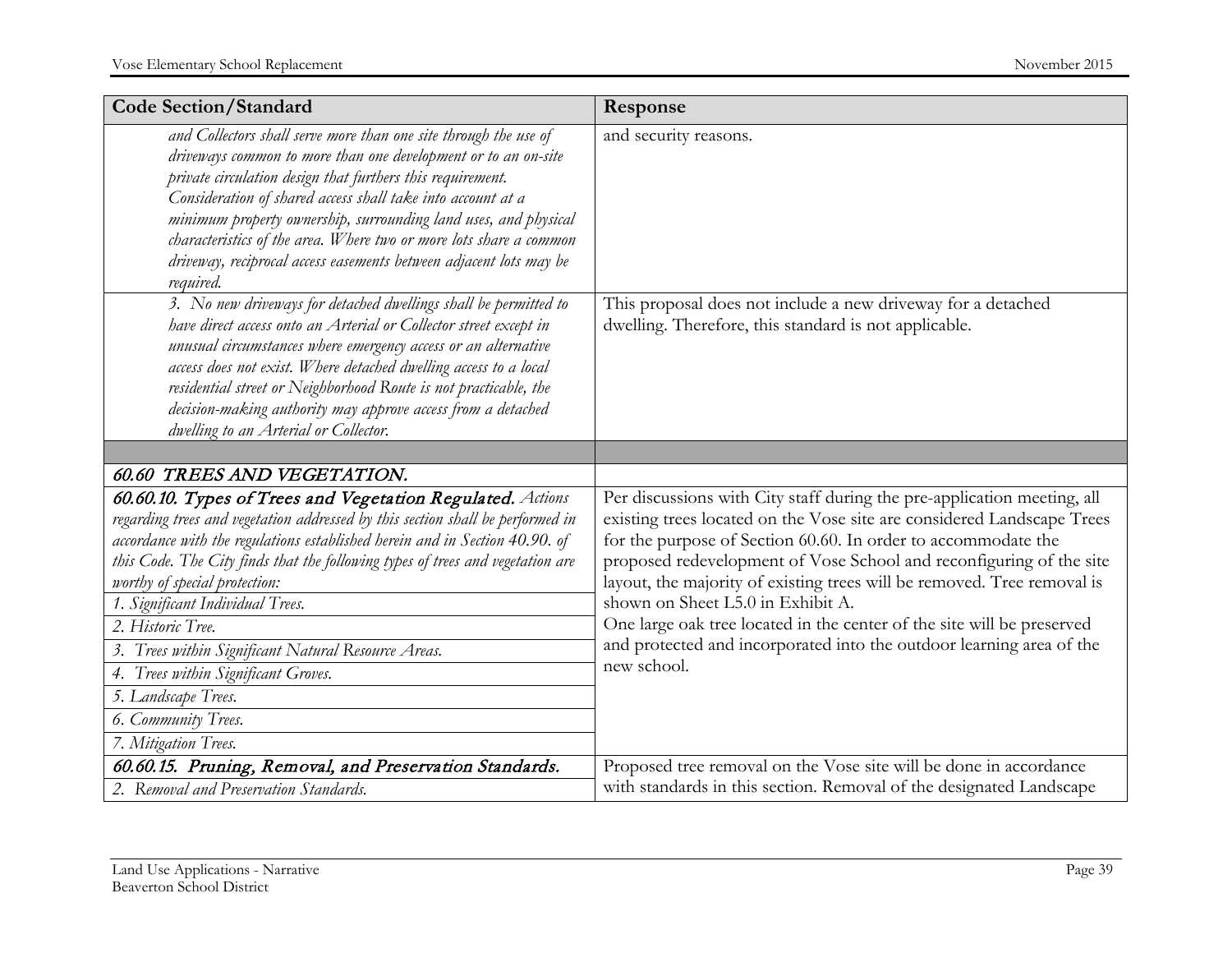| <b>Code Section/Standard</b>                                                                                                                                                                                                                                          | Response                                                                                                                                        |
|-----------------------------------------------------------------------------------------------------------------------------------------------------------------------------------------------------------------------------------------------------------------------|-------------------------------------------------------------------------------------------------------------------------------------------------|
| A. All removal of Protected Trees shall been done in accordance with<br>the standards set forth in this section.                                                                                                                                                      | Trees will be mitigated as required. Details about mitigation are<br>provided in the response to Section 60.60.25 below.                        |
| B. Removal of Landscape Trees and Protected Trees shall be mitigated,<br>as set forth in section 60.60.25.                                                                                                                                                            |                                                                                                                                                 |
| C. For SNRAs and Significant Groves, the following additional<br>standards shall apply:                                                                                                                                                                               |                                                                                                                                                 |
| 60.60.20. Tree Protection Standards during Development.                                                                                                                                                                                                               | As noted on Landscape Plan Sheet L5.0 (Note 7), the existing oak tree                                                                           |
| 1. Trees classified as Protected Trees under this Code shall be protected<br>during development in compliance with the following:                                                                                                                                     | to remain on site will be protected according to the standards in this<br>section. The required tree protection fence will be located five feet |
| A. A construction fence must be placed around a tree or grove beyond<br>the edge of the root zone. The fence shall be placed before physical<br>development starts and remain in place until physical development is<br>complete. The fence shall meet the following: | beyond the tree canopy.                                                                                                                         |
| 1. The fence shall be a four foot (4') tall orange plastic or snow fence, secured<br>to six foot $(6')$ tall metal posts, driven two feet $(2')$ into the ground. Heavy                                                                                               |                                                                                                                                                 |
| 12 gauge wire shall be strung between each post and attached to the top and                                                                                                                                                                                           |                                                                                                                                                 |
| midpoint of each post. Colored tree flagging indicating that this area is a tree                                                                                                                                                                                      |                                                                                                                                                 |
| protection zone is to be placed every five (5) linear feet on the fence to alert<br>construction crews of the sensitive nature of the area.                                                                                                                           |                                                                                                                                                 |
| 2. Other City approved protection measures that provide equal or greater                                                                                                                                                                                              |                                                                                                                                                 |
| protection may be permitted, and may be required as a condition of approval.                                                                                                                                                                                          |                                                                                                                                                 |
| B. Within the protected root zone of each tree, the following development<br>shall not be permitted:                                                                                                                                                                  | As noted on Landscape Plan Sheet L5.0 (Note 7), the existing oak tree<br>to remain on site will be protected according to the standards in this |
| 1. Construction or placement of new buildings.                                                                                                                                                                                                                        | section. No construction or other activities will be conducted within                                                                           |
| 2. Grade change or cut and fill, except where hand excavation is approved<br>with the submittal of an arborist's report, as part of application approval.                                                                                                             | the protection zone.                                                                                                                            |
| 3. New impervious surfaces.                                                                                                                                                                                                                                           |                                                                                                                                                 |
| 4. Trenching for utilities, irrigation, or drainage.                                                                                                                                                                                                                  |                                                                                                                                                 |
| 5. Staging or storage of any kind.                                                                                                                                                                                                                                    |                                                                                                                                                 |
| 6. Vehicle maneuvering or parking                                                                                                                                                                                                                                     |                                                                                                                                                 |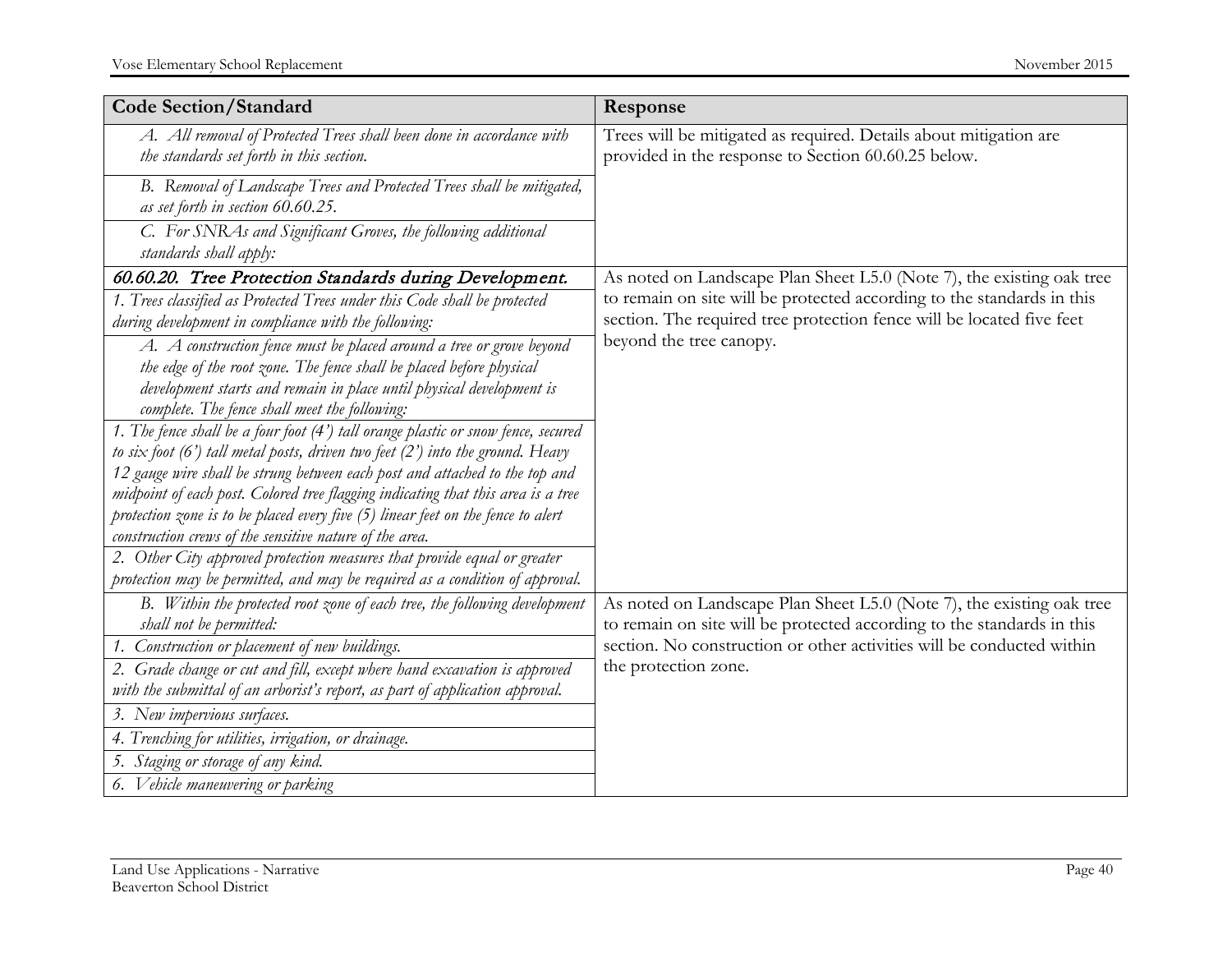| <b>Code Section/Standard</b>                                                                                                                                                                                                                                                                                                                                                                                                                                                                                                                                                                                                                                                                                                                                                                                                                                                                                                                                                                                                                                                                           | Response                                                                                                                                                                                                                                                                                                                                                                                                                                                                                                                                                                                                                                                                                                      |
|--------------------------------------------------------------------------------------------------------------------------------------------------------------------------------------------------------------------------------------------------------------------------------------------------------------------------------------------------------------------------------------------------------------------------------------------------------------------------------------------------------------------------------------------------------------------------------------------------------------------------------------------------------------------------------------------------------------------------------------------------------------------------------------------------------------------------------------------------------------------------------------------------------------------------------------------------------------------------------------------------------------------------------------------------------------------------------------------------------|---------------------------------------------------------------------------------------------------------------------------------------------------------------------------------------------------------------------------------------------------------------------------------------------------------------------------------------------------------------------------------------------------------------------------------------------------------------------------------------------------------------------------------------------------------------------------------------------------------------------------------------------------------------------------------------------------------------|
| 60.60.25 Mitigation Requirements                                                                                                                                                                                                                                                                                                                                                                                                                                                                                                                                                                                                                                                                                                                                                                                                                                                                                                                                                                                                                                                                       | A total of 42 trees will be removed from the site in order to                                                                                                                                                                                                                                                                                                                                                                                                                                                                                                                                                                                                                                                 |
| 9. The following standards apply to the replacement of a Landscape Tree:<br>A. A replacement tree shall be a substantially similar species or a tree<br>approved by the City considering site characteristics.<br>B. If a replacement tree of the species of the tree removed or damaged is<br>not reasonably available, the City may allow replacement with a different<br>species.<br>C. Replacement of a Landscape Tree shall be based on total linear<br>DBH calculations at a one-to-one ratio depending upon the capacity of<br>the site to accommodate replacement tree or unless otherwise specified<br>through development review. Replacement of tree on a one-to-one basis<br>shall be as follows:<br>1. Calculate the sum of the total linear DBH measurement of the<br>tree to be removed.<br>2. The total linear DBH measurement of the tree to be removed<br>shall be replaced with tree at least 1.5 caliper inches in diameter.<br>The total caliper inches of the replacement tree shall be at least equal<br>to the sum total of the linear DBH measurement of the removed<br>tree. | accommodate the proposed redevelopment of the Vose School. Total<br>DBH of tree removal is 680 inches. As shown on the Landscape Plan<br>in Exhibit A, a total of 109 replacement trees will be planted on the<br>site, with a total of 218 DBH inches. The project cannot reasonably<br>accommodate enough new trees to replace all 680 DBH inches being<br>removed. As is demonstrated on the Landscape Plan, trees are being<br>planted where it is reasonable and suitable to do so while still<br>accommodating the new school building, parking and maneuvering<br>areas, pedestrian walkways and plazas, and the outdoor recreational<br>areas needed to meet the District's programming requirements. |
|                                                                                                                                                                                                                                                                                                                                                                                                                                                                                                                                                                                                                                                                                                                                                                                                                                                                                                                                                                                                                                                                                                        |                                                                                                                                                                                                                                                                                                                                                                                                                                                                                                                                                                                                                                                                                                               |
| 60.65. UTILITY UNDER GROUNDING.                                                                                                                                                                                                                                                                                                                                                                                                                                                                                                                                                                                                                                                                                                                                                                                                                                                                                                                                                                                                                                                                        |                                                                                                                                                                                                                                                                                                                                                                                                                                                                                                                                                                                                                                                                                                               |
| 60.65.10. Authority. The provisions of private utility undergrounding shall<br>pertain to all activities subject to Design Review (Section 40.20.), as well as<br>Land Divisions (Section 40.45.).<br>60.65.15. Regulation. All existing and proposed utility lines within and<br>contiguous to the subject property, including, but not limited to, those required<br>for electric, communication, and cable television services and related facilities<br>shall be placed underground as specified herein. The utilities required to be<br>placed underground shall be those existing overhead utilities which are<br>impacted by the proposed development and those utilities that are required to<br>be installed as a result of the proposed development.                                                                                                                                                                                                                                                                                                                                         | This proposal is subject to Design Review and is therefore subject to<br>the utility undergrounding requirements. As shown on the Utility Plan<br>Sheet C2.0, all existing overhead utilities on site, and all new utilities<br>will be placed underground in conformance with this standard.                                                                                                                                                                                                                                                                                                                                                                                                                 |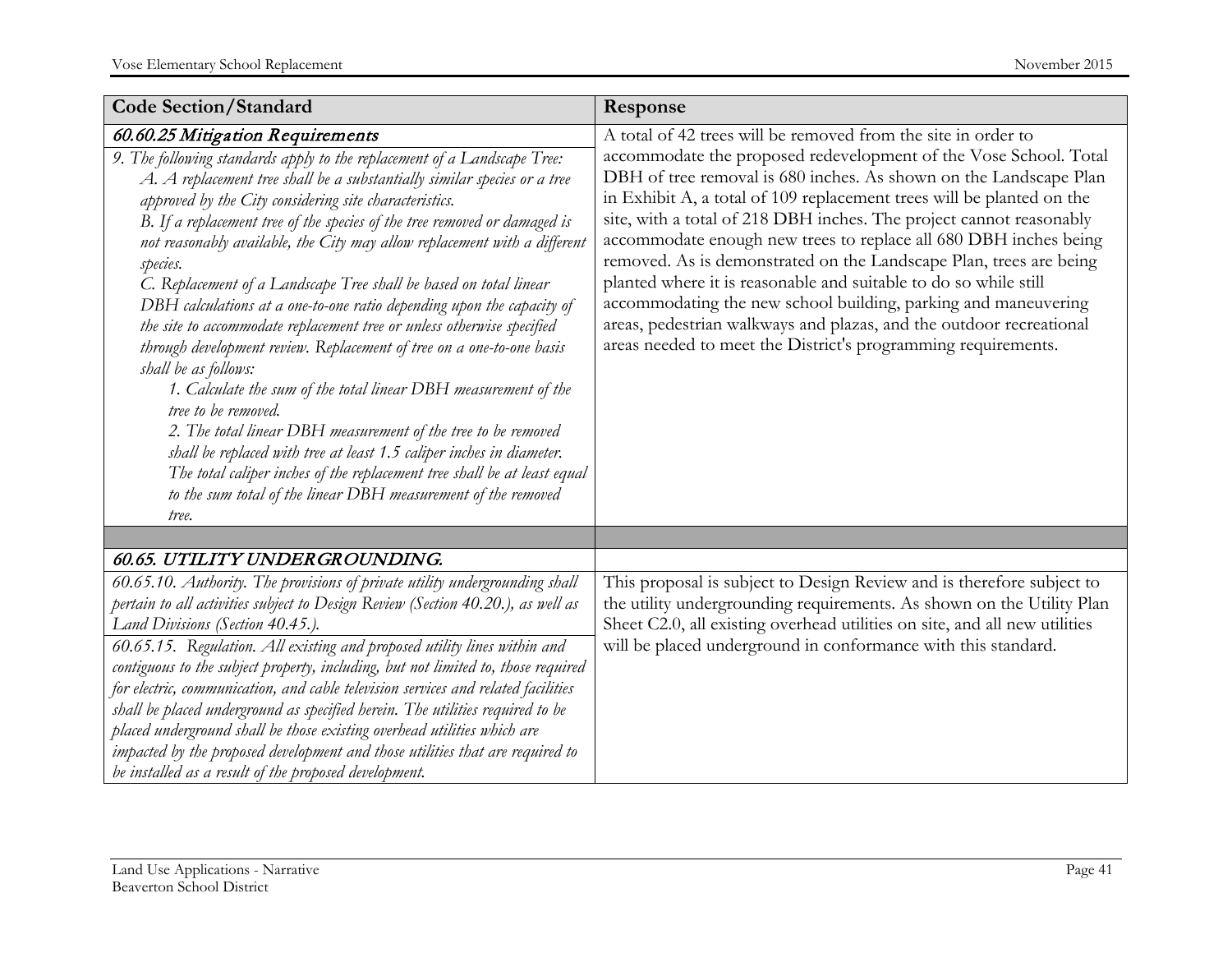| <b>Code Section/Standard</b>                                                     | Response                                                          |
|----------------------------------------------------------------------------------|-------------------------------------------------------------------|
| 60.65.20. Information on Plans. The applicant for a development subject to       | The Utility Plan Sheet L2.0 provides the required information.    |
| design review, subdivision, partition, or site development permit approval       |                                                                   |
| shall show, on the proposed plan or in the explanatory information, the          |                                                                   |
| following:                                                                       |                                                                   |
| 1. Easements for all public and private utility facilities;                      |                                                                   |
| 2. The location of all existing above ground and underground public and          |                                                                   |
| private utilities within 100 feet of the site;                                   |                                                                   |
| 3. The proposed relocation of existing above ground utilities to underground;    |                                                                   |
| and                                                                              |                                                                   |
| 4. That above ground public or private utility facilities do not obstruct vision |                                                                   |
| clearance areas pursuant to Section 60.55.50. of this Code.                      |                                                                   |
| 60.65.25. Optional Fee In Lieu of the Undergrounding Requirement. If             | The applicant is not proposing any fee in lieu of undergrounding. |
| any of the following criteria are met as determined by the City, after receiving |                                                                   |
| a recommendation from the Facilities Review Committee, at the applicant's        |                                                                   |
| option, applicant shall either immediately place the private utilities           |                                                                   |
| underground or pay a fee to the City toward future undergrounding in lieu of     |                                                                   |
| immediately placing private utilities underground.                               |                                                                   |
|                                                                                  |                                                                   |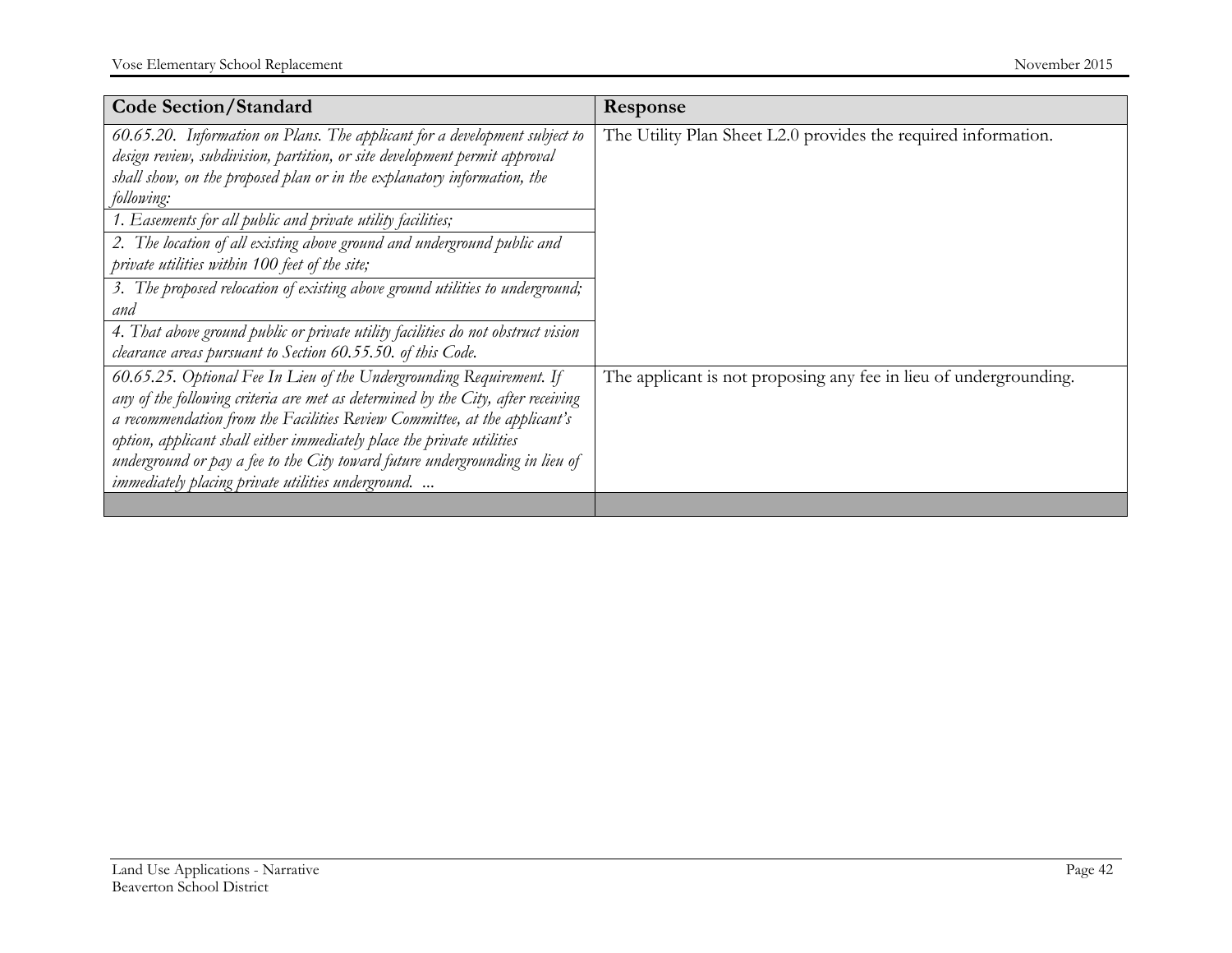#### **V. CONFORMANCE WITH CITY OF BEAVERTON COMPREHENSIVE PLAN**

This section of the application contains responses that demonstrate how the proposed Vose School redevelopment conforms to the City of Beaverton Comprehensive Plan policies.

#### *5.4.1.b On-site detention will be used as a storm water management tool to mitigate the impacts of increased storm water run-off associated with new land development.*

**Response:** Though drainage patterns and discharge locations will be maintained between existing and proposed conditions, water quality treatment and some water quantity mitigation will be required of post-development stormwater runoff. Stormwater runoff draining to the north will be treated through LIDA (Low Impact Development Approaches) water quality facilities located in onsite vegetated areas along Denney Road and along the eastern property boundary. Stormwater runoff draining toward the south will be treated by LIDA facilities located in parking lot landscaping, along the eastern property boundary, and at the southeast corner of the site. LIDA facilities located adjacent to or within parking areas will treat onsite parking lot and sidewalk runoff, and the facility located in the southeast corner of the site will treat roof runoff from the school and the covered play area, as well as the hard play area.

Runoff draining to the north will not receive detention prior to discharging into the Denney Road system, as flows are not expected to increase under proposed conditions. Flows in the southern basin are expected to increase under proposed conditions, and will receive detention in a combined water quality/detention facility located at the southeast corner before discharging into the existing public storm system within SW Clifford Street.

*5.4.1.c All new land development will be connected to a storm water drainage system. Each new development will be responsible for the construction or assurance of construction of their portion of the major storm water run-off facilities that are identified by the SWM program as being necessary to serve the new land development.*

**Response:** As noted in the Pre-Application Summary notes from the Site Development Division, the public storm drainage system is available to serve the proposed redevelopment of Vose School. As shown on the Utility Plan Sheet C2.0, the Vose site will be connected to the existing public storm drainage system at two locations, one at the northeast corner of the site adjacent to SW Denney Road and one at the southeast corner of the site.

#### *5.5.1.a All new land development (residential subdivisions, multiple family dwelling development, and industrial and commercial developments) shall be connected to a public water system.*

**Response:** The proposed new school will be connected to the City of Beaverton public water system. The project team civil engineer has prepared plans for utility provisions (Exhibit A, Sheet C1.0) that show proposed new water lines and how the site will connect to the public water system. The existing water line in SW Butte Lane will also be extended into the site to upgrade fire water service and connect to the water system in SW Denney Road.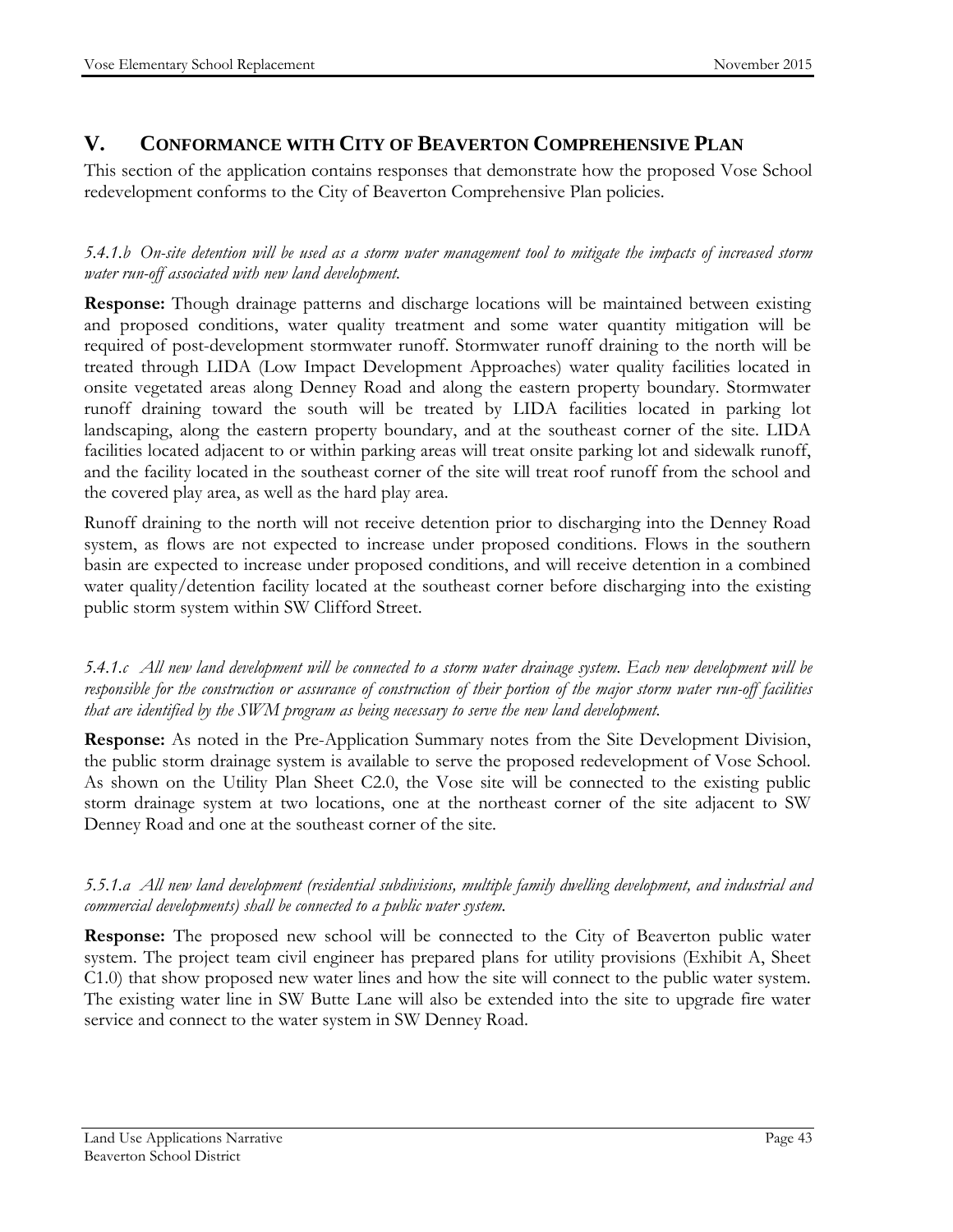*5.5.1.b All new development served by the Beaverton Water Division shall be reviewed by the City to determine that the pressure of water available to serve the proposed development meets City standards.*

**Response:** The materials provided with this application package will be forwarded to applicable service providers, including the Beaverton Water Division, for their review and comment. The City will determine that available water pressure is adequate to serve the proposed project.

*5.5.1.c The City shall encourage water conservation consistent with current intergovernmental agreements, to prolong existing supplies and to help postpone water system capacity improvements needed to supply expected future demands as a result of projected population increases.*

**Response:** The proposed landscape plan for Vose School utilizes climate-adaptive or native plant species which require less water than other plant species. In addition, the irrigation system for the school site will use water-saving equipment and will be designed to be zone-specific to maximize overall efficiency of the system. These landscape approaches will help reduce water consumption by the school site.

*5.6.1.a All new land development (residential subdivisions, and multiple family dwelling, industrial, and commercial developments) shall be connected to the City sewer system.*

**Response:** The proposed new Vose School will be connected to the City of Beaverton public sewer system. The Utility Plan Sheet C1.0 shows the location of proposed connections to the existing public sewer system, located at the northeast corner of the site.

*5.7.1.a The City shall encourage the School District to provide facilities that will adequately accommodate growth while recognizing the limited supply of buildable land in the city for such facilities.*

**Response:** The proposed Vose School project supports this policy by redeveloping the existing school site to increase student capacity without the need for additional land.

*5.7.1.b Schools should locate within or adjacent to residential districts for the convenience of those the facilities serve. However, public and private school proposals should be assessed for compatibility in order to assure that the stated purposes of the residential districts are not unnecessarily eroded.*

**Response:** The proposed project is located on an existing school site that has been serving the surrounding residential districts since 1960. Compatibility with the surrounding residences will be achieved in a variety of ways:

- The school site has been designed with a 20-foot landscaped buffer along all property lines that abut a residential property (south, east and west property lines). The buffer meets the City's standards for a B3 high-screen buffer, providing a high degree of visual screening between properties. It consists of a six-foot high wooden fence and a strip of landscaping that includes trees, shrubs and groundcover.
- The outdoor recreational fields will not be lit at night and will not utilize a speaker system, thereby minimizing the potential for noise or glare impacts on surrounding homes.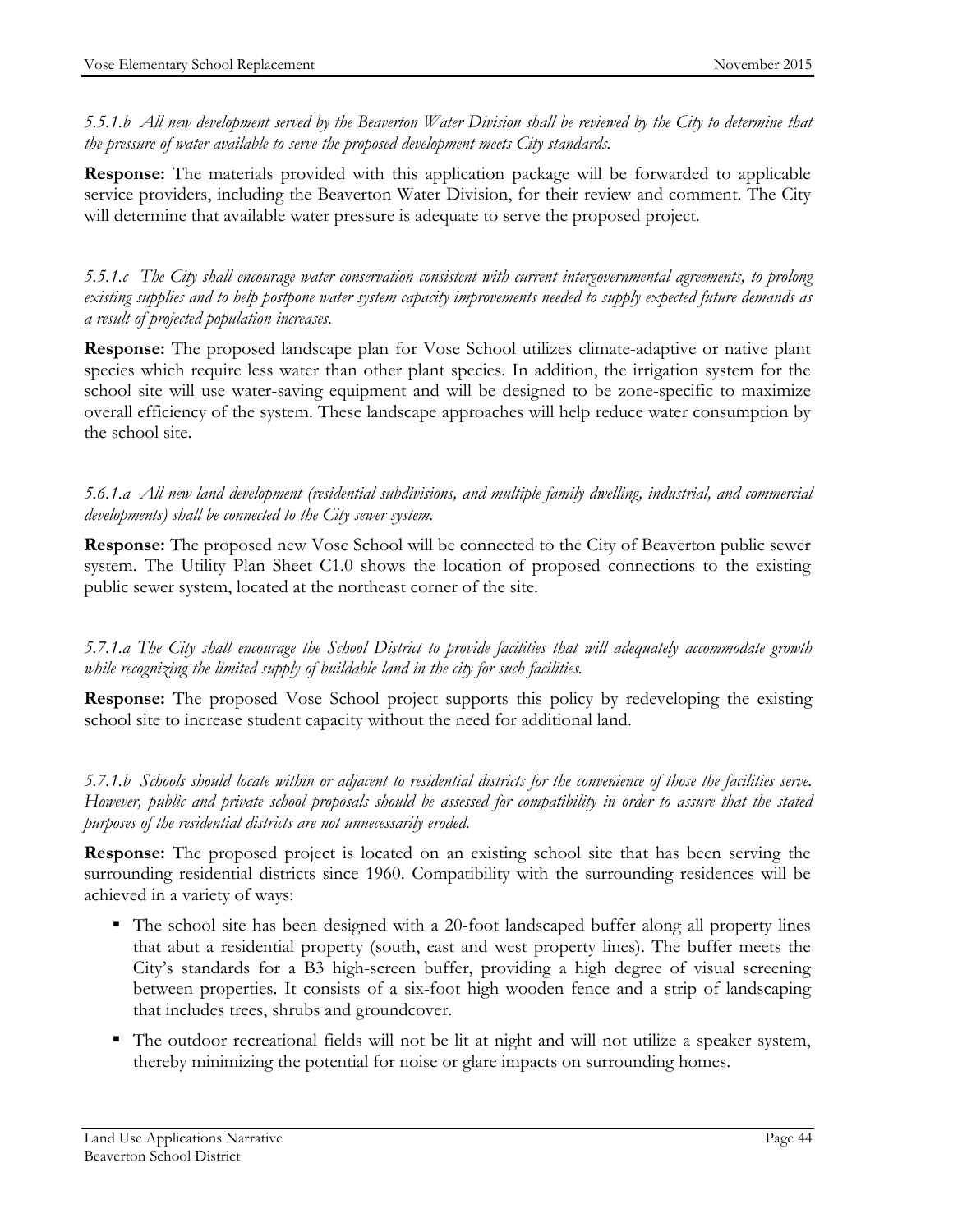- Lighting used in the parking lots and along on-site walkways has been designed to avoid light spill onto surrounding properties. The buffer described above will also help reduce the impact of vehicle lights from the parking lots.
- Access to the school site is taken from several points along SW Denney Road, which is a collector street. Local streets will not be used for accessing the school.
- The existing path that connects through the southwest corner of the school site will be preserved and maintained so that it continues to serve as a safe and convenient pathway for pedestrians and bicyclists.

#### *5.7.1.c The City shall encourage the District to provide for schools throughout the City in locations that are easily accessible to those they are intended to serve.*

**Response:** This policy is not directly relevant because the proposed project is a redevelopment of the existing Vose School on the same site. A new location is not being proposed. Vose School is located in a high-growth area for the District and this project is the result of analysis that concluded more capacity is needed in this area to accommodate existing students and anticipated demand.

*5.7.1.g The City shall encourage the School District and the Tualatin Hills Park and Recreation District (THPRD) to continue their excellent level of cooperation in the joint acquisition, development and use of facilities for educational and recreational purposes.*

**Response:** The Vose site is located within the THPRD service boundary and the District will continue its history of collaboration with THPRD on the potential use of the fields proposed for the new school. Typically, elementary schools such as Vose do not have the types of outdoor fields that are suitable for a shared agreement between THPRD and the District. However, the District will coordinate with THPRD to determine if some kind of shared arrangement is desirable at Vose.

#### *6.2.1.e Protect neighborhoods from excessive through traffic and travel speeds while providing reasonable access to and from residential areas. Build streets to minimize speeding.*

**Response:** Access to the proposed Vose School redevelopment will be taken from SW Denney Road, a collector street. No local residential streets will be used to access the school, which will help to minimize traffic on surrounding local streets. As shown in the Traffic Impact Analysis (TIA) provided in Exhibit D, the proposed project at Vose is expected to add a total of 37 new trips (as compared with existing school trips) during the morning peak hour, and 20 trips during the evening peak hour. Figure 6 of the TIA indicates that these trips will be on SW Denney and SW King Blvd. Other local streets will not see a measurable increase in trips due to the school project. Improvements to SW Denney, including an improved signalized intersection at Denney Road and King Blvd., are proposed to mitigate potential impacts from the school project. The TIA also recommends signage be used at the school access points along SW Denney to ensure efficient and safe use of the accesses and on-site queuing areas.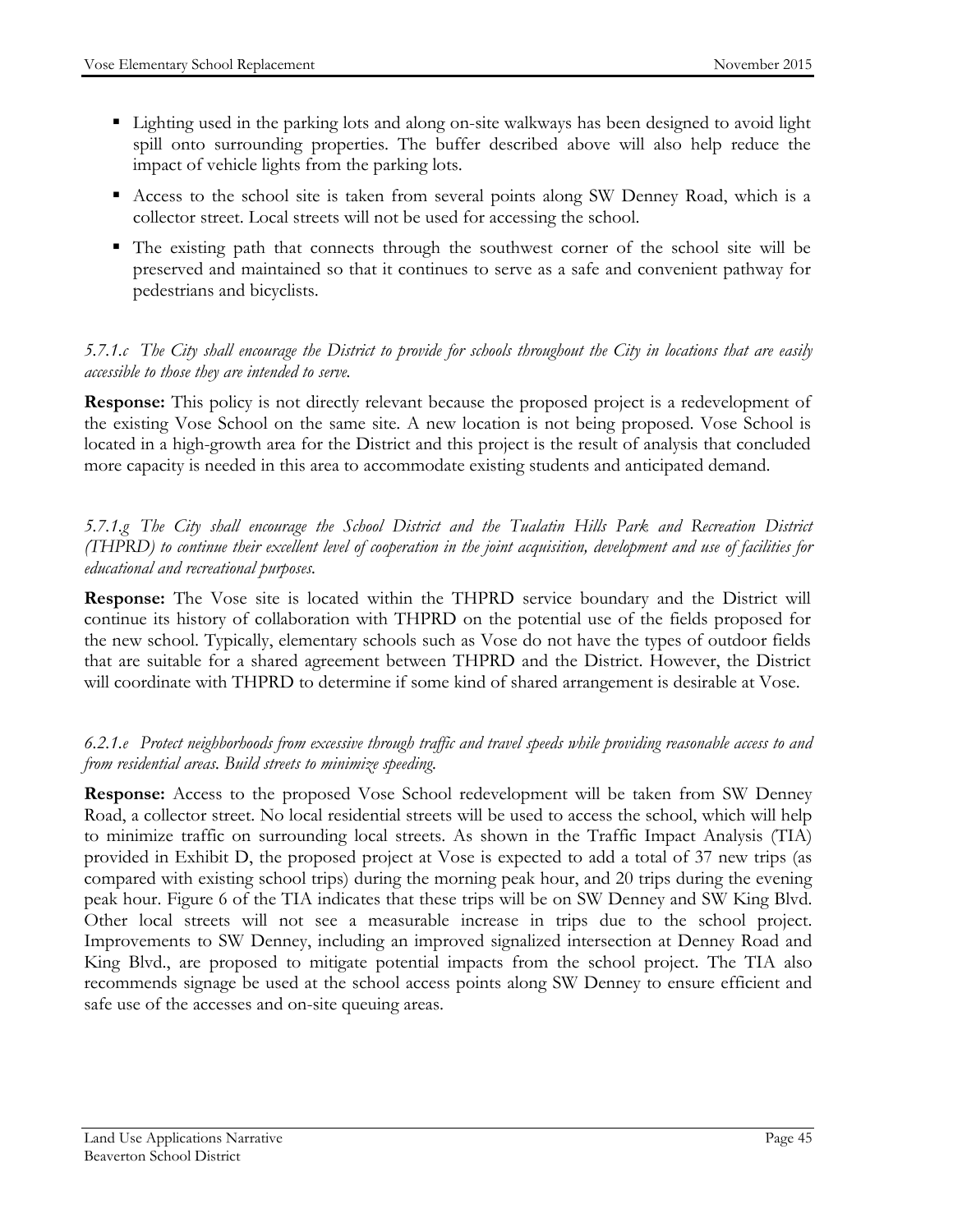*6.2.1.g Provide convenient direct pedestrian and bicycle facilities to promote the health and physical well-being of Beaverton residents, to reduce traffic congestion, to provide commuting and recreational alternatives to the motor vehicle, and to support local commerce.*

**Response:** As shown on the Pedestrian and Bike Circulation diagram provided on Sheet L7.0 in Exhibit A, direct and convenient bicycle and pedestrian paths will be provided throughout the Vose site to connect the school building, parking areas, outdoor recreation areas, and public sidewalks along Denney Road. Connections will also be provided to the existing pathway that travels through the southwest corner of the site.

All pedestrian connections will be designed for safe pedestrian movement and constructed of hard durable surface. Paint striping and tactile warning pavers will be used to identify safe pedestrian routes. Bicycle parking will also be provided on the school site in accordance with City requirements. Bicycle parking will be conveniently located and designed for safety and security.

*6.2.2.c Develop and provide a safe, complete, attractive, efficient, and accessible system of pedestrian ways and bicycle ways, including bike lanes, cycletracks, bike boulevards, shared roadways, multi-use paths, and sidewalks according to the pedestrian and bicycle system maps, and the Development Code and Engineering Design Manual requirements.*

**Response:** See the response above for details about the planned pedestrian and bicycle facilities that will be provided as part of the proposed Vose school development. In addition to those facilities, the project will include half street improvements to SW Denney Road along the site's frontage; those improvements will include a six-foot wide sidewalk and a five-foot bike lane in accordance with the City's collector street standards. The bike lane will not be striped as such since it will not connect to bike lanes east or west of the project frontage. The improved signalized intersection at Denney Road and King Blvd will include marked and signalized pedestrian crossings.

*6.2.2.d Design sidewalks and the pedestrian access systems to City standards to enhance walkability: complete the accessible pedestrian network, provide safe direct access to transit and activity centers, and provide safe crossings at intersections with pedestrian friendly design.*

**Response:** All proposed sidewalks and pedestrian access systems have been designed to City standards. The responses above describe how the pedestrian system provides safe and direct access through and around the school site. The project will also include improvements to the signalized intersection at Denney Road and King Blvd; those improvements will be designed to maximize pedestrian safety and convenience.

*6.2.2.e Provide connectivity to each area of the City for convenient multimodal access. Ensure pedestrian, bicycle, transit, and vehicle access to schools, parks, commercial, employment, and recreational areas, and destinations in station areas, regional and town centers by identifying and developing improvements that address connectivity needs.*

**Response:** The Multimodal Circulation Diagrams provided in Exhibit A demonstrate how pedestrian, bicycle and vehicle access to and around the school will function. The proposed project emphasizes safe and convenient access to the school site through multiple access points along SW Denney Road designed for all users. The pedestrian path that travels through the lower corner of the site, providing connections to areas south and west of the school, will be improved and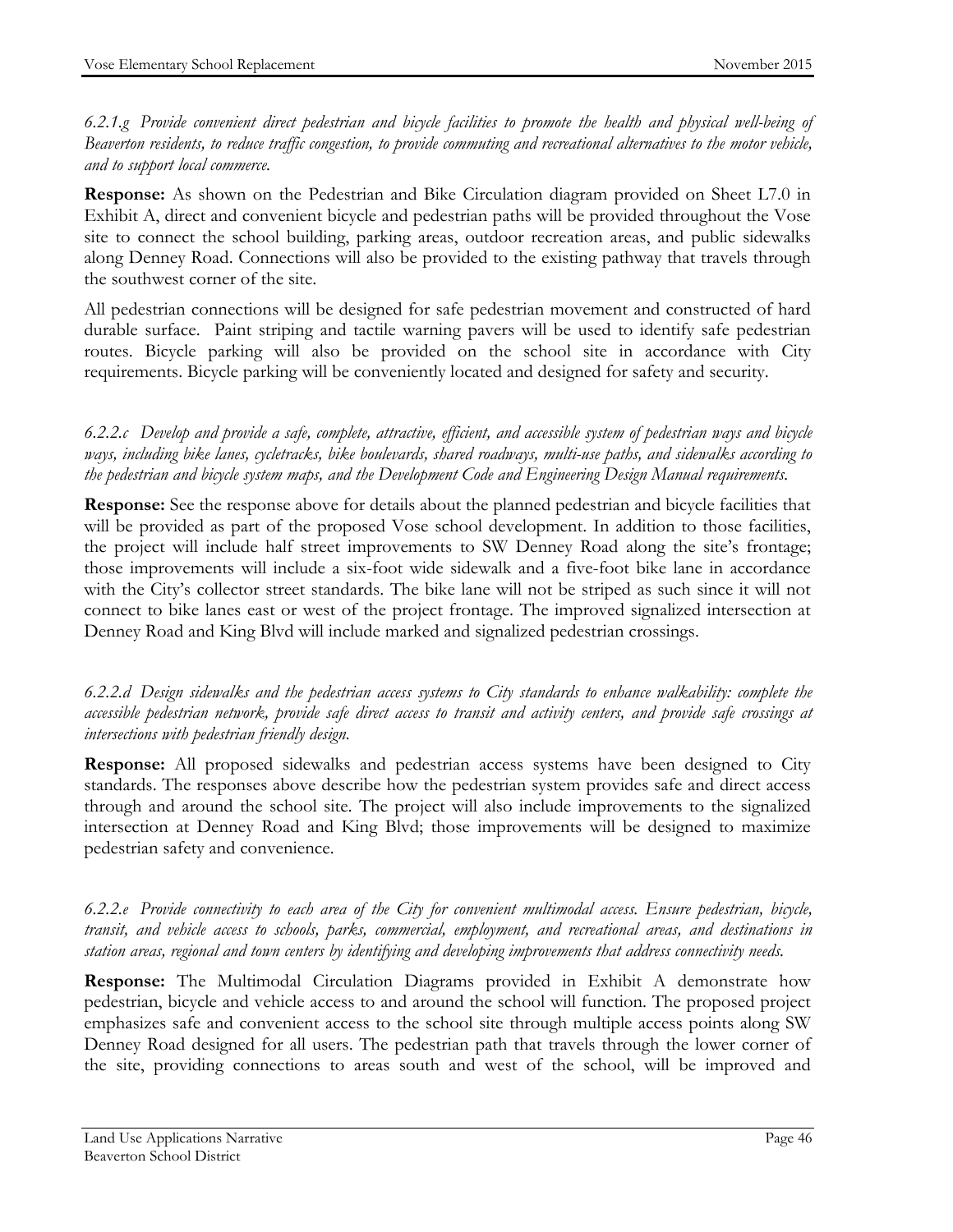maintained as part of this project.

*6.2.2.f Develop neighborhood and local connections to provide convenient circulation into and out of neighborhoods. Work to prevent and eliminate pedestrian and bicycle "culde-sacs" that require substantial out-of-direction travel for pedestrians and bicyclists*.

**Response:** As noted previously, the existing path that travels through the lower corner of the site, providing connections to neighborhoods south and west of the school, will be improved and maintained as part of this project.

*6.2.3.d Designate safe walkway and bikeway routes from residential areas to schools, parks, transit, and other activity centers.*

**Response:** The proposed redevelopment of the Vose site will include multiple safe access points into the school for pedestrians and bicycles. Two access points along SW Denney Road will connect the public sidewalk to the on-site walkways, providing direct connections to the school building, parking areas and recreational areas. The site's frontage along Denney will be improved with a sixfoot sidewalk and five-foot bike lane (un-striped). The pedestrian and bicycle accesses at the southwest corner of the site will be improved and maintained to provide connections to the neighborhoods west and south of the school.

*6.2.3.g Maintain access management standards for streets consistent with City, County, and State requirements to reduce conflicts among vehicles, trucks, rail, bicycles, and pedestrians. Preserve the functional integrity of the road system by limiting access per City standards.* 

**Response:** As noted in the TIA in Exhibit D, proposed access to the Vose site will be taken from three points along SW Denney Road. All applicable access management standards will be met for the proposed Vose site with the exception of access spacing along SW Denney Road. The project will require an Engineering Design Modification to the City's access spacing standard for a collector street because existing driveways are located within 180 feet of the proposed site access at the Denney/King intersection. The TIA provides additional detail about how mitigation improvements on the Vose site will allow safe access to the site and reduce potential conflicts between users.

#### *6.2.3.h Ensure that adequate access for emergency services vehicles is provided throughout the City.*

**Response:** The Multimodal Circulation Diagrams provided in Exhibit A demonstrate how emergency vehicles will access and maneuver around the Vose site. Tualatin Valley Fire & Rescue provided comments regarding fire safety during the pre-application meeting; all required fire safety features will be provided on the school site. The District will continue to work with TVF&R as needed to ensure approval of the project fire-safety related elements.

*6.2.4.h Require land use approval of proposals for new or improved transportation facilities. The approval process shall consider the project's identified impacts.*